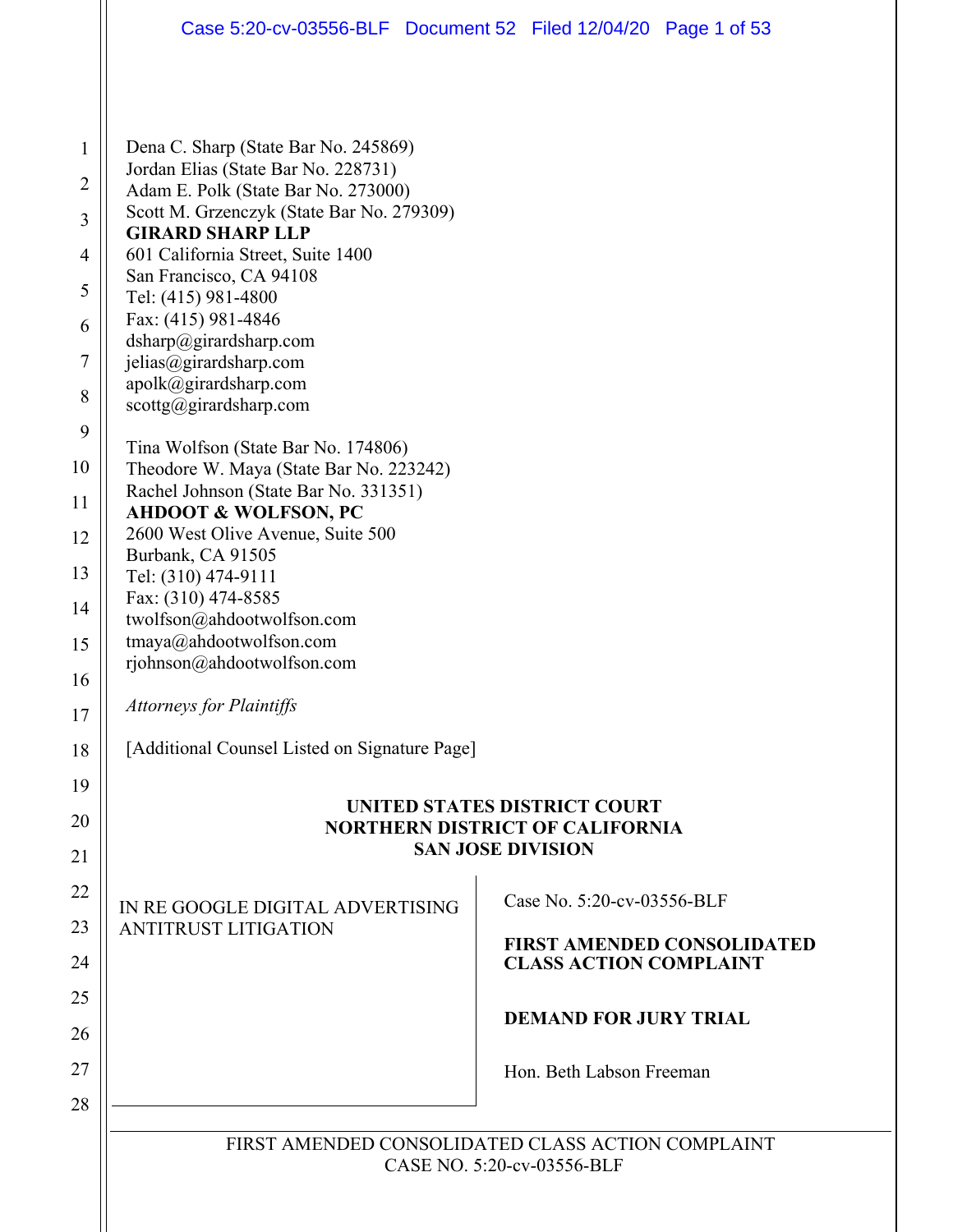#### Case 5:20-cv-03556-BLF Document 52 Filed 12/04/20 Page 2 of 53

Plaintiffs, on behalf of themselves and all others similarly situated, bring this first amended consolidated class action complaint for equitable relief and treble damages under the Sherman Antitrust Act, 15 U.S.C. § 2, and the Unfair Competition Law, Cal. Bus. & Prof. Code § 17200 *et seq*.

1

 $\mathfrak{D}$ 

3

4

5

6

7

8

9

10

11

12

13

14

15

16

17

18

19

20

21

22

23

24

25

26

#### **I. NATURE OF THE ACTION**

1. Over the past several years, Google leveraged its monopoly in online search and search advertising to acquire an illegal monopoly in brokering display advertising—the placement of advertisements on other companies' websites. Google gained this market dominance in part by acquiring rivals in the online advertising space, conditioning access to its search-results data and YouTube video advertising platform upon the purchase of its separate display advertising services, and making its intermediation systems incompatible with those of its competitors. Google's scheme to monopolize the market for brokering display advertising has vastly reduced competition in the purchase and placement of this advertising and resulted in economic harm to advertisers and publishers alike.

2. Forty-nine state attorneys general are currently conducting antitrust investigations of Google's conduct in digital advertising markets, and the United States Department of Justice and eleven state attorneys general recently filed a civil antitrust action against Google for unlawfully maintaining monopolies in the markets for online search and search advertising.

3. Because of its pervasive monopoly conduct, Google now controls the "ad tech stack" comprising the intermediary services between advertisers, which pay to place digital advertisements, and publishers paid to publish those ads on their websites. Companies that wish to place or publish online advertisements have little choice but to pay Google for its advertising services, including instantaneous auctions, and Google's exclusion of competition in this intermediation market has enabled it to favor its own advertising platforms. Google's extraction of monopoly rents through fees charged to both advertisers and publishers has resulted in higher prices paid by advertisers, higher consumer prices, and lower payments to publishers of online display advertisements.

4. Like the other class members, Plaintiffs dealt directly with Google in its capacity as display advertising broker, having placed online display and search advertisements using Google's

28

27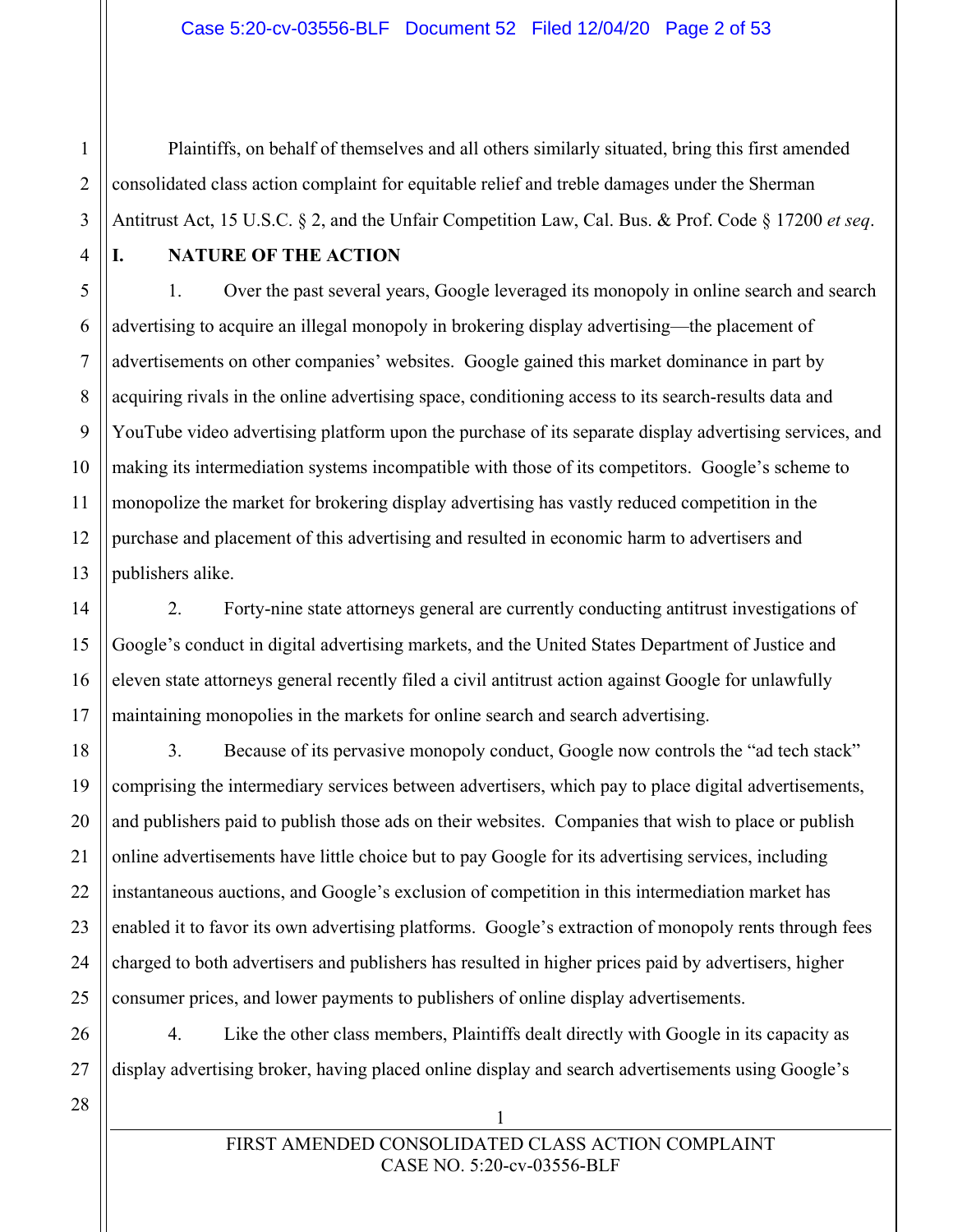1  $\mathfrak{D}$ services. Plaintiffs, like the other class members, suffered economic losses as a result of Google's monopolization and seek appropriate equitable relief and damages through this action.

3

4

5

6

7

8

9

10

11

12

13

14

15

16

17

18

19

21

22

23

24

25

26

27

## **II. JURISDICTION AND VENUE**

5. This Court has original jurisdiction over Plaintiffs' federal antitrust claim under the Clayton Act, 15 U.S.C. § 15. The Court also has diversity jurisdiction over this action under the Class Action Fairness Act of 2005, 28 U.S.C. § 1332(d), because at least one class member is of diverse citizenship from Defendants, there are more than 100 class members nationally, and the aggregate amount in controversy exceeds \$5,000,000.

6. Venue is proper in this District under 28 U.S.C. § 1391. Google's principal place of business is in this District, and it regularly conducts business here. A substantial part of the events giving rise to Plaintiffs' causes of action occurred in or emanated from this District.

7. Assignment to the San Jose Division is appropriate under Local Rule 3-2(c) because a substantial part of the conduct at issue in this case occurred in Santa Clara County.

**III. PARTIES**

**A. Plaintiffs**

#### **1. Hanson Law Firm, PC**

8. Plaintiff Hanson Law Firm, PC is a law firm based in San Francisco, California. During the class period, Hanson Law Firm paid Google directly to broker the placement of its display advertisements on third-party websites.

20 9. Hanson Law Firm paid Google \$487.78 between June 2016 and September 6, 2016 for these intermediation services.

10. From June 1, 2016 to September 6, 2016, Hanson Law Firm's display advertising for its legal services appeared on 992 different websites a total of 689,876 different times. These websites ranged from news organizations that included the *Los Angeles Times*, *Daily Beat*, and *Vanity Fair* to dating websites such as Match.com, as well as information sites like Wikihow.com.

11. During the class period, Hanson Law Firm also paid Google for AdWords advertising connected to various searches performed using Google's internet search engine.

28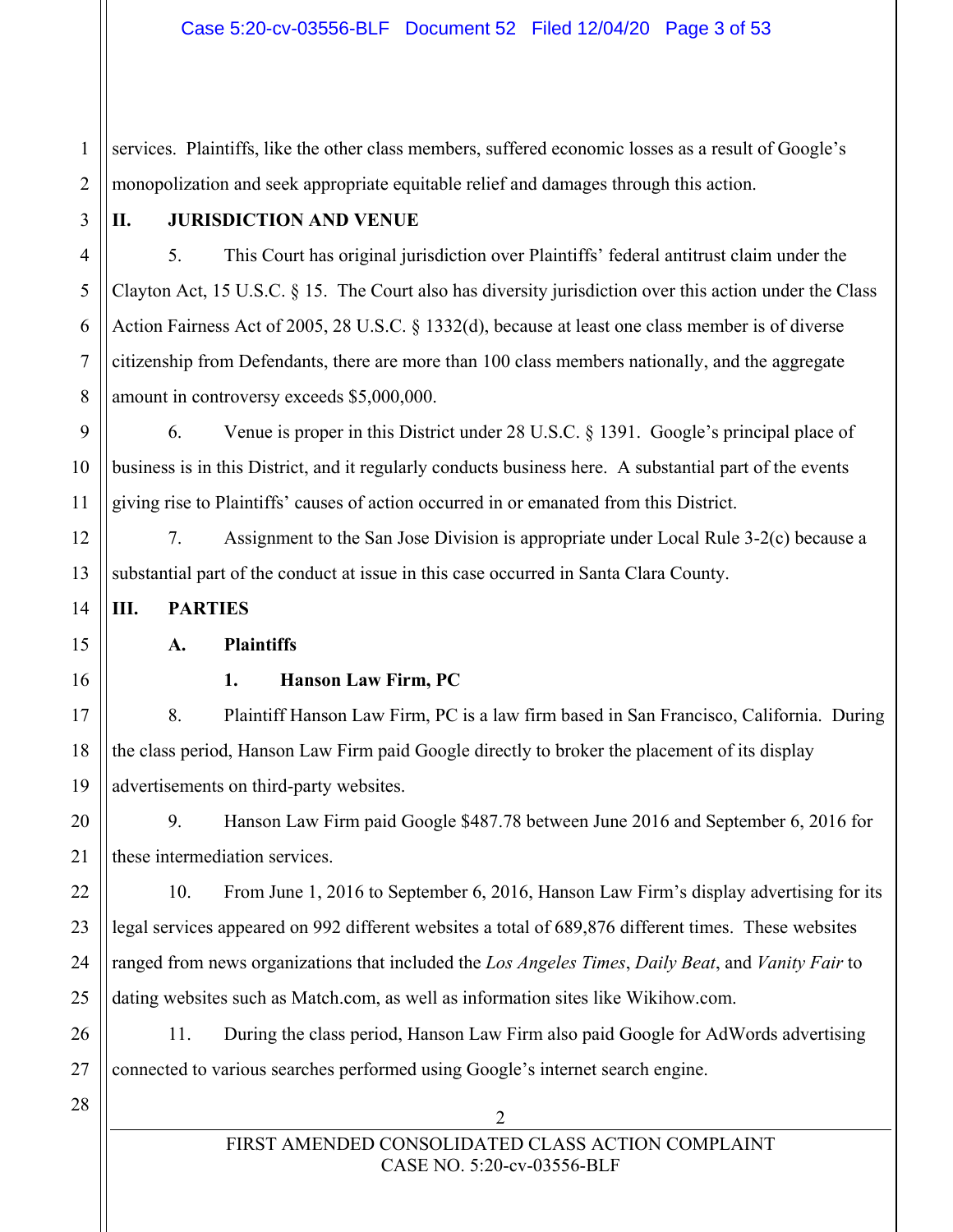12. Hanson Law Firm placed display ads as well as search ads to expand the reach of its online advertising to include potential clients who may not have specifically searched the web for relevant topics or legal services, and to optimize its re-marketing to users who had already visited its website or clicked on its ad and to those who carried a similar "cookie" profile.

13. Hanson Law Firm sustained antitrust injury by paying supra-competitive prices to Google to broker the placement of its display advertisements on third-party websites. These anticompetitive overcharges directly and proximately resulted from Google's monopolization of the relevant market, defined in Part VI below.

#### **2. Surefreight Global LLC d/b/a Prana Pets**

# 14. Plaintiff Surefreight Global LLC d/b/a Prana Pets is an herbal remedy company based in Delray Beach, Florida and incorporated under Florida law. During the class period, Prana Pets paid Google directly to broker the placement of its display advertisements on third-party websites, including sites geared to dog owners.

15. Prana Pets paid Google \$972.80 between August 2016 and July 2018, and \$2,040.00 between February 2019 and December 2020, for these intermediation services.

16. During the class period, Prana Pets also paid Google for AdWords advertising connected to various searches performed using Google's internet search engine.

17. Prana Pets placed display ads as well as search ads to expand the reach of its online advertising to include consumers who may not have specifically searched the web for relevant products, and to optimize its re-marketing to users who had already visited its website or clicked on its ad and to those who carried a similar "cookie" profile. Prana Pets' display ads included branding and productspecific banner ads.

18. Prana Pets sustained antitrust injury by paying supra-competitive prices to Google to broker the placement of its display advertisements on third-party websites. These anticompetitive overcharges directly and proximately resulted from Google's monopolization of the relevant market.

## **3. Vitor Lindo**

19. Plaintiff Vitor Lindo is a citizen and resident of Georgia and a photographer based in

1

 $\mathfrak{D}$ 

3

4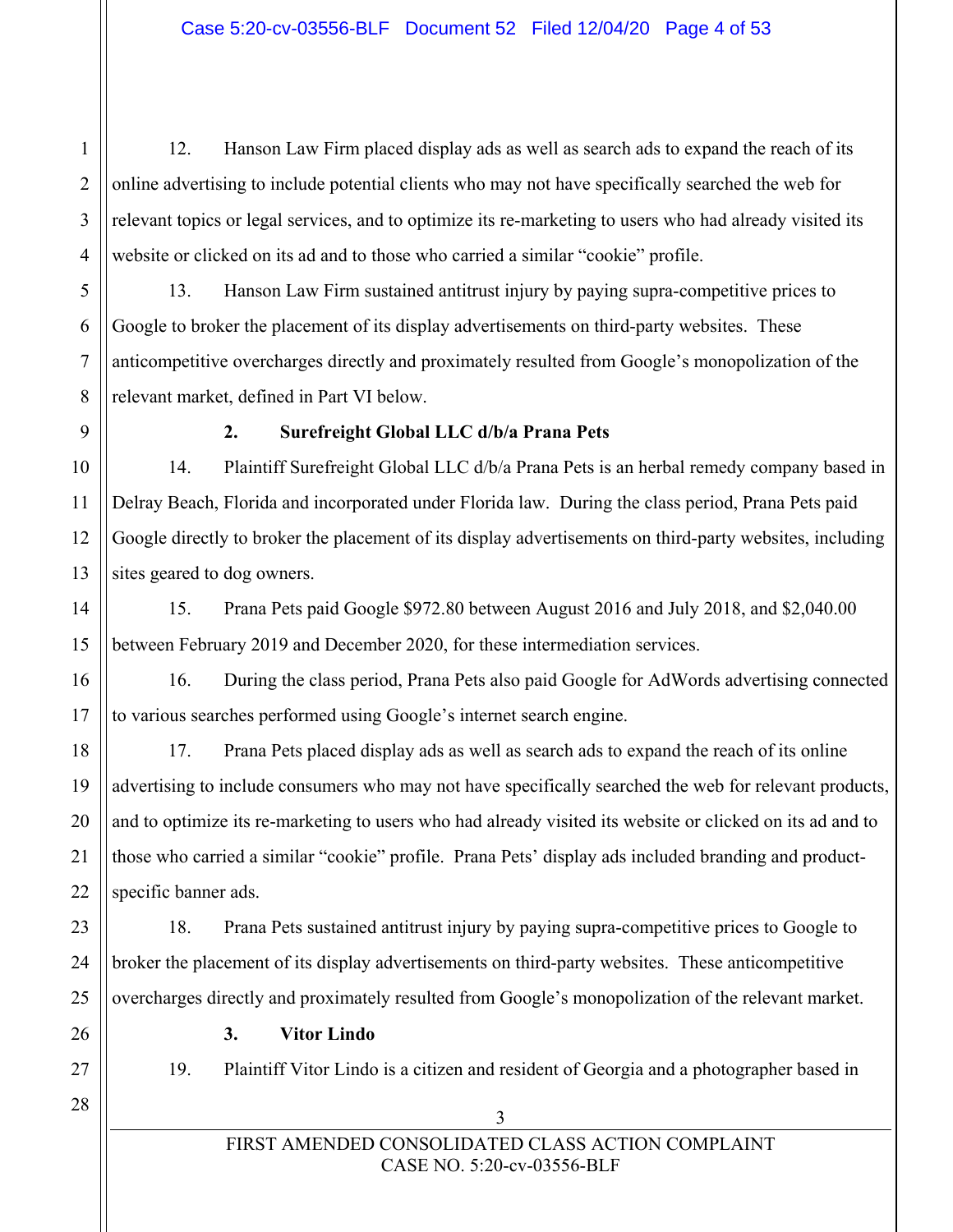Pembroke, Georgia. During the class period, Mr. Lindo paid Google directly to broker the placement of its display advertisements on third-party websites, including sites associated with wedding services.

3 4 20. Mr. Lindo paid Google \$21,971.45 between 2016 and 2019 for these intermediation services.

21. During the class period, Mr. Lindo also paid Google for AdWords advertising connected to various searches performed using Google's internet search engine.

22. Mr. Lindo placed display ads as well as search ads to expand the reach of his online advertising to include consumers who may not have specifically searched the web for topics or services relating to wedding photography, and to optimize re-marketing to users who had already visited his website or clicked on its ad and to those who carried a similar "cookie" profile.

23. Mr. Lindo sustained antitrust injury by paying supra-competitive prices to Google to broker the placement of its display advertisements on third-party websites. These anticompetitive overcharges directly and proximately resulted from Google's monopolization of the relevant market.

**B. Defendants**

24. Defendant Google LLC is a limited liability company organized under the laws of Delaware with its principal place of business in Mountain View, California. Google LLC is a technology company that provides internet-related services and products, including online advertising technologies and a search engine.

25. Defendant Alphabet Inc. is a corporation organized under the laws of Delaware with its principal place of business in Mountain View, California. Google LLC is a wholly-owned subsidiary of Alphabet.

26. Google LLC and Alphabet Inc. are collectively referred to herein as "Google."

23

1

 $\overline{2}$ 

5

6

7

8

9

10

11

12

13

14

15

16

17

18

19

20

21

22

24

25

26

27

## **IV. FACTUAL ALLEGATIONS**

## **A. Overview of Digital Advertising**

27. Businesses have long relied on advertising to promote their products, generate brand awareness, and increase sales. Before the internet age, advertising campaigns were planned and managed by media buyers. If a media buyer needed to help a toy manufacturer reach parents of

28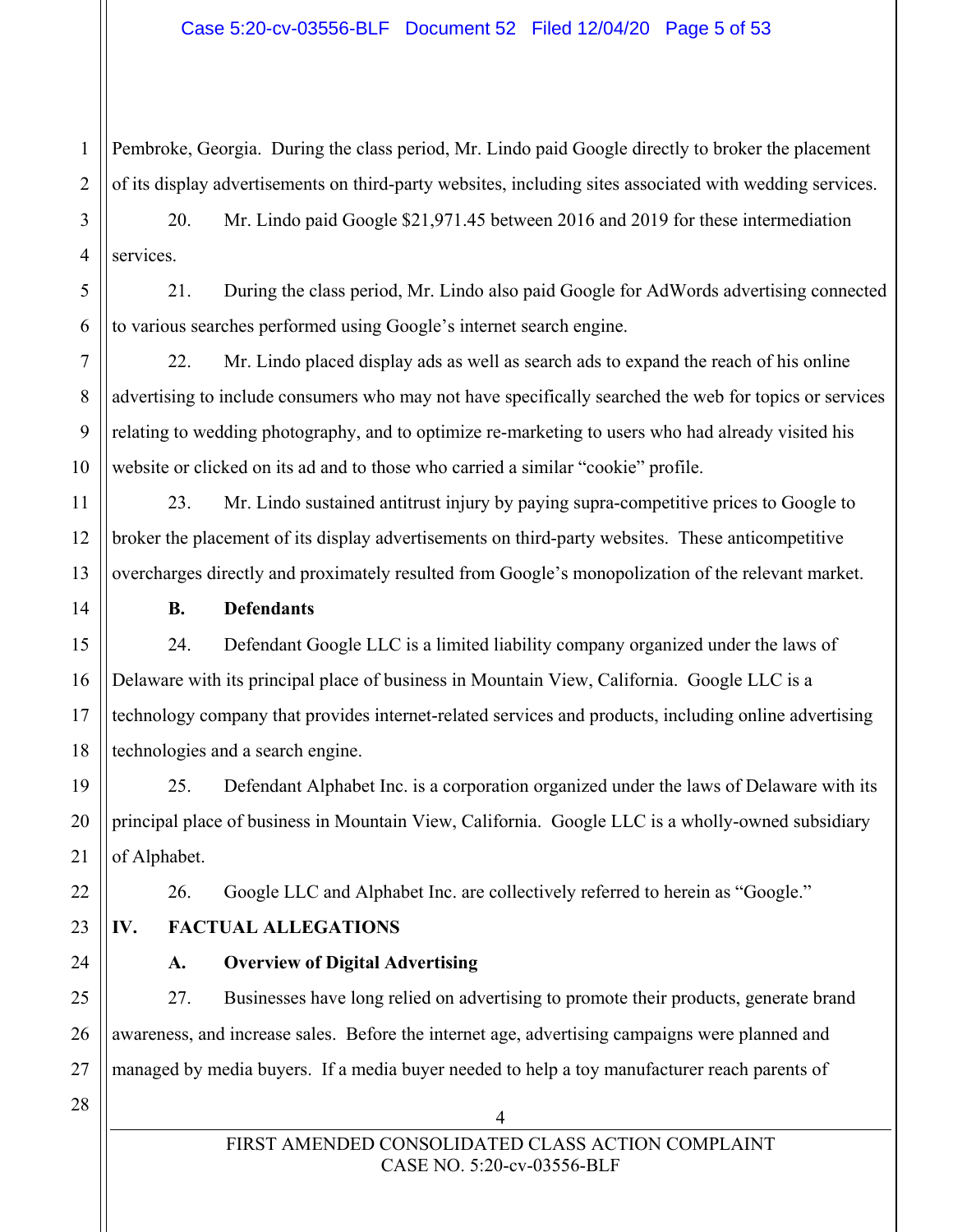1

2

3

4

5

6

7

8

9

10

11

12

13

14

15

16

17

18

19

 $\mathop{||}$ 

children, she might place an ad in *Parents Magazine*, or in the family section of the local newspaper.

28. Digital advertising today works differently. The internet allows businesses to target potential customers with greater precision. Digital advertising is the promotion of products and services via the internet through search engines, websites, social media, and other platforms that can be accessed online. It is automated and data-driven, involving data scientists, mathematicians, and computer programmers who, behind the scenes, use advanced statistical tools to optimize advertising campaigns, micro-targeting users and constantly tweaking algorithms.

29. Digital advertising is now the fastest growing segment of the advertising business in the United States. More than half of all advertising money in the United States is now spent on digital advertising—approximately \$129 billion in 2019.

30. The two overarching markets in digital advertising are search advertising and display advertising.

31. Search advertising is the placement of advertisements above or alongside the organic search results generated by a search engine, predominately Google Search. The advertisement targets those who are actually searching for a product or service; the advertisement appears when a consumer performs a search that has a connection to the product or service offered by company sponsoring the advertisement. The advertiser pays when the user clicks on the advertisement, based on a cost per click. For example, if a user searches for sandwich delivery, the search advertising results may look like this:

| 20       | Q<br>sandwich delivery                                                                                                                                                                                                                                                                                                                                                                                    |
|----------|-----------------------------------------------------------------------------------------------------------------------------------------------------------------------------------------------------------------------------------------------------------------------------------------------------------------------------------------------------------------------------------------------------------|
| 21       | All<br>Maps<br>Shopping<br>Images<br><b>News</b><br>More<br>Settings<br>Tools                                                                                                                                                                                                                                                                                                                             |
| 22       | About 652,000,000 results (1.04 seconds)<br>Deliver Caterers   Place Your Catering Order   ezcater.com                                                                                                                                                                                                                                                                                                    |
| 23       | Ad] www.ezcater.com/Delivery/Catering<br>***** Rating for ezcater.com: 4.8 - 1,726 reviews<br>Order Online. 51,000+ Restaurants. 20,000,000+ Served. On-Time Delivery.<br>Breakfast Catering - avg \$9.99 - per person · More =                                                                                                                                                                           |
| 24       | Jimmy John's Sandwich Delivery   Freaky Fresh. Freaky Good.<br>Ad online.jimmyjohns.com/Delivery/OrderNow ▼                                                                                                                                                                                                                                                                                               |
| 25       | JJ's will deliver 1 sandwich & they'll bring it to you Freaky Fresh! Order now.<br>Free Smells · Download Our New App · Serious Delivery<br>9 78 South State St., Orem, UT - (801) 224-9999                                                                                                                                                                                                               |
| 26<br>27 | Sandwich Delivery   Save Time & Order Now   DoorDash.com<br>Ad www.doordash.com/<br>***** Rating for doordash.com: 4.6 - 717 reviews<br>Enjoy 100s of Restaurant Selections From the Comfort of Your Home!<br>Types: Chinese Food, Pizza, Breakfast, Sushi, Alcohol, Mexican Food, Sandwiches, Fast Food<br>Our Referral Program - DoorDash Burger Delivery - Drive for DoorDash® - Mexican Food Delivery |
| 28       | 5                                                                                                                                                                                                                                                                                                                                                                                                         |
|          | FIRST AMENDED CONSOLIDATED CLASS ACTION COMPLAINT<br>CASE NO. 5:20-cv-03556-BLF                                                                                                                                                                                                                                                                                                                           |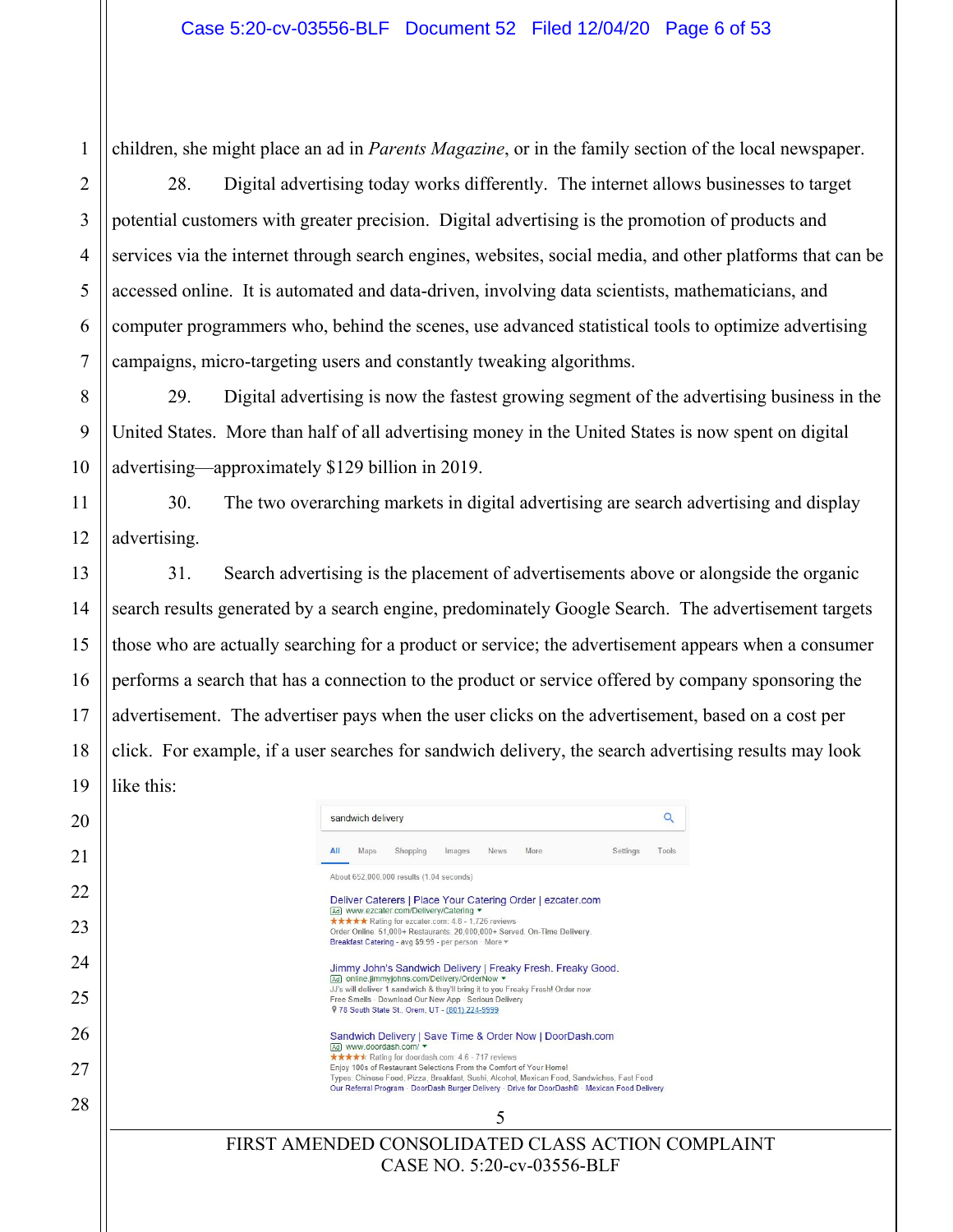32. Search advertising is designed to reach customers who have already shown an interest in purchasing a product or service and may be close to making a purchasing decision. If, for example, a person finds herself locked out of her house and searches for nearby locksmiths on Google Search, search advertising will place ads for local locksmith services above the organic search results.

33. Search advertising is limited, however, to prospective customers who affirmatively search for the advertiser's product or service or for something similar, or who input a related term.

34. Display advertising, in contrast, is the advertising that appears next to content on websites. Unlike search advertising, which is generally limited to text, display advertising comes in many forms, including banners, images, and videos. For instance, an ad for Dove soap might appear as a banner or sidebar on the cooking website "myrecipes":

| $\equiv$<br><b>myrecipes</b>                                                   |      | <b>HOLIDAYS</b>                                                                 | VIDEO<br><b>OUICK &amp; EASY</b> | FOOD NEWS<br>HOW TO                                                                    | GLUTEN EREE | <b>WELL DONE</b>                                                         |
|--------------------------------------------------------------------------------|------|---------------------------------------------------------------------------------|----------------------------------|----------------------------------------------------------------------------------------|-------------|--------------------------------------------------------------------------|
| OT WOH<br><b>Everything You Need</b><br>to About Buying and<br>Using a Rolling |      | HOW TO<br>The 6 Most Common<br><b>Salad Dressing Fails</b><br>(and How to Fix T |                                  | HOW TO<br><b>How to Stock Your</b><br><b>Cheese Drawer to Get</b><br>You Through the H |             | HOW TO<br>The Best Tips for<br>Making an (Actually<br>Attainable) Cheese |
|                                                                                | Dove | "A TREAT for your underarms"<br>Stechanie, 30                                   |                                  |                                                                                        |             |                                                                          |
|                                                                                |      |                                                                                 |                                  |                                                                                        |             |                                                                          |
|                                                                                |      |                                                                                 |                                  |                                                                                        |             |                                                                          |
| Or as side bar ads, like this:                                                 |      | The 5 Essential Baking Tools You<br><b>Should Have in Your Kitchen</b>          |                                  |                                                                                        |             |                                                                          |



35. With display advertising, the internet user need not perform a specific search for the particular product or service. Instead, the key to effective display ads is placing them on websites likely to be viewed by the advertiser's target audience or by those most likely to purchase the advertised products or services. A running shoe company, for example, would prefer to have its advertisements appear on sporting goods websites rather than websites selling car parts. In that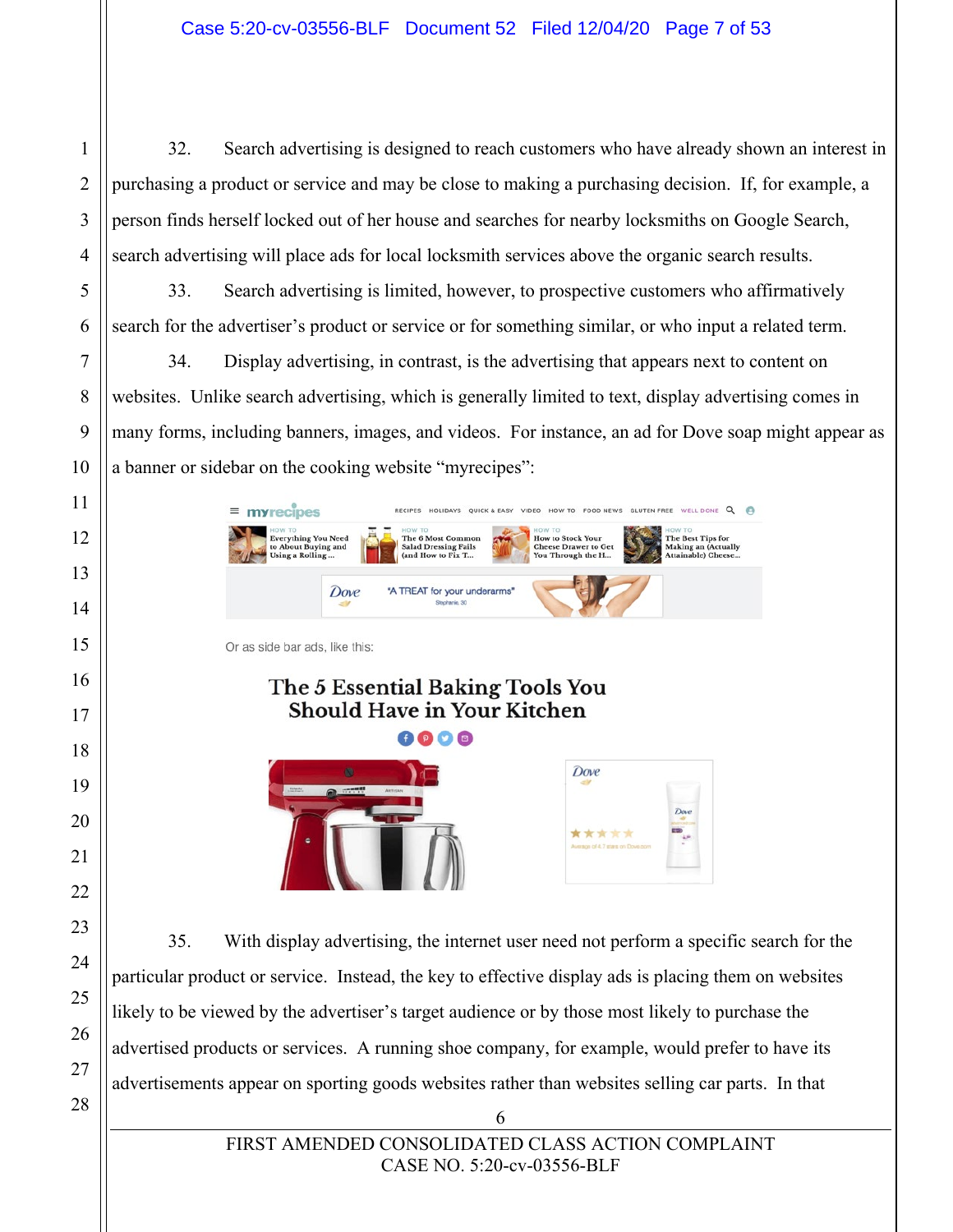1  $\overline{2}$ scenario, even users who have not searched for running shoes will see the running shoe company's advertisement if they visit a website that publishes it.

36. Suppliers of display advertising are website operators and are known as publishers (*e.g.*, providers of online news sites and other content creators). Publishers employ third-party tools to find advertisers willing to purchase advertising space available on their websites.

37. In 2019, \$69.9 billion was spent on digital display advertising in the United States; 85% of that display marketing was advertising, 90% of which was executed through "programmatic," or automated, real-time bidding. In 2020, spending on display media is expected to reach \$81.3 billion, a 14% year-over-year increase.

38. Display advertising accounts for approximately half of the digital advertising market, and many web publishers rely on display advertising for a major source of their revenue.

39. As discussed in further detail below, search advertising and display advertising serve different purposes, and advertisers do not regard them as substitutes for each other. The Interactive Advertising Bureau—an advertising organization that develops industry standards and conducts research for the advertising industry—separates display and search for purposes of gathering and reporting annual revenues in these two advertising markets.

3

4

5

6

7

8

9

10

11

12

13

14

15

16

17

18

19

20

21

22

23

24

25

## **B. Google Dominates and Controls Digital Advertising Services Markets**

40. Google is the dominant supplier in the search advertising market and has moved rapidly to control all stages of the display advertising market, as well. In 2019, Google's corporate parent Alphabet earned \$135 billion, 84% of its total revenue, from search and display advertising.

41. Google's revenue derived from display advertising comes from ads placed on Google's own properties (Google Maps, Gmail, etc.) and from acting as an intermediary in the sale of ad space on third-party websites to advertisers.

42. One of Google's key sources of revenue derives from its activities as the broker between publishers and advertisers in programmatic display advertising. When an ad is viewed on a third-party publisher's site, such as the *New York Times* website, Google pays the publisher a share of the amount the advertiser paid to Google. The amount of revenue Google earns from display

26 27 28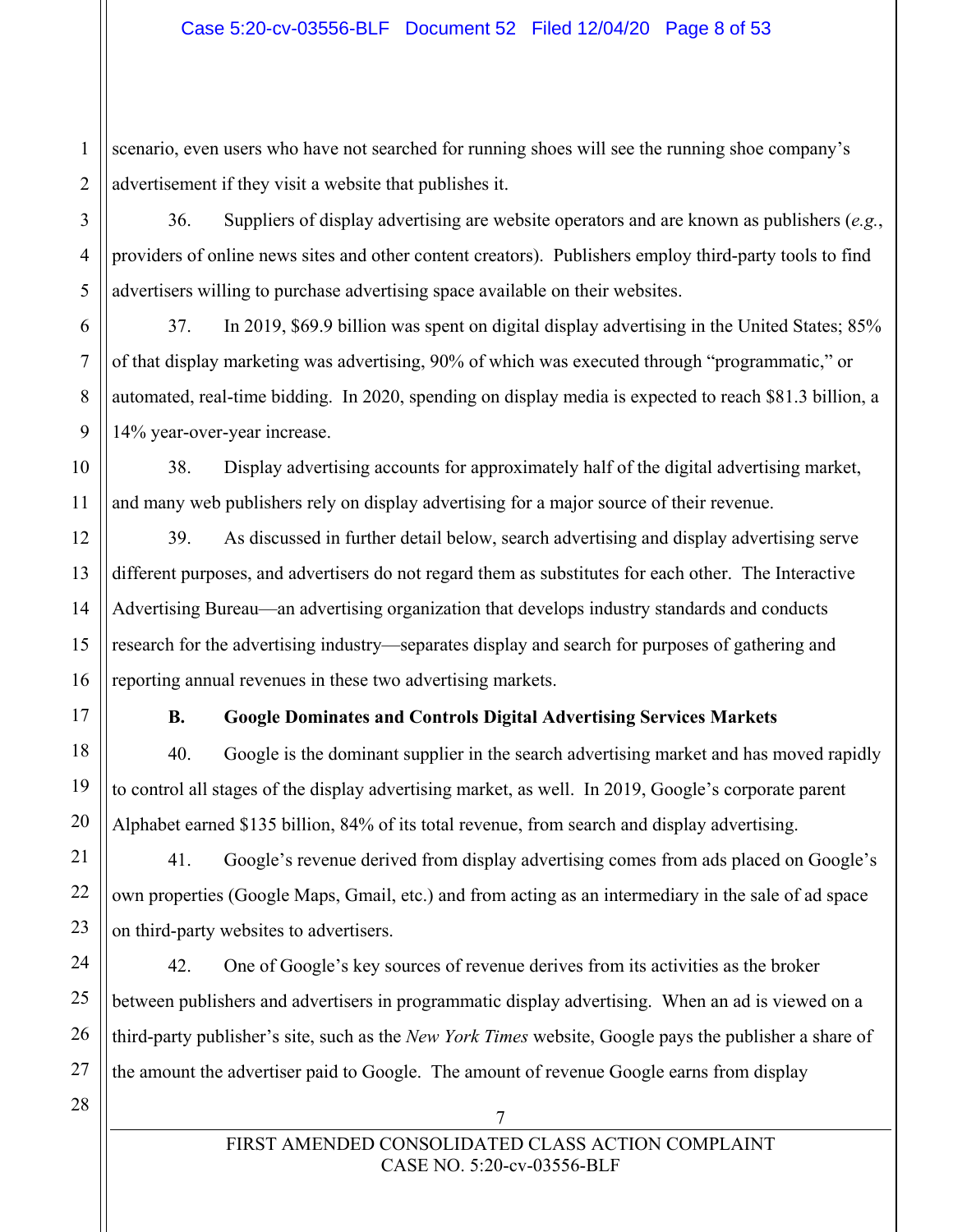1  $\overline{2}$ advertising is dependent on the number of ads it sells, the price of those ads, and Google's percentage margin or "cut" of the deal, also known as the "take rate."

43. The "take rate" is the difference between what an advertiser pays for an ad and what portion of that payment the publisher of the ad receives for placing the ad on its website. Google's take rate as an intermediary is typically 54-61%. When ads are presented on Google products, such as Google Search or YouTube, Google keeps the entire price of the ad.

44. Google has a strong economic incentive to increase the number of ads placed on its proprietary sites, to charge advertisers higher prices, and to pay as little as possible to publishers displaying ads placed through Google on their websites.

3

4

5

6

7

8

9

10

11

12

13

14

15

16

17

18

19

20

#### **1. Google's Search Advertising Practices and Market Share**

45. As the owner of the dominant online search platform, Google is by far the largest supplier of digital search advertising in the United States. Over the last ten years, Google's share of the digital search advertising supply has ranged between 89% and 93%.

46. Google makes space on its search results pages available to advertisers through an auction process that occurs each time a user runs a search. Google starts the auction by first finding all the ads with keywords matching the search. It then excludes ads that are considered ineligible based on certain criteria, such as country restrictions. Google then only displays ads with a sufficiently high "rank" based on a combination of factors, such as the advertiser's bid, the quality of the ad, user location, and the device the user is using. Because the auction process is repeated for every search performed on Google Search, different auctions may lead to different advertisements being displayed.

47. Although Google claims that it prices its search advertising through an auction, Google controls (and frequently raises) the price of its search advertising by setting a high reserve price. Doing so enables Google to directly set the price of its search advertisements because an ad will not sell unless its price meets or exceeds the reserve price, which thus operates as a floor. A majority of the winning bids for Google Search ads are at the reserve price.

**2. Google's Dominance in the Ad Tech Stack and Display Advertising** 

48. Google is also a major supplier of programmatic display advertising and owns multiple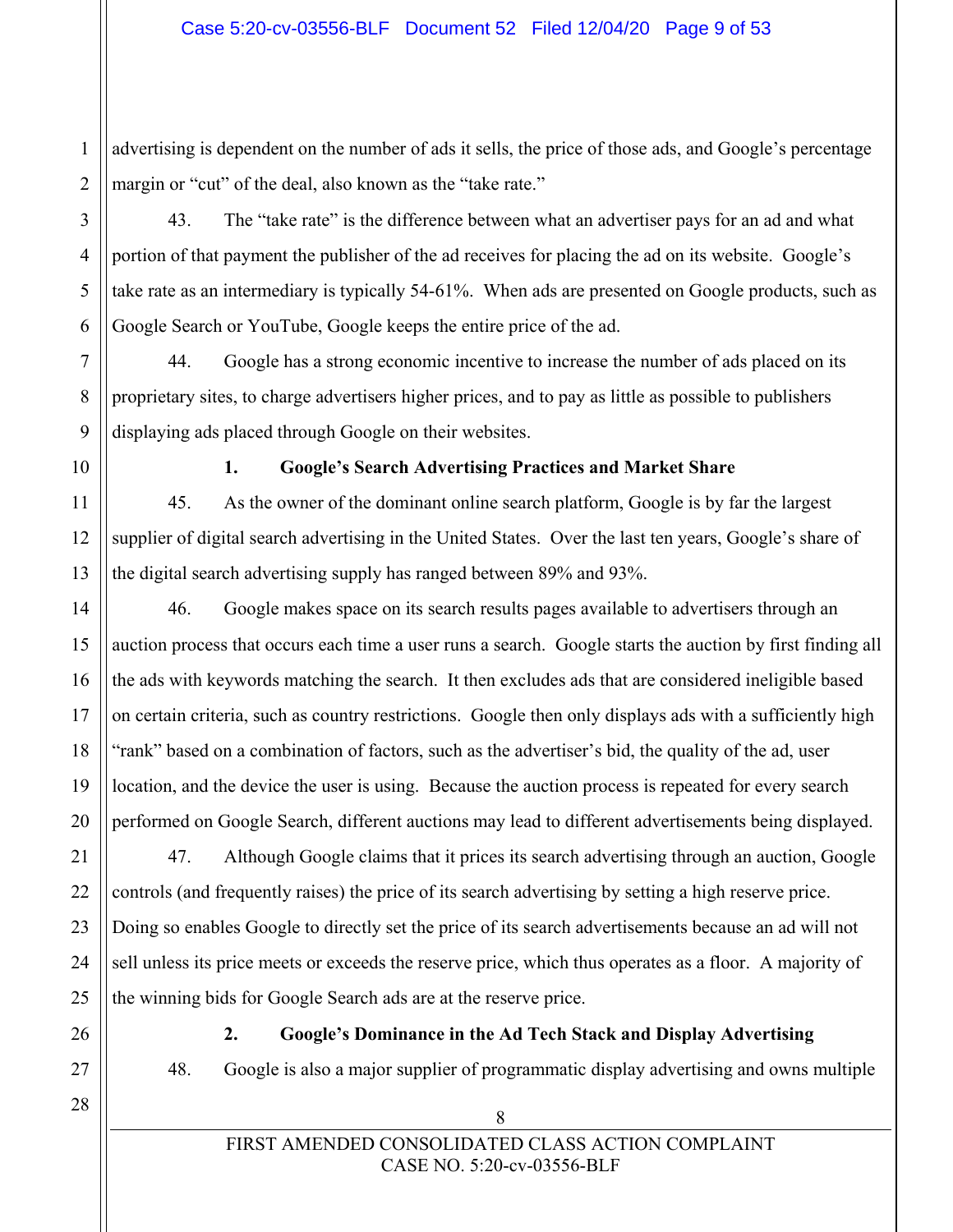#### Case 5:20-cv-03556-BLF Document 52 Filed 12/04/20 Page 10 of 53

 $\mathfrak{D}$ 3 4 products that supply it. Google captures well over 50% of the market across the ad tech stack—the set of intermediary exchanges and platforms that advertisers and publishers use to buy, sell, and place display ads ("intermediation" services). Google runs the leading ad exchange, while also running buyside and sell-side intermediary platforms trading on this exchange.

49. YouTube, owned by Google, alone accounts for about 10% of the entire supply of display advertising. Other major Google products, such as Google Maps and Google Play, also offer display advertisements.

50. Approximately 86% of online display advertising space in the United States is bought and sold in real time on electronic trading venues, referred to in the industry as "advertising exchanges" or programmatic real-time bidding. Google owns and operates the dominant ad exchanges.

51. The role of the ad exchange is critical in display advertising. Exchange transactions are the means by which website publishers monetize the attention they earn from web users and advertisers can maximize the impact of their ad spend. A competitive and transparent ad exchange is therefore essential to parties on both sides of the ad stack.

52. Relying on intermediaries like Google that route buy and sell orders from advertisers and publishers, the structure of the ad market resembles the structure of electronically traded financial markets. Just as individual investors trade on financial exchanges through an intermediary brokerage firm, so must publishers and advertisers go through a computerized intermediary to trade on advertising exchanges. But in display advertising, a single company, Google, simultaneously functions as the key intermediary through which buyers (advertisers) and suppliers (publishers) of display advertising trade, and as a leading publisher of advertisements in its own right.

53. On the buy-side, advertisers use specialized software made either for small or large advertisers. Smaller advertisers, such as a local dry cleaner, typically use Google Ads, a self-serve online buying tool. Google Ads will bid on and buy ad space, including available inventory trading on Google's exchange, in an automated fashion on the dry cleaner's behalf. But in this process, Google can ultimately be the advertiser's counterparty instead of its neutral agent.

1

5

6

7

8

9

10

11

12

13

14

15

16

17

18

19

20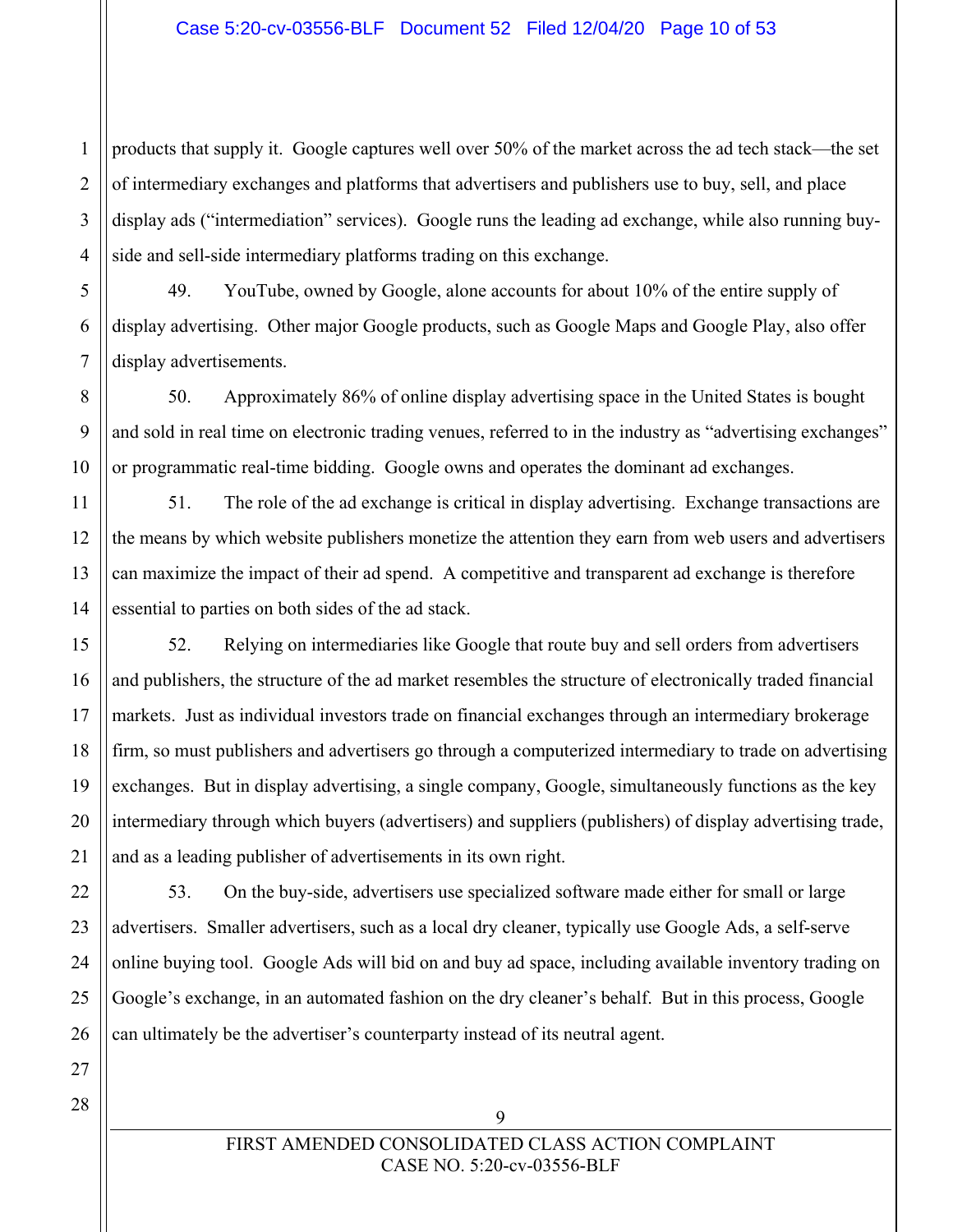1

 $\mathcal{D}_{\mathcal{L}}$ 

3

4

5

6

7

8

9

10

11

12

13

14

15

16

17

18

19

20

21

22

23

54. When an internet user clicks to visit a web page, in the milliseconds that it takes for that page to load, real-time auctions are occurring in the background to determine which ads will display on the web page *that particular user* will see. These auctions are run by supply-side platforms (SSPs), exchanges, and demand-side platforms (DSPs) in the ad tech stack.

55. On the supply side of the exchange, suppliers—online publishers—of display advertising employ publisher ad servers (PAS) to accept, store, and manage ads; choose where and when ads appear; and track the effectiveness of ad campaigns. Each specific ad placement is determined based on bids from advertisers and/or preexisting arrangements between publishers and advertisers. Publishers rely on supply-side platforms (SSPs) to run auctions, interface directly with their demand-side equivalents, and optimize available inventory.

56. The demand side is comprised of advertisers and media agencies running advertising campaigns for businesses. Advertisers and media agencies rely on advertiser ad servers (AAS) to store ads, deliver them to publishers, and record transactions. Advertisers and media agencies also employ demand-side platforms (DSPs) to purchase digital advertising by bidding in auctions and to manage their bids.

57. The DSP connects to an ad exchange, which combines inventory from ad networks and SSPs with third-party data from a data management platform or data broker. When an ad space on a publisher's site becomes available, the ad exchange holds an auction in which the DSP bids on the impression submitted by the ad network or SSP.

58. Together, the publisher ad servers (PAS), supply-side platforms (SSP), advertiser ad servers (AAS), and demand-side platforms (DSP) comprise what is known as the "ad tech stack." By connecting publishers and advertisers, an ad tech provider functions as an intermediary broker. The U.K.'s Competition and Markets Authority (CMA) depicted this market as follows:

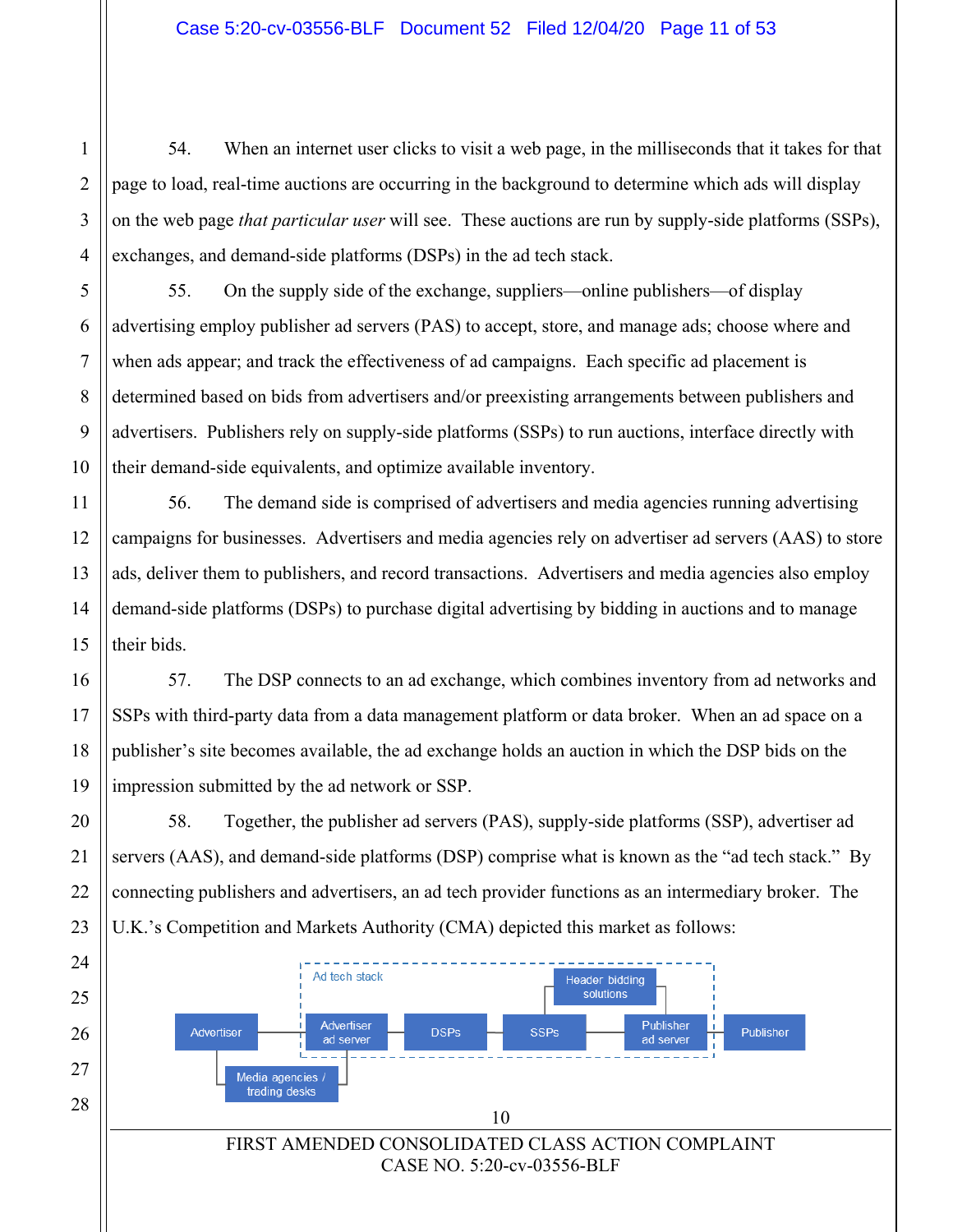59. Until fairly recently, different firms provided the various services in the ad tech stack, and intermediaries did not own publishers or advertisers. Google lagged behind the pace of innovation and was not a key player in the development of online ad exchanges. Early players in virtual ad auctions recognized it was most efficient to interoperate with competitors and maintain a level playing field so that customers could mix and match products. During Senate testimony on September 15, 2020, digital marketing expert Adam Heimlich compared transacting in those earlier auctions to "owning a stall in a vast open air market"—transparency was at a level where market participants could easily compare features, quality, and price with those of other participants within reach, and could use ad stack services provided by a variety of providers. This is no longer the case. After a series of acquisitions, Google now dominates and controls the ad stack as a whole.

60. Before Google's entry, ad exchanges generally operated as disinterested brokers, similar to stock exchanges. Google saw the market efficiency of these early exchanges as a threat to its primary business of selling ads. It soon turned to a sustained mergers and acquisitions strategy to gain market dominance. Google's acquisitions gave it access to and made it a major player at every level of the display advertising service industry, and have enabled Google to exclude competition through a variety of anticompetitive policies and activities.

61. Since 2007, Google has made numerous key acquisitions in the interest of taking control of the entire ad tech stack. Through these acquisitions, Google absorbed competing firms to avoid competing with them with the purpose and effect of building and consolidating its monopoly.

62. In 2007, Google purchased the leading ad server, DoubleClick, which provided the basic technology for Google's current PAS. In 2009, Google acquired AdMob, the largest ad server for the then-nascent mobile application market, which has since grown exponentially. The technology from Invite Media, which Google acquired in 2010, was re-launched in 2012 as DoubleClick Bid Manager and eventually converted into Google's main DSP, Display & Video 360. In 2011, Google purchased AdMeld, one of the largest SSPs in the display advertising industry, which it integrated into AdX, Google's existing exchange. And in 2014, Google bought Adometry, an analytics and attribution provider it then integrated into Google Analytics. Together, these acquisitions reveal a

28

11

1

 $\mathfrak{D}$ 

3

4

5

6

7

8

9

10

11

12

13

14

15

16

17

18

19

20

21

22

23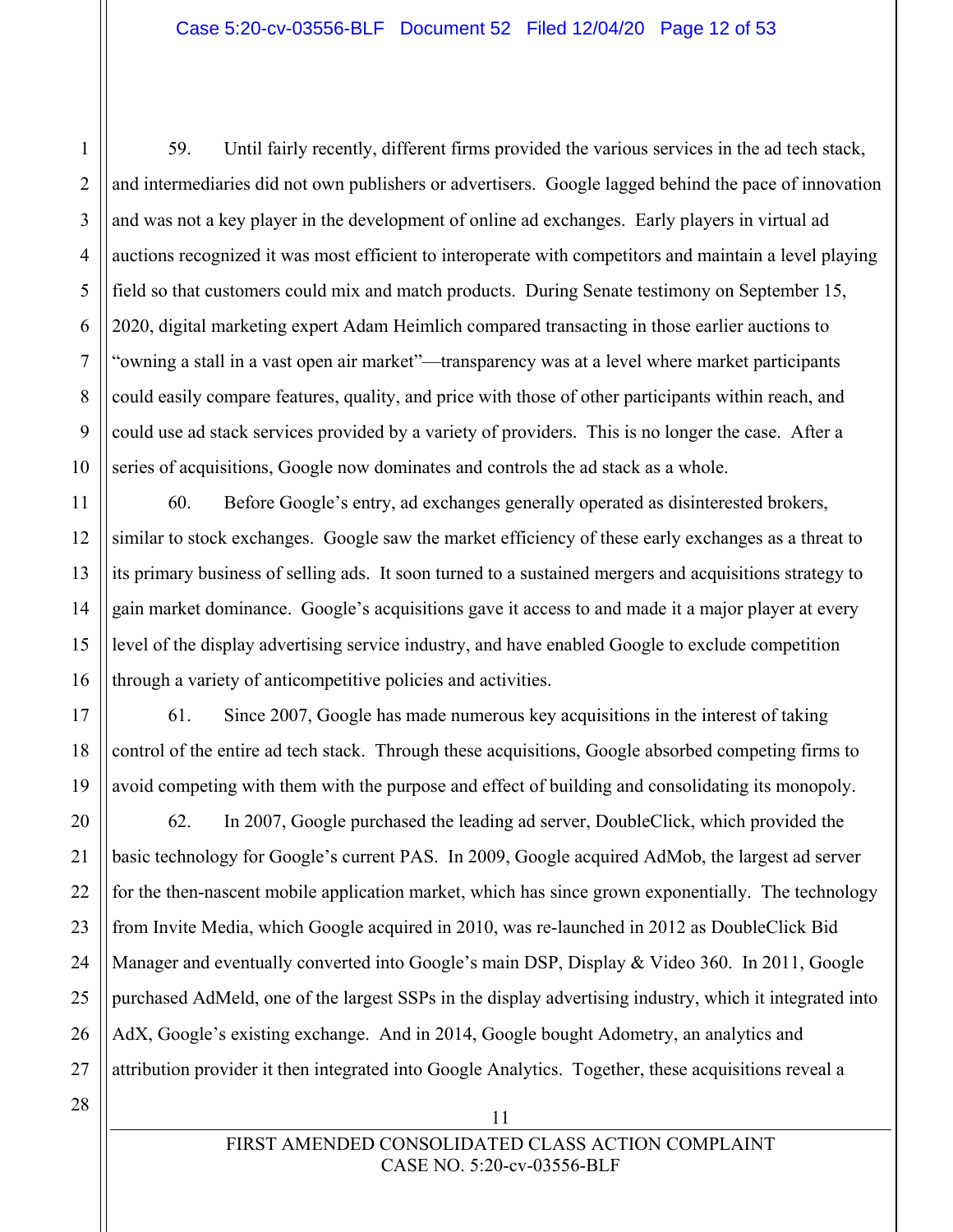business objective of occupying the entire ad stack and the connected analytics market through buying up the competition.

63. When Google purchased DoubleClick, the Federal Trade Commission accepted Google's representations that it would not leverage its control of publishers' primary ad server to distort competition in the electronic ad-trading market. Google promised to manage the conflicts of interest, including from enhanced access to user data, that would result from the acquisition. Google's general counsel assured Congress that DoubleClick "data is owned by the customers, publishers and advertisers, and DoubleClick or Google cannot do anything with it."

64. FTC Commissioner Pamela Jones Harbour dissented from the FTC's approval of the acquisition, warning in part that if Google and DoubleClick were permitted to merge without conditions, the new combination could merge Google and DoubleClick data to the detriment of consumer privacy and competition. Commissioner Harbour stated that the merger could "profoundly alter the 21st century Internet-based economy—in ways we can imagine, and in ways we cannot." She expressed concern about "the privacy interests of consumers" and wrote that she was "uncomfortable accepting the merging parties' nonbinding representations at face value."

65. In approving Google's acquisition of DoubleClick, the FTC rejected prescient concerns about data and competition raised by Commissioner Harbour and public interest groups. An April 14, 2007 news article in the *New York Times* noted that Google's DoubleClick division would have conflicts of interest with Google's exchange, but suggested publishers and advertisers might simply "jump ship" if Google leveraged the acquisition "to further its own ad network."

66. When Google did leverage the DoubleClick acquisition to further its ad network, instead of turning to other ad tech providers, increasing numbers of publishers and advertisers concluded they had no choice but to rely on Google to broker display-ad placement.

67. In 2009, Google restricted the ability of publishers and advertisers participating in its exchange to access their DoubleClick data, reserving an essential information advantage for its own trading divisions.

18 19 20

1

 $\overline{2}$ 

3

4

5

6

7

8

9

10

11

12

13

14

15

16

17

FIRST AMENDED CONSOLIDATED CLASS ACTION COMPLAINT CASE NO. 5:20-cv-03556-BLF

12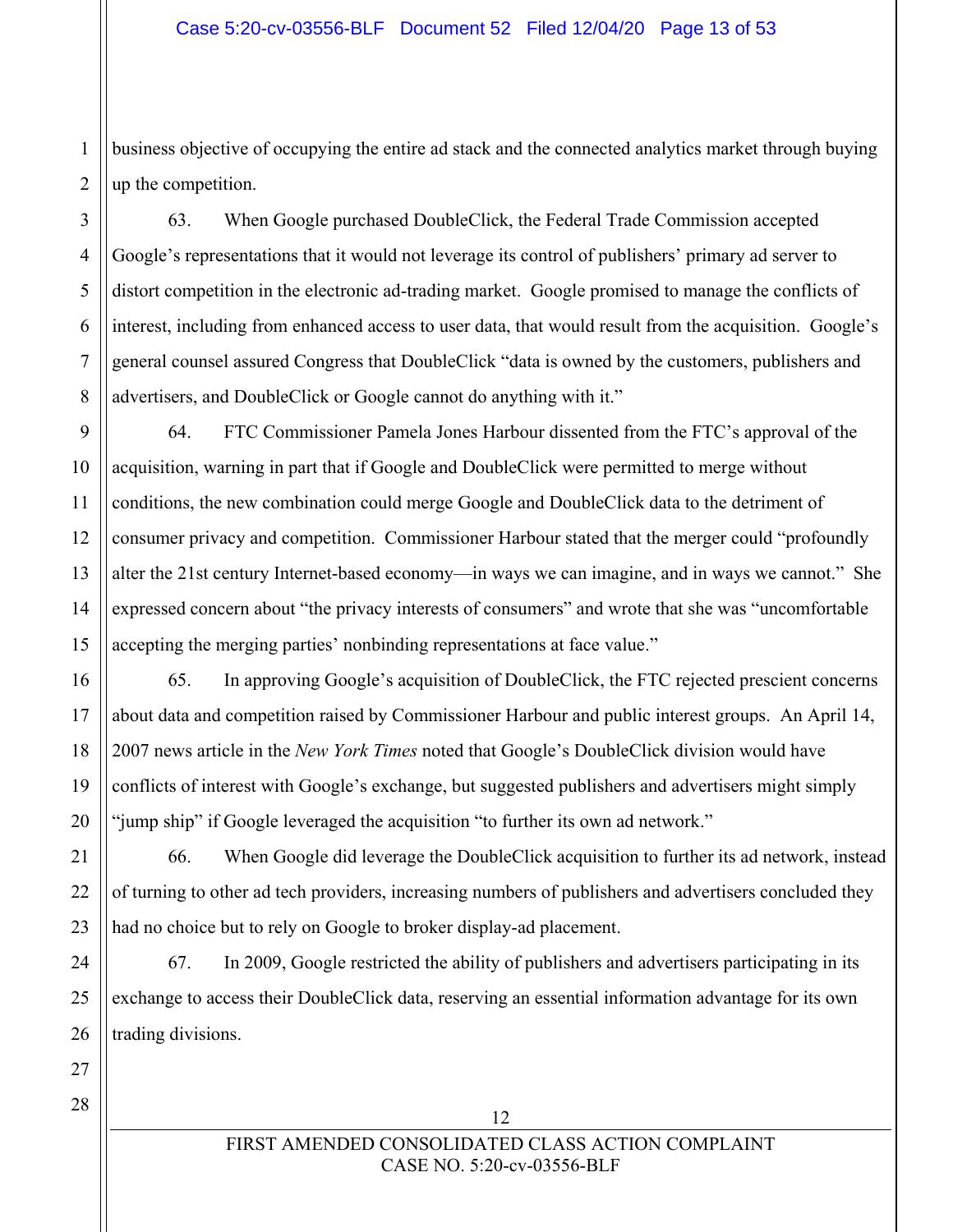68. In 2016, moreover, Google broke a key promise it made to the FTC to push through the DoubleClick acquisition: Google began merging DoubleClick web-browsing data with personal information collected through other Google services, combining information linked to a user's personal identity with their location on Google Maps, information from their Gmail records, and their Google search histories, along with user information obtained from other Google products. With this step, Google eliminated the barrier between the data that Google gathered from cookies tracking users' online behavior and the personal information Google held from its users' accounts. Its digital advertising monopolies enabled Google to make this momentous shift in data policy without risk of losing business to rivals more protective of consumer privacy.

69. In approving Google's 2010 acquisition of AdMob, the leading mobile ad network at the time, the FTC acknowledged that "the combination of the two leading mobile advertising networks raised serious antitrust issues." Yet the FTC deemed those concerns "overshadowed by recent developments in the market," in particular a move by Apple to "launch its own, competing mobile ad network." The FTC approved Google's acquisition of AdMob based on the assumption that Apple would continue to build its presence in the mobile ad market. But that assumption was incorrect— Apple's product failed to gain traction and in 2016 Apple abandoned its attempt to develop a competing mobile ad network.

70. By 2015, Google's acquisitions had given it monopoly power in the display advertising services market, and the early exchanges that had initially outperformed Google were selling at a discount price or had folded. The market shares of the DSPs that once led that market segment declined in parallel.

71. Documents that Google produced to the House Subcommittee on Antitrust, Commercial, and Administrative Law show that Google acquired companies to absorb its competition and combine products along the ad stack instead of competing on the merits. An internal Google presentation from July 2006 included a slide titled "Build a Self-Reinforcing Online Ads Ecosystem," which noted in part that acquiring DoubleClick or Atlas could create "self-reinforcing benefits" for Google's integrated ad business. The slide asked, "[I]s there some framework we have to demonstrate

13

1

 $\mathfrak{D}$ 

3

4

5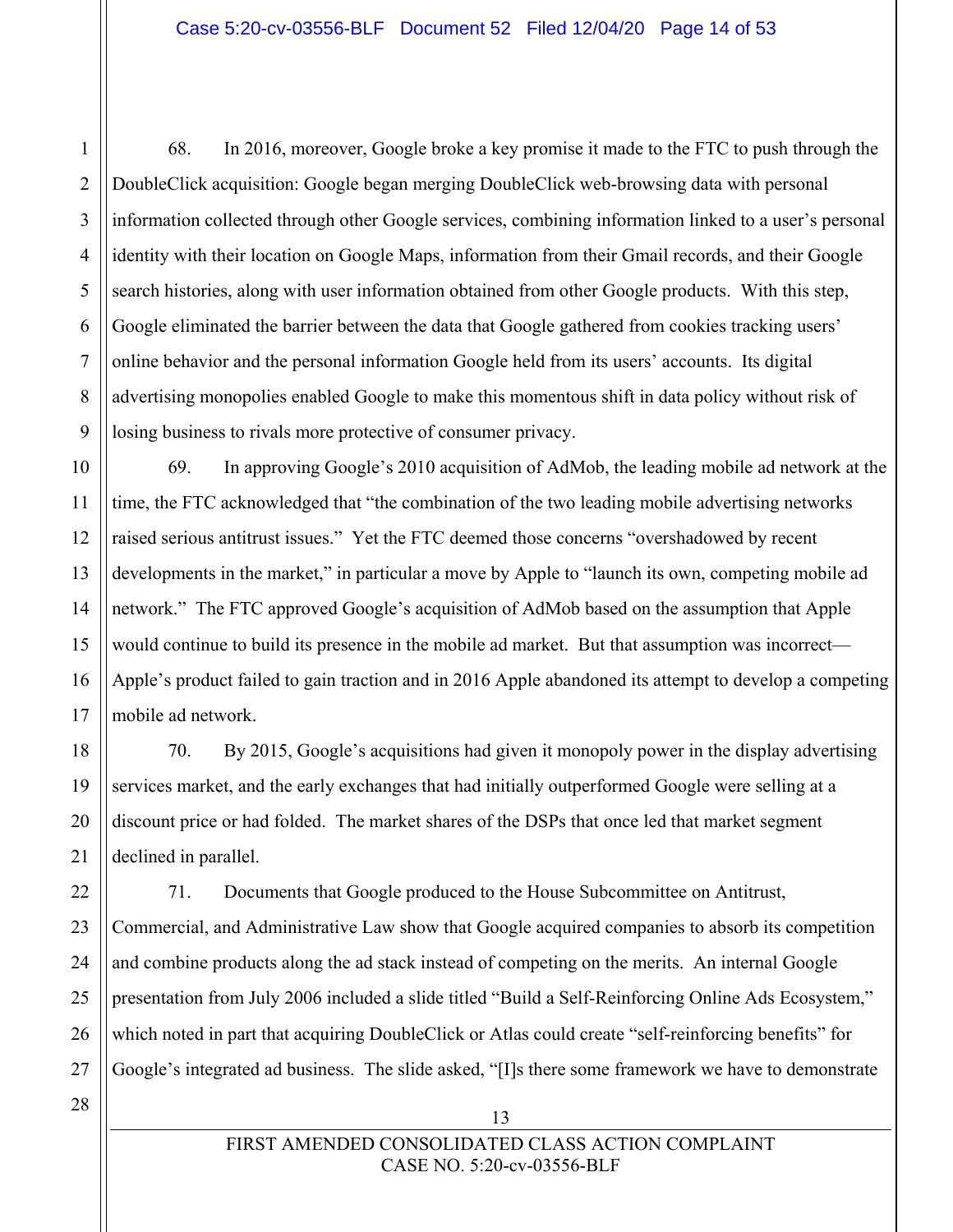the synergies/inter-relationships from owning all these pieces?"

72. In an internal email from 2010, discussing Google's potential development of a demand-side platform for advertising agencies (a "bidder"), the executive in charge of Google's display business wrote: "The primary benefits on having a bidder are eliminating the disintermediation risk and substantially increasing display spend with Google from agencies (through the combined use of DFA – bidder – AdX).... We are looking at options to accelerate this (potentially through M&A for example)."

73. DFA refers to Google's ad server; AdX was Google's exchange. The "disintermediation risk" that Google sought to eliminate resulted from the competitive, transparent conditions in the display advertising exchange market at the time, which diverted ad money away from Google. Thus, Google's plan was to *combine* products to increase its revenue from "display spend" and lock in bidders to its new and consolidated intermediation services.

74. Google's merge-to-monopolize strategy worked. On the supply side, Google now holds at least 90% of the PAS submarket through multiple products such as Google Ad Manager and Google DoubleClick for Publishers. Since taking the dominant position in the PAS submarket, Google began merging its supply-side intermediation products with its PAS offering. The composite product "Google Ad Manager" combined Google's PAS with its associated ad exchange. For the SSP and associated ad exchange submarket, Google holds a 50-60% share. On the demand side, Google also controls a substantial majority of the DSP submarket. Google has a 55% market share of the ad-exchange submarket, far more than the second-place company, AppNexus, which has a 11% share of that submarket. And Google's DSP holds a 50% share of the DSP submarket, with AOL a distant second at 12%. Google holds an 80-90% share of the AAS submarket as well.

75. Because of Google's market dominance, publishers and advertisers have little choice but to use Google's intermediation services. Nexstar Media Group, Inc., the nation's largest local news company, tested what would happen if it stopped using Google's technology to place ads on its websites. Over just a few days, the company's video-ad sales plummeted.

## FIRST AMENDED CONSOLIDATED CLASS ACTION COMPLAINT CASE NO. 5:20-cv-03556-BLF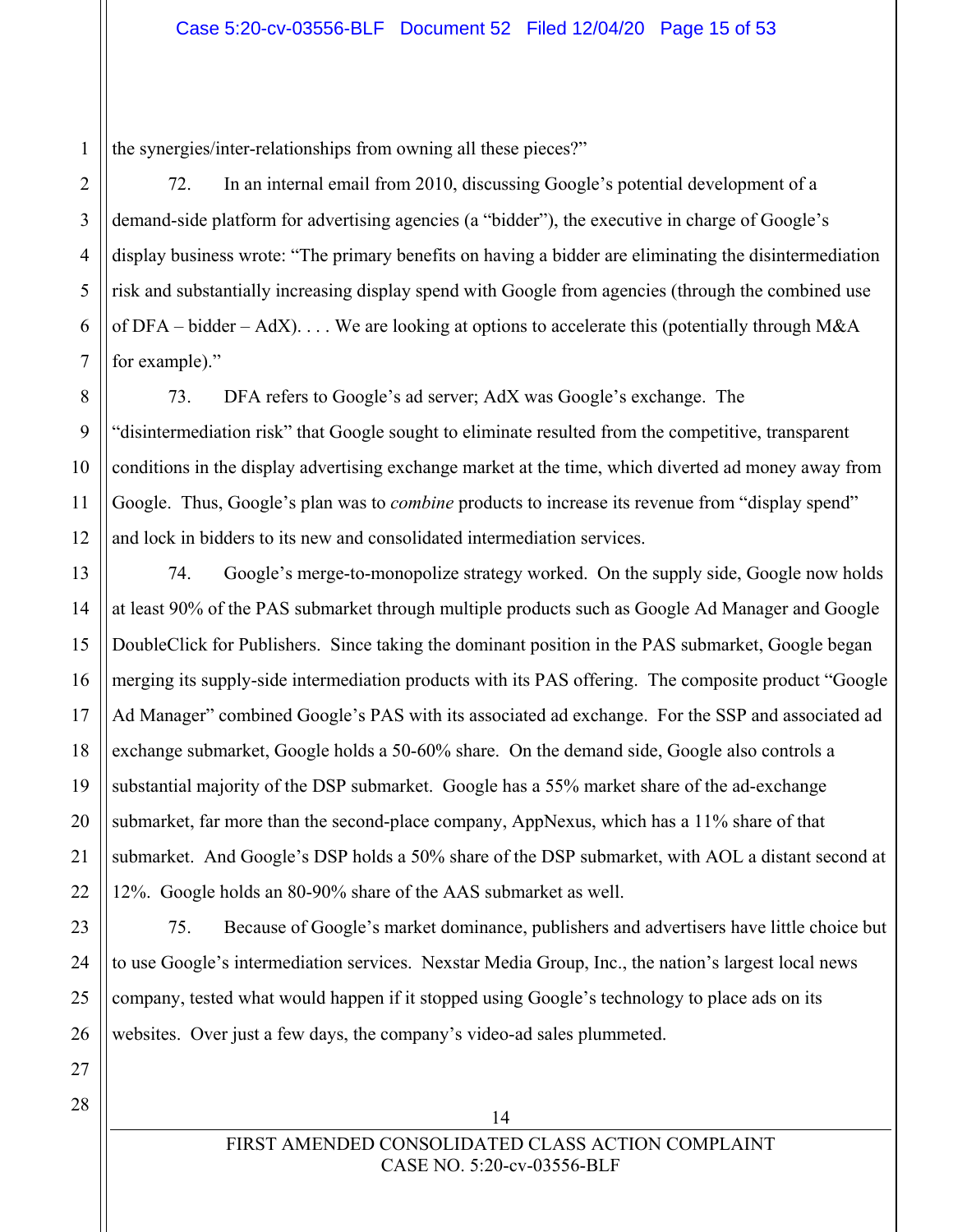76. Google further consolidated its monopoly across the ad tech stack through a series of product mergers, whereby it bundled two distinct products together and rebranded the integrated entity as a single product. Google blurred the distinction between its ad server and exchange by reclassifying its ad-serving revenues in its shareholder reports and by merging the two into a single new product that it named Google Ad Manager. Google then merged its AAS with its DSP to create Display & Video 360. Each of these mergers increased switching costs for advertisers—and barriers to entry for competitors—for services that already carried high switching costs.

## **C. Google Used Its Market Power to Acquire and Maintain a Monopoly for Display Advertising Services**

**1. Google Leveraged Its Dominance in Search and Search Advertising and Its Control of User Data to Gain a Monopoly in Brokering Display Advertising**

77. Google operates the default internet search platform in the United States. More than 90% of all internet searches are conducted through Google Search. Further, Google's web browser, Google Chrome, occupies about half of the U.S. browser market.

78. Google has long monetized its monopoly in search by selling search advertising—digital ads responsive to user searches. The data that Google has acquired from search and Google Chrome users allowed Google to leverage its monopoly in the digital search market into the related but separate market of display advertising.

79. General online search services in the United States constitutes a distinct antitrust market. Search services allow consumers to find responsive information on the internet by entering keyword queries into search engines such as Google. These general search services are unique because they offer consumers access to an extremely large and diverse volume of information from many sources across the internet.

80. There are no reasonable substitutes for general online search services. Other search tools, platforms, and information sources are not reasonably interchangeable with general online search services because they do not provide access to a wide range of information from one search inquiry. Few consumers would find alternative sources a suitable substitute for general search services.

28

1

 $\mathfrak{D}$ 

3

4

5

6

7

8

9

10

11

12

13

14

15

16

17

18

19

20

21

22

23

24

25

26

27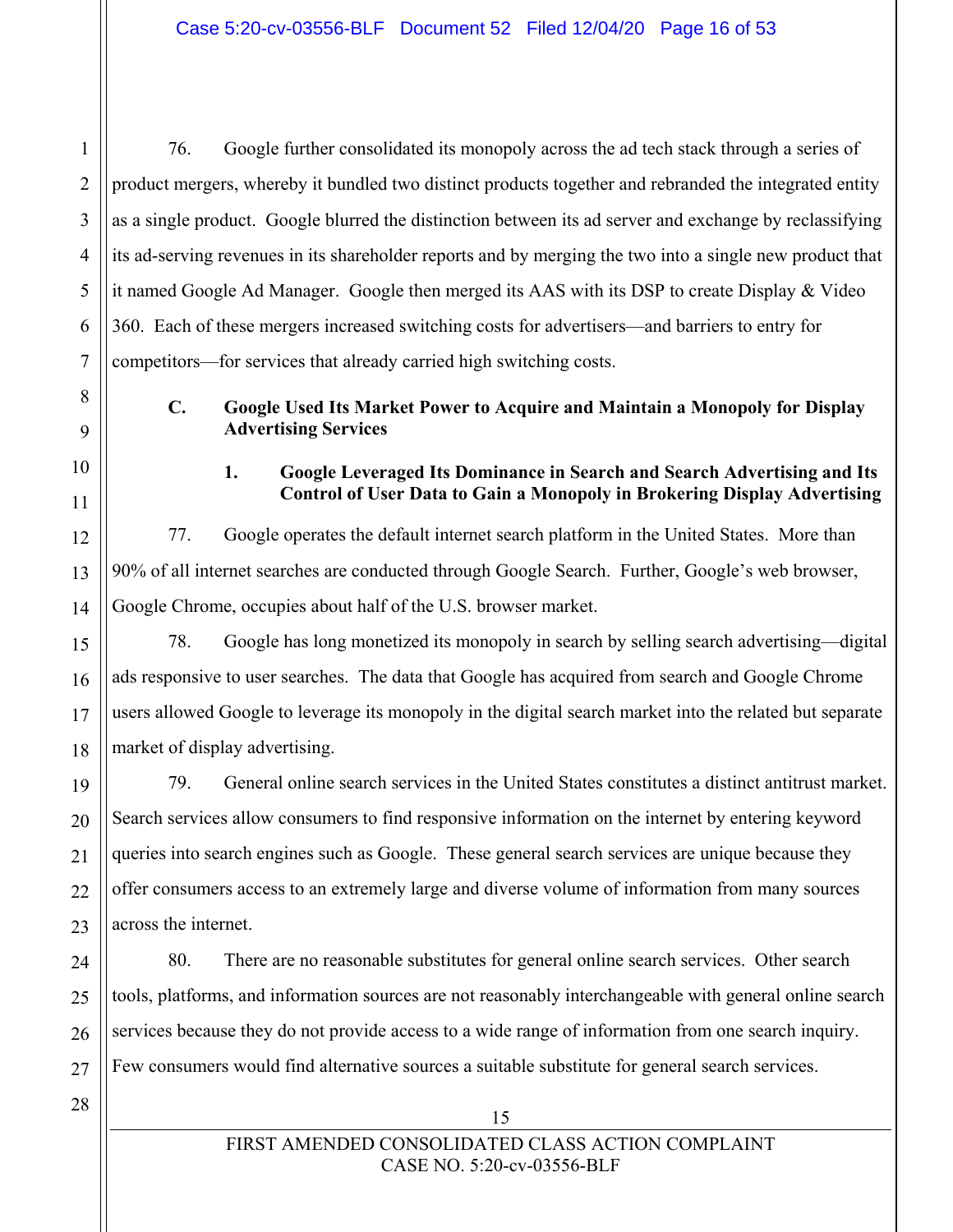81. Google has monopoly power in the United States general online search services market. Google dominates this market with an approximately 90% market share. And nearly 95% of all search queries on mobile devices are performed using Google's search engine.

82. There are significant barriers to entering the market for general online search services, including large capital investment, highly complex technology, access to effective distribution, and adequate scale.

83. Google's anticompetitive conduct has effectively eliminated rivals' ability to compete in the general search services market. Google used exclusionary agreements, tying arrangements, and payoffs to barricade its general search monopoly such that competitors are denied vital distribution, scale, and product recognition—preventing them from realistically challenging Google in this market. As one example, Google ensured that its search engine would be the preset default general search engine on hugely popular devices like Apple's iPhone and the devices running on Google's Android operating system.

84. Online search advertising in the United States also constitutes a distinct antitrust market. Search advertising enables advertisers to target their ads in real time in response to search queries.

85. Other forms of advertising are not reasonably interchangeable with online search advertising. The capability of search advertising to respond to consumers' inquiries at the moment they are looking for information to make a potential purchase makes these ads highly valuable to advertisers and distinguishes them from other types of advertising that cannot be targeted in this way, whether online or offline. Display advertising is no substitute for search advertising, including because display advertising is not responsive to a consumer's specific inquiry and is further removed from the point of purchase. Few advertisers would find alternative sources a suitable substitute for search advertising.

86. Google has monopoly power in the United States online search advertising market. Google holds more than a 70% share of that market.

87. Barriers to entry in the search advertising market, among other factors, protect Google's monopoly in that market. Most critically, search advertising requires a search engine with sufficient

16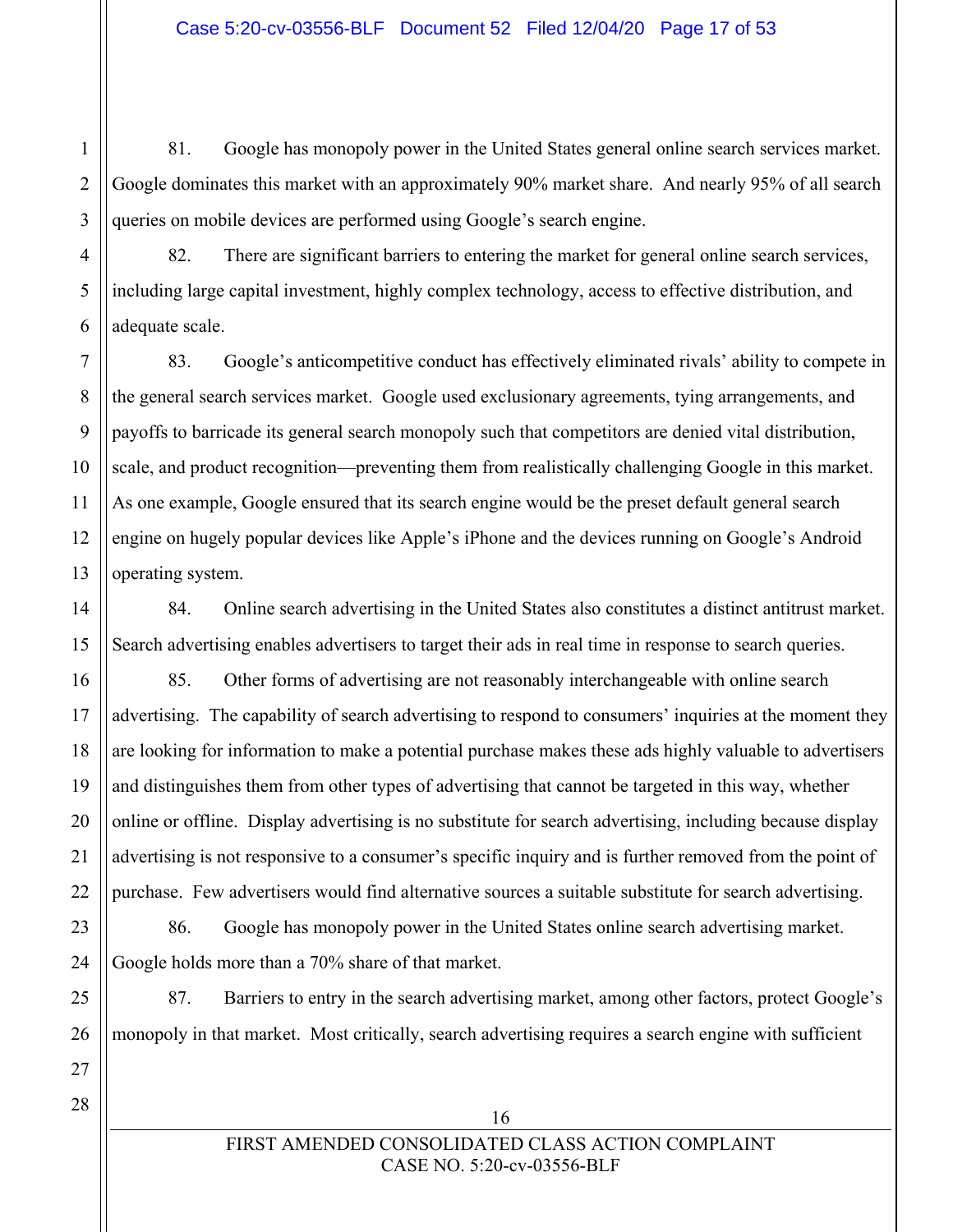scale to make the advertising profitable. Hence the same entry barriers that fortify Google's general search services monopoly also protect Google's search advertising monopoly.

88. Google's monopolies in search and search advertising—and the data they generate about individual users—give Google an enormous advantage over online advertisers and publishers owing to the sheer volume of information Google acquires about consumers through its integrated panoply of products and services. This data include browsing histories from Google Search and Google's Chrome web browser, and location data from Google Maps, Waze, and Google's Android operating system embedded in hundreds of millions of smartphones. As Google's former CEO Eric Schmidt boasted, "We know where you are. We know where you've been. We can more or less know what you've been thinking about."

89. Online advertising is more effective when it is targeted, displaying products or services a user is more likely to want. Accordingly, user data—including gender, age, location, and browsing history—influence not just the types of ads a user will see, but also the prices advertisers are willing to pay. "The exact same ad, on the same website, at the same time, could be worth vastly different amounts to two different buyers depending on how much they know about the consumer being targeted," explained Ari Paparo, a former Google executive who founded the advertising company Beeswax. "User data is everything."

90. The prices that any company is able to fetch for ads that it displays online depend on two crucial factors: the ability to identify *who* is loading the page or mobile application, and the ability to connect that user's identity with more information about them.

91. The targeting of display ads begins the moment a user clicks to visit a web page. Typically, the user's IP address and location, along with the URL of the web page, are swiped from the user's browser without their explicit knowledge. This data then informs the instantaneous ad auctions that occur in the split second before the web page appears to the user. The goal is to build and deploy as specific a portrait about the user as possible, primarily by linking their device with their identity. Web cookies, tags, and "fingerprinting" of mobile devices are common tools for doing so.

27 28

17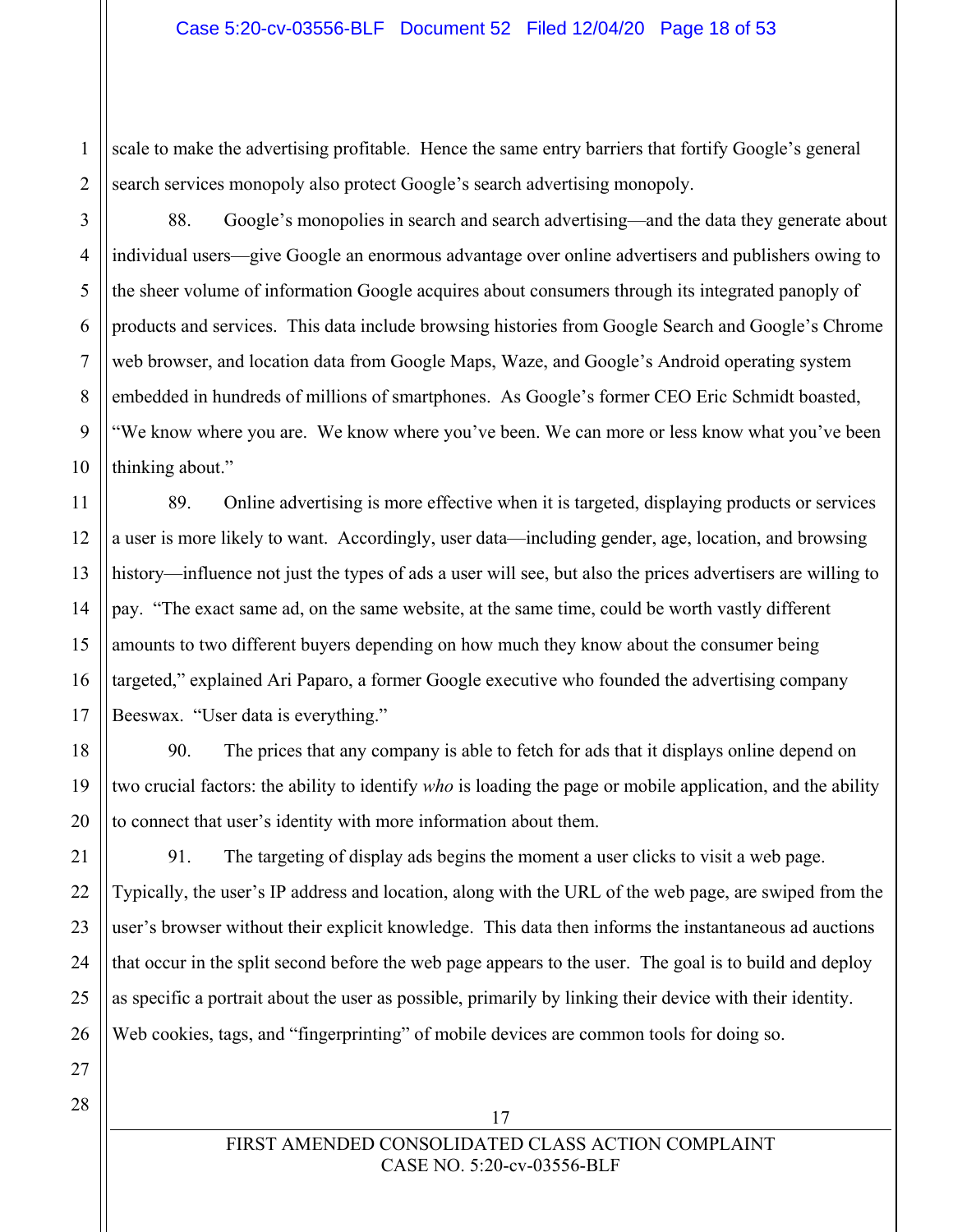92. If a publisher or company that sells online ads can know what a user is viewing on *other* sites, the publisher can target the user based on that information when the user returns to the publisher's site. Because of its dominance, including in search, Google can track users' visits to at least 70% of the top one million sites on the internet. Google has tags (including as a third party) tracking user behavior on over 80% of popular websites.

93. Due to Google's monopoly in search and its unrivalled ability to gather, aggregate, and analyze user data, which it does not share, no potential competitor to Google can offer an advertising product that comes close to the individualized targeting that Google can offer. Without access to search data, potential rivals are effectively excluded from competing in digital advertising.

94. To illustrate Google's vast advantage over any other publisher in accessing and monetizing data, consider two hypothetical online publishers, CNBC and the *New York Times.* Suppose, for example, that a user named Mary visits CNBC's website in the mornings, where she reads about financial markets, and visits the *New York Times* in the evenings to read the book review section. CNBC knows that Mary follows financial markets and might monetize her view at a \$30 CPM (cost per thousand impressions). The *Times* knows that Mary likes to read books and might only monetize her at a \$10 CPM. If the *Times* can somehow find out that Mary is reading CNBC in the mornings, then when Mary visits the *Times* book review section in the evening, the *Times* can target her as someone who follows the markets and monetize her at \$30, too.

95. Since the two are competitors in the supply side of the display advertising market, CNBC would not want to share with the *Times* what Mary reads on cnbc.com. If CNBC is selling ads to its audience of financial readers at a \$30 CPM, and the *Times* can access CNBC's readers and their reading patterns, then the *Times* could undercut CNBC and sell ads targeted to CNBC financial readers for, say, \$25 instead of \$30.

96. Google uses its ability to track users across the web to extract such a large advantage in display advertising markets that rivals are effectively excluded. Google tracks users through its analytics and ad-serving products, which it combined and rebranded as the Google Marketing Platform. While publishers like CNBC and the *Times* would never share with each other user information that

28

1

 $\mathfrak{D}$ 

3

4

5

6

7

8

9

10

11

12

13

14

15

16

17

18

19

20

21

22

23

24

25

26

27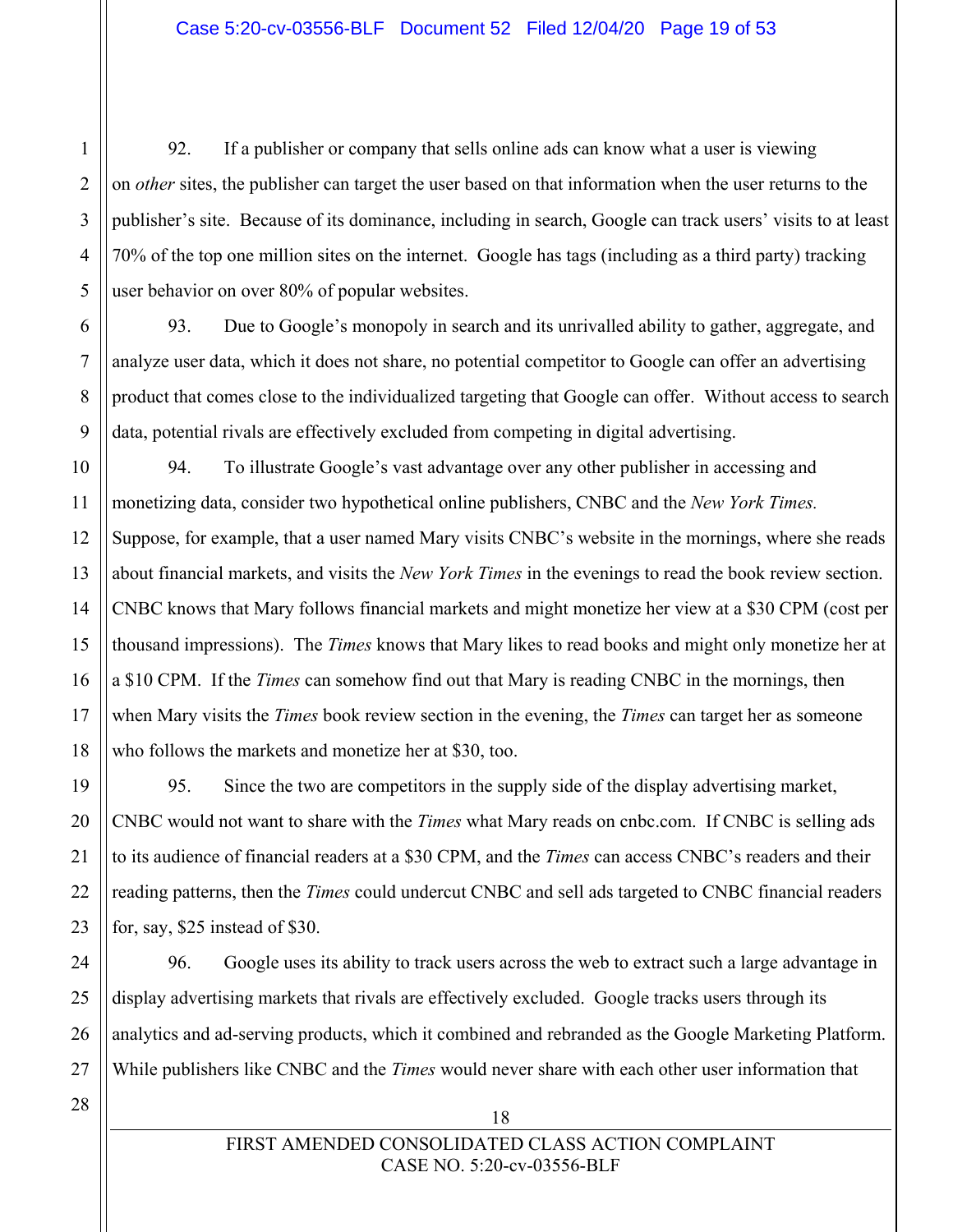gave each a competitive advantage, they have no choice but to share user tracking information with Google, which acts as both their ad broker and supply-side competitor.

97. Google's exclusive access to its proprietary data from Chrome and Android further widens its substantial advantage over other publishers. Google relies on this data, which is generally unavailable to competing bidders, when bidding on its own ad exchanges to win contracts to display ads. Potential rivals for display advertising contracts cannot compete to win business without access to this data.

98. Furthermore, while digital ads trade on several auction markets, Google ensures that its own display advertising inventory can only be purchased through its proprietary auctions. Thus, the most effective, data-driven inventory stays within Google's control and potential competitors are excluded.

99. Having consolidated key portions of the ad tech stack for display advertising, Google now readily brokers transactions on both sides of this market, and can steer advertisers to its *own* display supply platforms like YouTube. As the U.K.'s CMA concluded in a report issued on July 1, 2020, "Google's strong position at each level of the intermediation value chain creates clear conflicts of interest, as it has the ability and incentive to exploit its position on both sides of a transaction to favour its own sources of supply and demand."

### **2. Google Harms Purchasers and Sellers of Online Advertising by Coercing the Purchase of Display Advertising Through Tying Arrangements**

100. With about nine out of ten internet searches using Google's search engine, Google is the dominant source for search advertising. As a result, companies seeking to promote their products or services online have little or no choice but to purchase search advertising space from Google. Google has taken advantage of this dominance in the search advertising market to drive out competition in the separate market for display advertising services, tying its display advertising services to its search advertising services to extend its monopoly power.

101. Because search advertising targets users who have already shown some interest in the product or service from their search, few online advertising campaigns bypass online search as a

19

1

 $\overline{2}$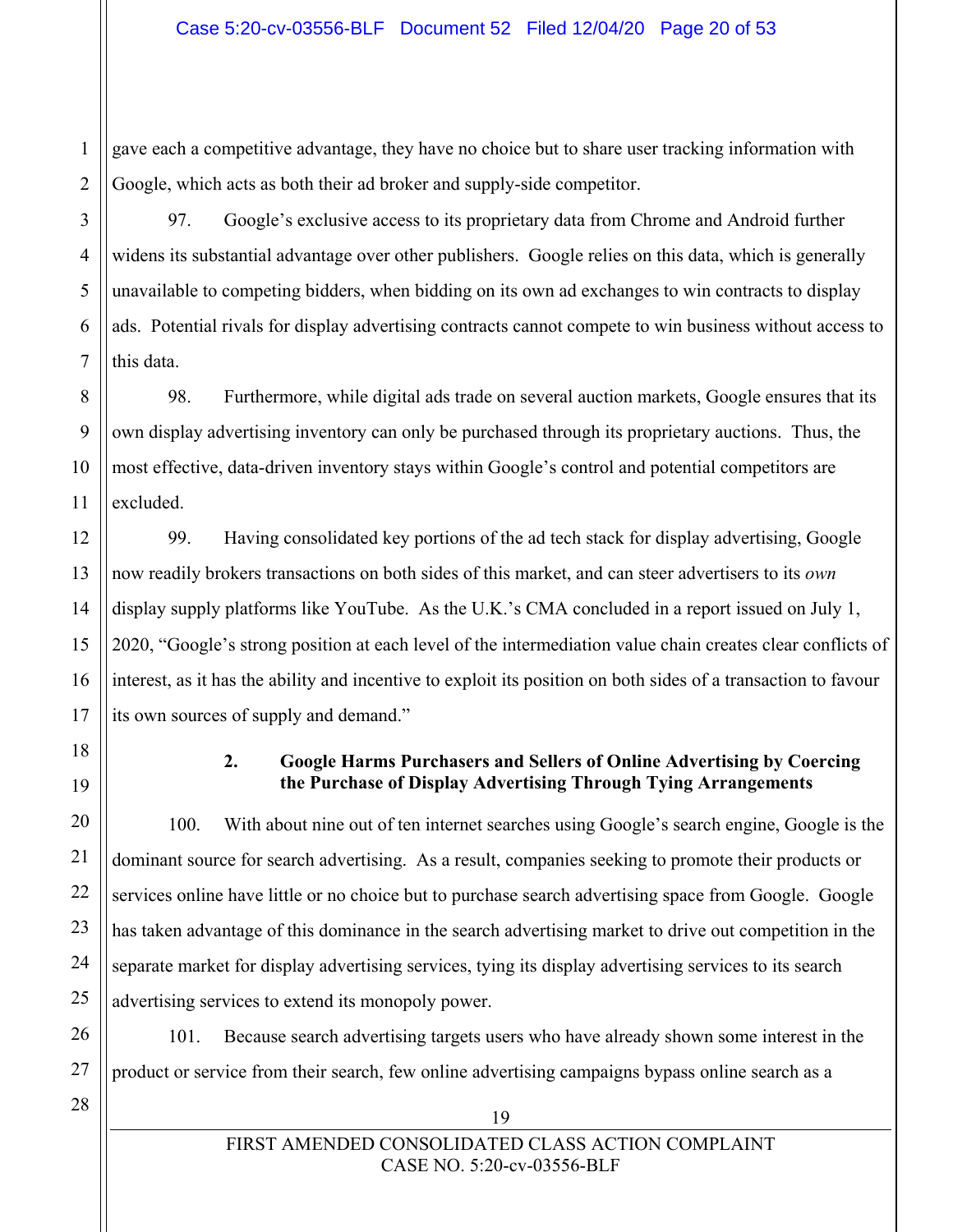$\mathfrak{D}$ platform for marketing. Search advertising accounts for at least part of the ad spend of nearly every advertiser engaged in online advertising.

102. When a Google Ads account is established for use in placing search advertisements, Google Ads is set as the default account for placing both search *and* display advertisements. Google also blocks advertisers from using third-party DSPs to purchase Google Search inventory, which is sold primarily through Google AdWords. And, to further disadvantage rivals, Google restricts access to data relating to web searches performed on Google Search.

103. When consumers run Google searches, Google collects and retains data related to the searches. For example, Google Ads (a DSP) relies on algorithms that match keywords selected by advertisers to user search terms to determine which search ads pop up after which searches.

104. DSPs and advertisers use this data to craft more effective advertising campaigns. Google, however, withholds this data from rival DSPs and advertisers using rival service providers. As a result, an advertiser running both search and display ads cannot track the performance of its search ads unless it relies only on Google to place its display ads.

105. The effect of this policy is that, to access the search data over which Google has monopoly control and which is vital to effective online advertising, an advertiser is coerced into using Google's products in the separate market for display advertising services.

106. Advertisers that open a Google Ads account are required to buy Google search advertising. Thus, Google Ads does not merely steer advertisers to Google search advertising but conditions their ability to bid for publisher display space upon their purchase and use of Google search advertising.

107. Google's restrictive practices coerce any advertiser whose marketing pairs online search advertising with online display advertising to rely only on Google's intermediation services to place its display advertisements.

25 26 27 108. Exacerbating this tying conduct, Google pressures many advertisers to use only one Google buy-side intermediary to purchase ad space. This pressure results from Google's decision to scramble user IDs across multiple bidding tools instead of assigning and disclosing a single user ID to a

28

1

3

4

5

6

7

8

9

10

11

12

13

14

15

16

17

18

19

20

21

22

23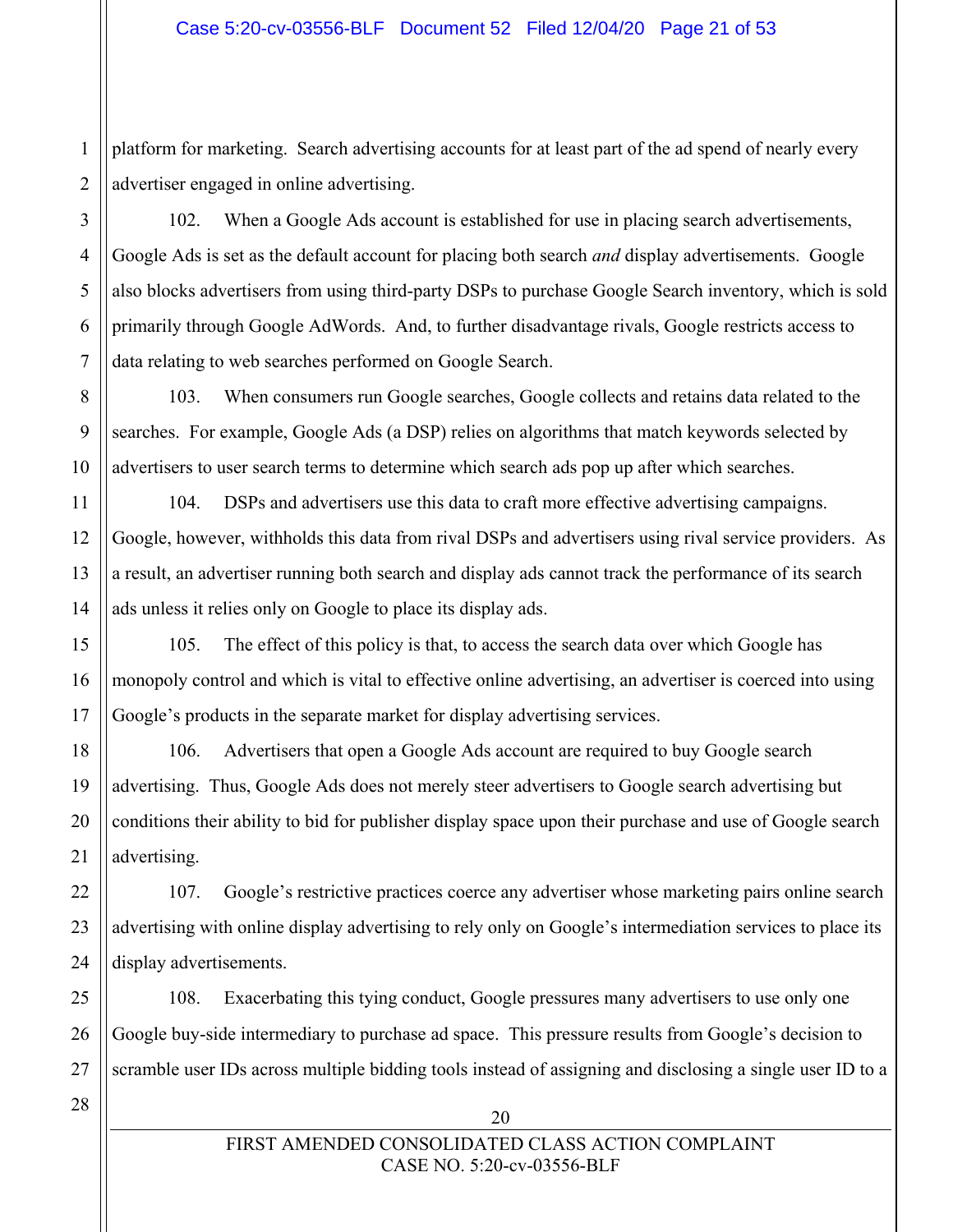1  $\mathfrak{D}$ 3 particular advertiser. Because Google obscures DoubleClick IDs for all parties other than Google, advertisers that use more than one buying tool at a time risk inadvertently bidding against themselves in exchange transactions, driving up the price they would pay.

109. Google's Ads Data Hub (ADH) allows advertisers to view data from ad campaigns, including which users their search advertising campaigns reached, and to combine that data with internal or third-party data to set or adjust display advertising strategy. Nevertheless, the ability to use Google's ADH data comes with a built-in restriction: the data can only be sent to another Google service and cannot otherwise be exported.

110. In 2018, Google stopped allowing advertisers to access the encrypted user IDs from ad campaign reports. Advertisers need this information to hire non-Google ad campaign measurement firms. Advertisers that stay within Google's "walled garden" and use its ADH product can still access these IDs.

111. Google's restrictive policies have made it virtually impossible for an online marketer to operate independently from the Google ad stack, particularly given Google's dominance in the DSP, ad server, site analytics, and other submarket segments.

112. Likewise, on the supply side, Google restricts publishers' ability to access the bid data required to compare the performance of Google's exchange with rival exchanges. And Google does not reveal to other market participants its own fees and commissions on transactions. As discussed further below, this lack of transparency that Google has unilaterally imposed across the ad stack undermines the ability of both advertisers and publishers to make the informed decisions necessary to drive competition.

113. Google similarly uses its dominance in the video-ad publishing market segment to coerce advertisers to use Google's display advertising services.

114. Google-owned YouTube is Google's most valuable display property. YouTube is by far the most visited website in the United States, drawing more than three times the traffic of Twitter and Facebook, respectively. Nearly every business that advertises with online videos buys advertising space on YouTube, and about half of all video ads not appearing on Facebook and Amazon appear on

28

4

5

6

7

8

9

10

11

12

13

14

15

16

17

18

19

20

21

22

23

24

25

26

27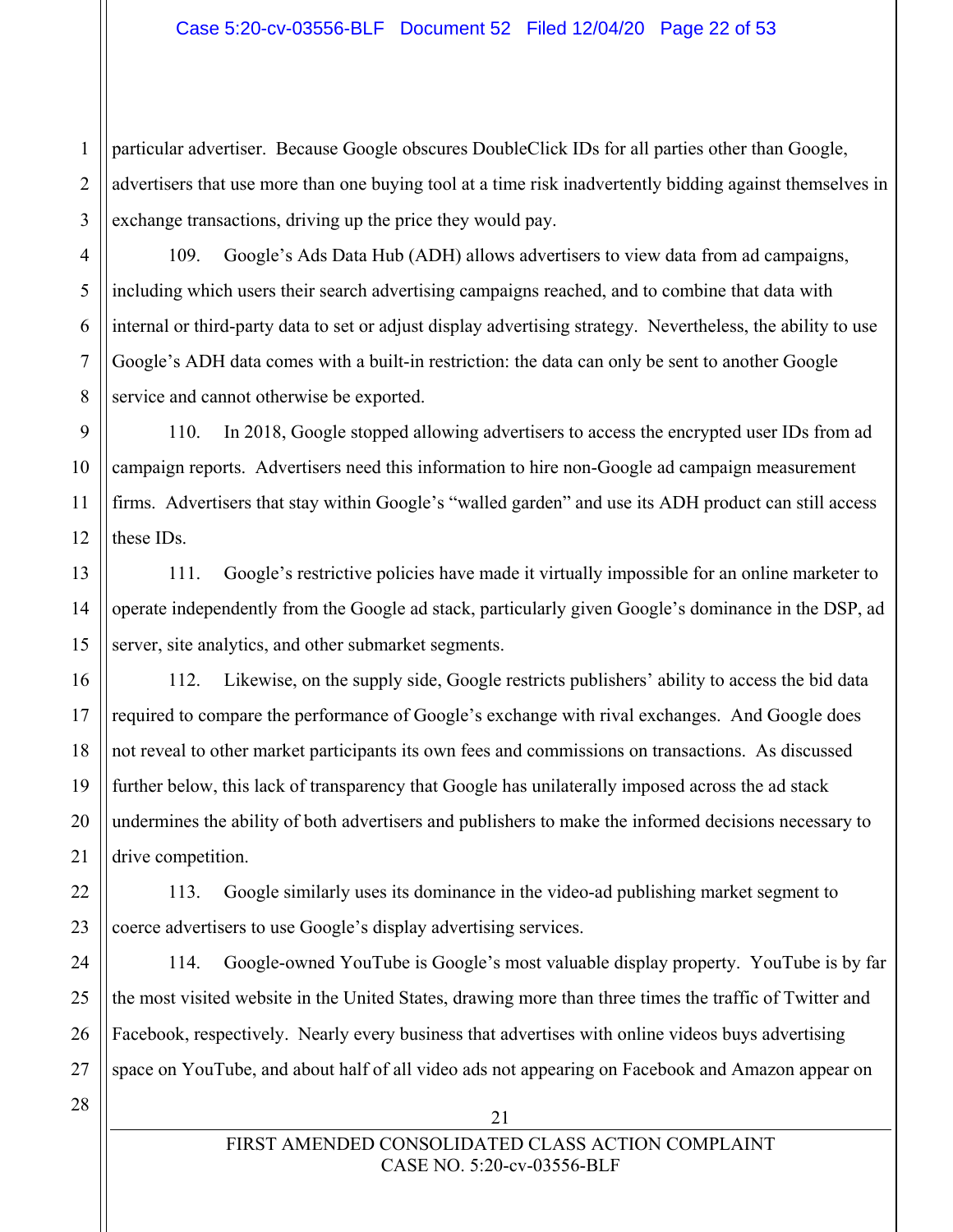1 YouTube.

 $\mathfrak{D}$ 

3

4

5

6

7

8

9

10

11

12

13

14

15

16

17

18

19

20

21

22

23

24

25

26

27

115. Video has become increasingly important to online advertising campaigns because of its compelling nature and the exponential increase in user traffic that it generates. In 2019, 81% of businesses used video as a marketing tool—up from 63% in 2018. By 2022, online videos will account for more than 82% of all consumer internet traffic—15 times higher than the corresponding percentage in 2017.

116. After Google purchased YouTube, it initially made YouTube's inventory of display advertising available to any advertising service provider. But in 2015, Google took YouTube off the digital ad exchanges, restricting its ad inventory to being purchased *only through Google's* brokering channels and bidding tools.

117. Consequently, advertisers can no longer purchase YouTube inventory using a third-party DSP. If an advertiser wants to purchase any of the valuable advertising space on YouTube, it must use Google's advertising services and cannot use any of Google's rivals' advertising services.

118. One erstwhile competitor described Google's requirement that Google services be used to place ads on YouTube as "the beginning of the end," noting that "Google used its monopoly on YouTube to put its hand on the scale" unfairly. Sen. Amy Klobuchar (D-MN) observed that this change "of course had a crippling effect on Google's rivals" and "not only forces YouTube's ad inventory into Google DSP, it also had the effect of driving non-YouTube ad volume to Google and away from the rival DSPs."

119. In 2018, Google also began restricting third-party ad servers from tracking viewing activity on YouTube, leaving Google-owned Display & Video 360 as the only product available to collect and analyze YouTube advertising data. This action effectively tied YouTube to Google Ads and Display & Video 360, preventing advertisers from using competitors' products to serve *or* analyze ads on YouTube.

120. Google's leveraging of its position in forums like YouTube in which it is the dominant ad publisher restrains competition with an enhanced effect because advertisers almost always use a single DSP for a given advertising campaign. Advertisers use a single DSP for a campaign largely

28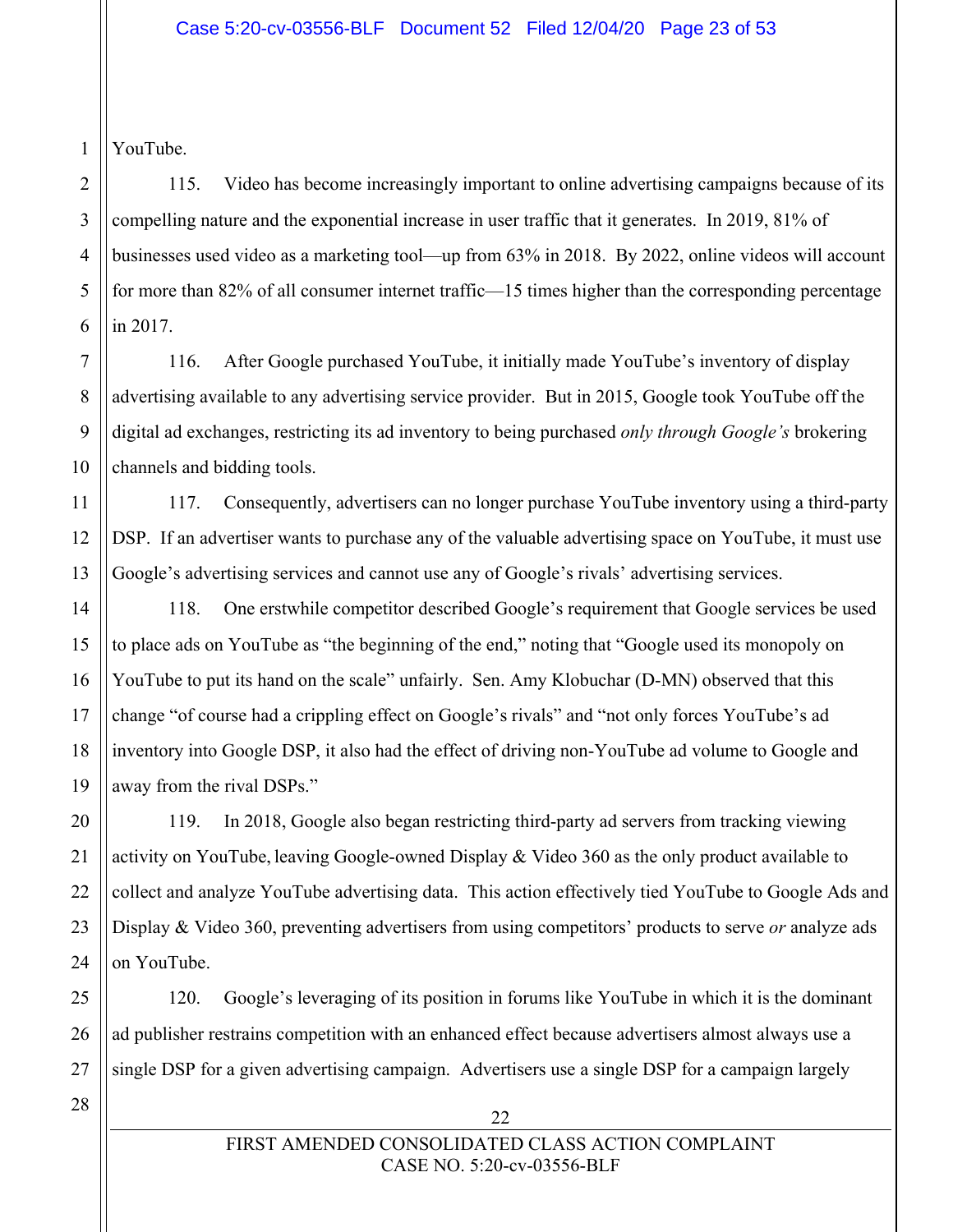3 4 because doing so allows them to manage frequency caps (limits on the number of times the same user is shown an ad) during the campaign and facilitates audience management and reporting. Thus, if an advertiser wished to advertise on YouTube, Google Search, *and* other publisher websites, the advertiser would bear significant costs and inefficiencies from using a different advertising service provider to broker distribution of the ad campaign into each forum.

121. Even if an advertiser preferred to use multiple DSPs, Google does not permit it to use third-party DSPs to purchase Google Search inventory (sold primarily through Google AdWords) or Google's YouTube inventory. Because Google Search and YouTube, in addition to digital display, are essential to many online ad campaigns, Google is able to capitalize on its "must-have" inventory to tether advertisers to its DSP. And because advertisers typically use one DSP per ad campaign, a display advertiser that wants any of its ads to appear on Google Search or YouTube must use Google's DSP for the entire ad campaign. In short, Google enlisted its dominance in search and search advertising to pursue and secure a monopoly in display advertising.

122. Google has also combined ad tech stack products that were once technically separate but interdependent, reinforcing that they were effectively tied within the relevant market all along. For instance, using Google's ad server, formerly called DoubleClick for Publishers, was for many years the only way to obtain full access to Google's AdX exchange. That access was critical for publishers because AdX connected to AdWords, and the ability to access AdWords greatly expanded publishers' access to advertisers because of Google's dominance in search. As the *Wall Street Journal* reported, "[f]or many years, Google's AdX was the only ad exchange that had access to" Google's AdWords platform and its many advertisers. Thus, for example, when News Corp considered switching from Google to a different company to facilitate its ad-serving business, it reportedly "felt it would jeopardize the 40% to 60% of advertising demand it gets from Google's ad marketplaces . . . ." According to the *Journal*, Google in 2018 merged DoubleClick for Publishers and AdX "into a single product called Google Ad Manager, making it plain to the industry that they are indeed linked . . . ."

123. Advertisers have suffered harm by paying higher prices due to Google's display advertising monopoly. During the class period, increases in the prices paid by advertisers to place

28

1

 $\mathfrak{D}$ 

5

6

7

8

9

10

11

12

13

14

15

16

17

18

19

20

21

22

23

24

25

26

27

CASE NO. 5:20-cv-03556-BLF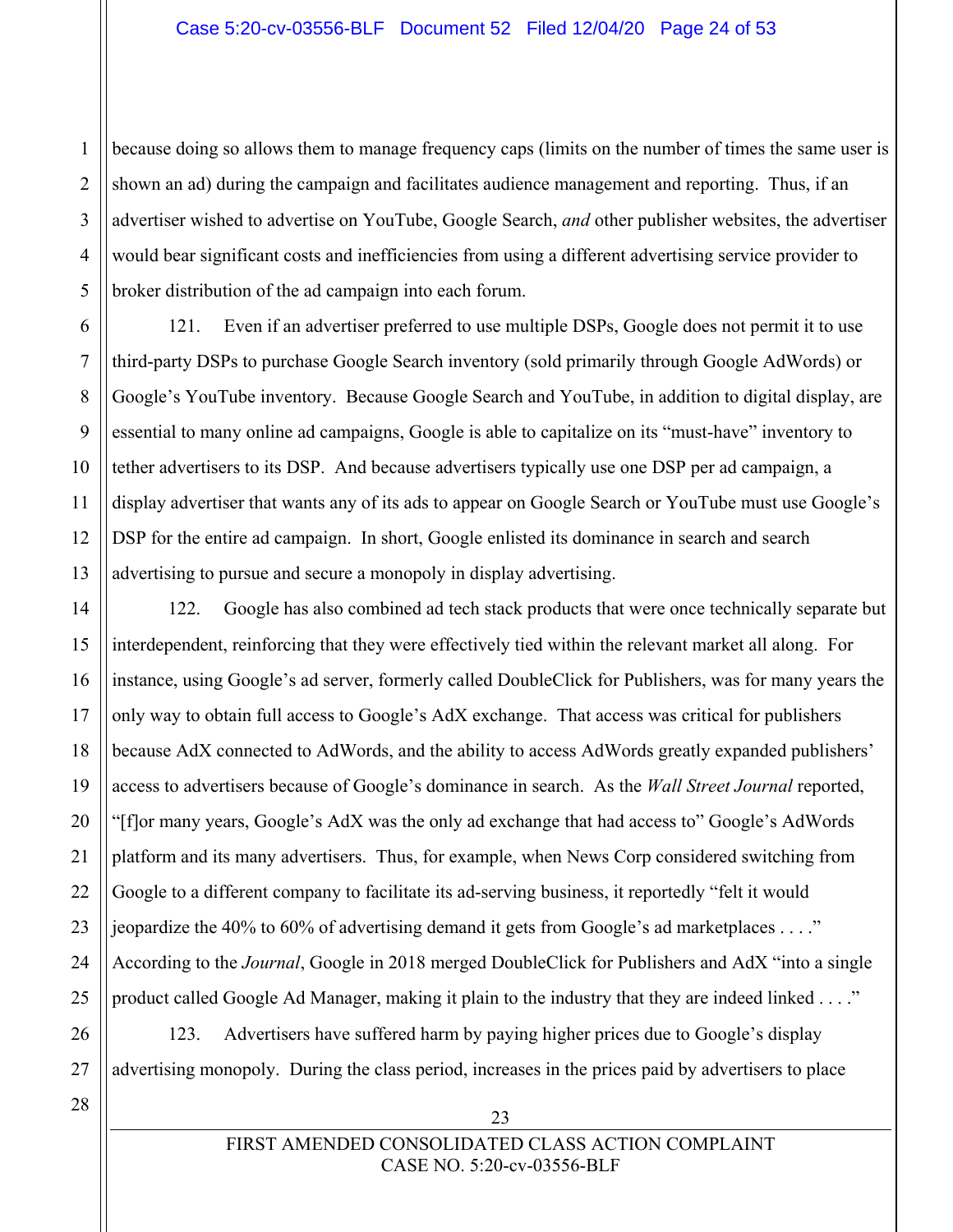$\overline{2}$ online display ads have outpaced the rate of inflation as a result of Google's ability to charge supracompetitive prices free from any realistic competitive threat.

124. The investigation conducted by the House Subcommittee on Antitrust, Commercial, and Administrative Law revealed that many companies pay Google most of their online ad expenditures. For example, one major company paid well over half of its total ad spend to Google each year from 2016 to 2019, with the second top provider receiving less than 15%.

125. A 2018 study by eMarketer, which focused on programmatically purchased ads across the open internet, found that programmatic ad prices have risen meaningfully across all major display categories: desktop, mobile, mobile app, and video. In 2018, the average digital advertisement sold for 12% more than it did in 2016, an increase approximately five times the prevailing rate of inflation. These price increases resulted in substantial part from Google's consolidation of the intermediation services market and Google's price increases for those services, and were largely borne by advertisers who paid Google for those services to broker the placement of their display ads.

126. *Bloomberg* also reported that as of 2019, Google had increased the price of search ads by about 5% annually, a rate more than three times greater than the 1.6% inflation rate during the same time period.

127. Google's power in the relevant market enabled it to raise the prices of its brokering services to supra-competitive levels. The higher prices have increased Google's profits, but advertisers now receive less for each dollar they spend, with trading costs now accounting for half the cost of every trade on average.

128. A substantial portion of Google's trading fees are monopoly rents. Competitive market conditions would serve to reduce these fees.

129. Advertisers have seen progressively lower returns on their digital advertising investments as Google built and reinforced its monopoly in the relevant market. And publishers have lost ad revenue because Google's entrenched monopoly has enabled it to take a comparatively larger cut of advertisers' payments for the placement of ads.

28

1

3

4

5

6

7

8

9

10

11

12

13

14

15

16

17

18

19

20

21

24

## FIRST AMENDED CONSOLIDATED CLASS ACTION COMPLAINT CASE NO. 5:20-cv-03556-BLF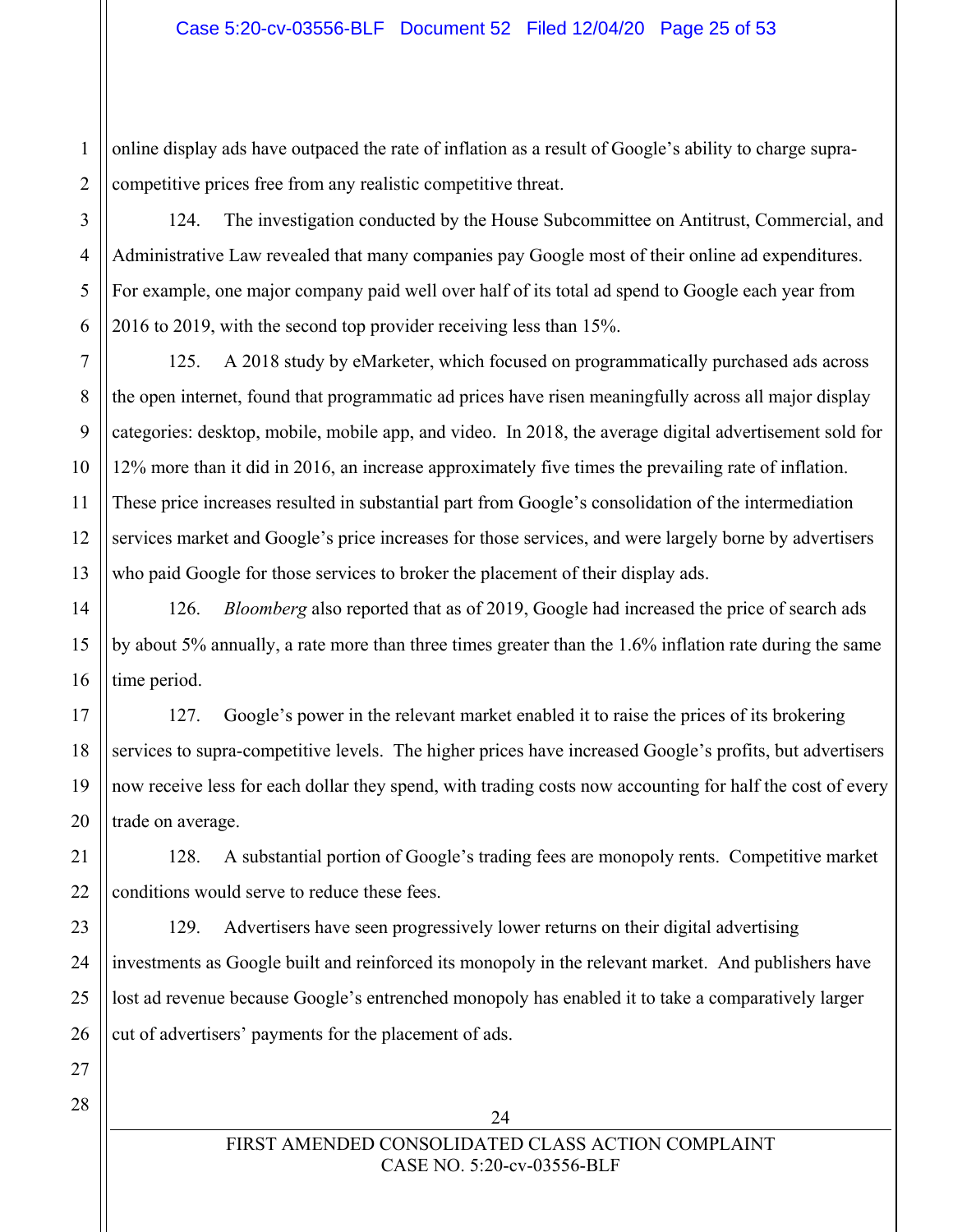130. The higher prices have greatly benefited Google. Google has consistently reaped profits at margins greater than 20%—almost three times more than the average profit margin for an American business. Financial analysts predict that Google is well positioned to maintain its dominance in digital advertising, noting that "Alphabet has established unusually deep competitive moats around its business."

131. Google's reserve-price practices also have caused advertisers to pay higher prices. In its online ad auctions, Google sets a reserve or floor price, which corresponds to a minimum bid that is needed to win a particular ad placement. If none of the bids exceeds this reserve price, the winning bidder *must* pay the reserve price—a price that, by definition, is higher than the price that would have won the placement in an auction in which Google had not set a floor price. In fact, the majority of winning bids by advertisers are at the reserve price. The lack of competition from other ad auctions has allowed Google to impose these supra-competitive floor prices. At the same time, Google denies advertisers access to data they would need to accurately measure the success of their advertising campaigns and negotiate for lower prices.

132. Market participants such as advertisers and newspapers also lack visibility into the fees charged along the supply chain, which limits their ability to make optimal choices about how to buy or to sell advertising inventory. A market participant observed in congressional testimony that "Google could make the process 'more transparent,' but given Google's financial stake in maintaining secrecy, 'there is no incentive to do so.'"

133. The foreclosure of competition in digital advertising markets resulting from Google's monopoly has harmed the public at large. When advertisers pay supra-competitive fees to brokers like Google for placing ads, they pass on a portion of those costs to their customers by marking up the prices of their goods and services. And when publishers receive anticompetitive underpayments for running ads, they are often forced to cut costs, including through layoffs, and hence cannot produce content of the same quality or variety. Finally, by eliminating competition, Google's display advertising monopoly also has reduced the incentive to innovate in these markets and thereby deprived the public of the benefit of improvements in advertising services and delivery.

1

 $\mathfrak{D}$ 

3

4

5

6

7

8

9

10

11

12

13

14

15

16

17

18

19

20

21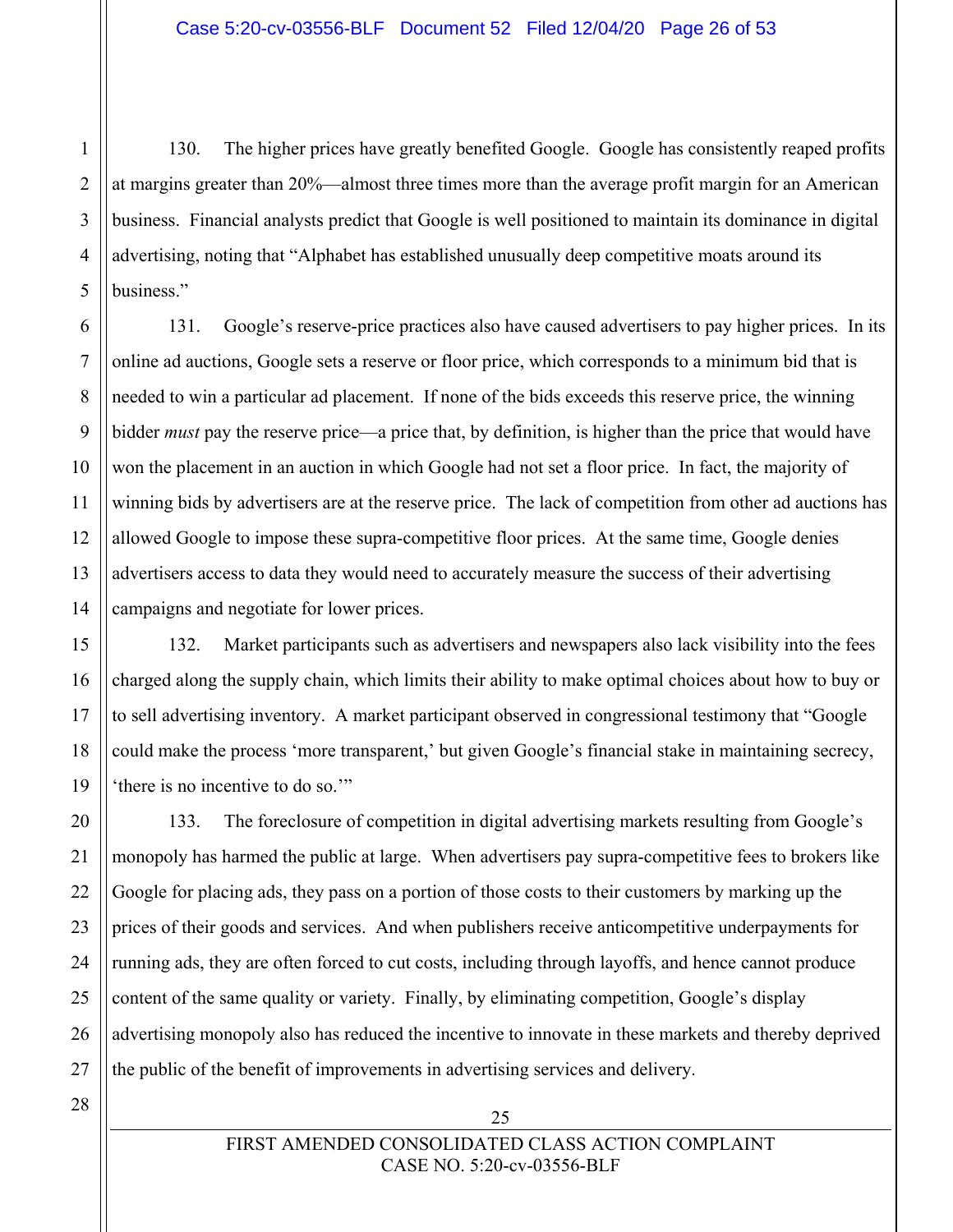#### **D. Google Created and Has Maintained Its Monopoly in Display Advertising Services by Restricting the Ability of Rivals to Compete on Equal Footing**

134. Google has engaged in a host of anticompetitive practices, including the leveraging of its monopoly in search and search advertising and the multiple tying arrangements discussed above, to disadvantage its rivals and cement its dominance in the display advertising services market.

135. Another key monopolistic practice that Google employs is denying interoperability that is, Google denies the ability of its own advertising service systems to interface with the systems of rival advertising service providers, where those systems once were compatible.

136. Google's set of anticompetitive acts described in this complaint, including its monopoly leveraging, tying, exploitation of user data, and foreclosure of technological compatibility, were part of a unified, long-term strategy to exclude competition in the relevant market. While each component of that strategy, by itself, may not have sufficed to allow Google to monopolize the relevant market, their combined effect was to roll back competition, giving Google untrammeled power across the ad tech stack connecting advertisers and publishers of display advertising.

137. Although Google has publicly claimed that publishers can "mix and match technology partners," that claim is false in several important respects. Google changed its practices to deny interoperability with its rivals to squelch competition that would otherwise occur within Google's SSP system. When accepting bids from advertising services, Google's SSP operates more efficiently with Google's own advertising service. Although Google's SSP can accept bids from non-Google advertising services, Google's SSP is inefficient by design at processing those bids, and they are therefore disadvantaged as compared to bids submitted by Google's own advertising service. As the U.K.'s CMA explained in its July 1, 2020 report, if a publisher "uses a non-Google ad server, AdX would not participate in a real-time auction with other SSPs, but would compete with an 'expected' price, which determines the order in which SSPs are sent an ad request" and "is inefficient for the publisher."

138. Google, in short, runs an auction that includes its own bids, which are prioritized by the auction system that Google designed in such a way that non-Google-based bids cannot effectively compete. Imagine if this were a live, in-person auction: Google would be the auctioneer as well as a

1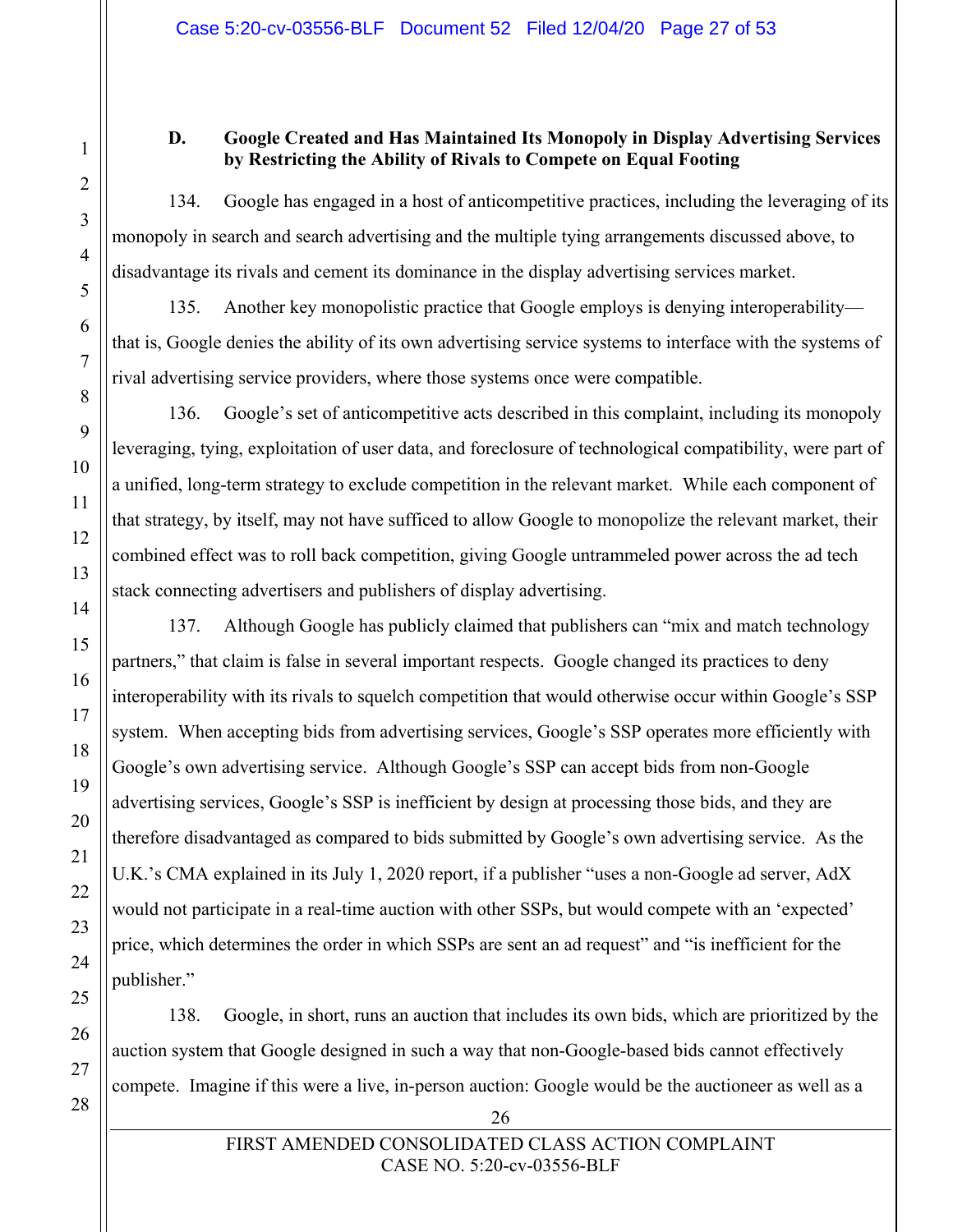bidder; and it would have designed the process so that the other bidders could not hear the live bids, but instead would need to submit in advance bids based on guesses about what the other bids were going to be. Exacerbating these conflicts, Google is also a seller of a portion of the inventory up for bid.

139. Google also imposed new restrictions on publishers' ability to set differential price floors, preventing them from calibrating different pricing for different SSPs or DSPs. This change had its intended result of driving more brokering business to Google on the sell side because publishers could no longer set higher floor prices for Google than for other sources of demand.

140. Moreover, Google's asymmetric approach to sharing websites' DoubleClick user IDs has distorted competition among buying tools seeking to purchase ad space from Google's exchange *i.e.*, the limited number of buying tools that still compete with Display & Video 360 and Google Ads. Google's exchange shares users' DoubleClick IDs with Google-owned buying tools. But, when sending bid requests to *non*-Google intermediaries, Google's exchange shares a different ID value that is obscured from view.

141. Google's scrambling of IDs in this manner has directly interfered with competition. An advertiser that uses Google's DoubleClick ad server now has a much harder time using a non-Google buying tool because the two tools operate on different user IDs.

17 18 19 20 22 23 24 25 26 27 142. Still another example of Google's exclusionary conduct involves technology called header bidding, a system designed by Google's competitors on the sell side to compete with Google's display advertising exchange. Google responded to header bidding not by accepting the free and open competition it otherwise would have fostered, but by preventing its systems from working with the javascript code that publishers usually placed on their websites to enable header bidding. The result of this lack of compatibility was that the publisher would first notify non-Google exchanges and the winning bid would be sent to Google as if it were a pre-existing contract price. Thus, instead of submitting a blind bid to the publisher for how much the publisher would be paid to place an ad on its website, Google would separately receive the bids submitted by *other* service providers and then submit its *own* bid, knowing the minimum price it would need to outbid its rivals. This rigging gave Google a significant advantage over its rival brokers because, unlike Google, they would need to

28

1

 $\mathfrak{D}$ 

3

4

5

6

7

8

9

10

11

12

13

14

15

16

21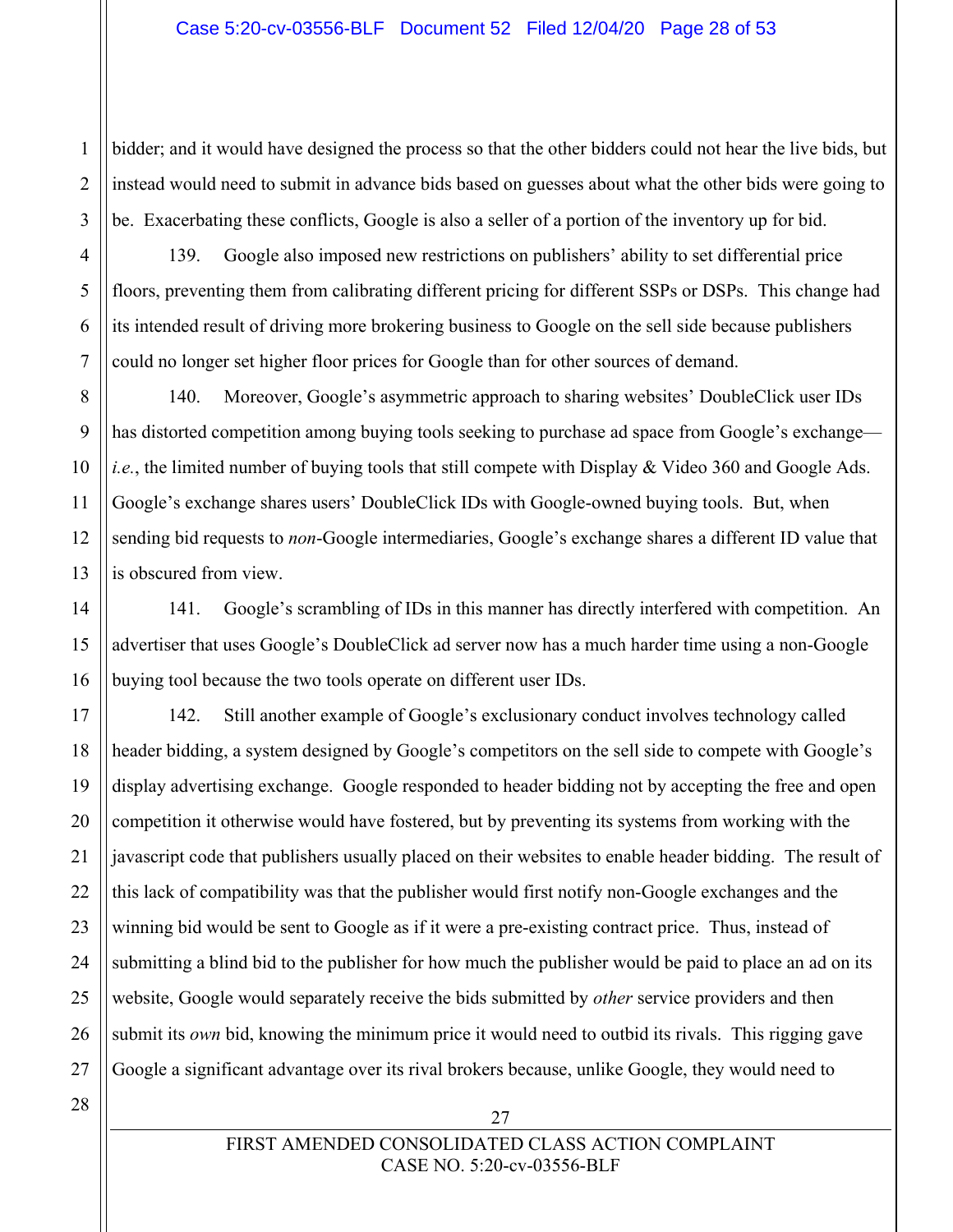$\overline{2}$ submit aggressive bids to ensure their bid was the most attractive—and even then Google could outbid them to win display advertising business.

143. Google's rivals lacked Google's market dominance and therefore could not make their systems incompatible with header bidding as Google did. Had they done so, a publisher simply would not have received bids from them. Even after Google permitted non-Google service providers to integrate with Google's "Open Bidding" system—its exclusionary response to header bidding— Google charged the winning bidder 5-10% of the winning bid, driving up the costs to Google's rivals of merely attempting to compete with Google. This structure also gives Google a systematic advantage in bidding to place ads because it does not charge itself these fees.

144. Similarly, when Google launched its Accelerated Mobile Pages, or "AMP," it made the pages incompatible with header bidding, coercing publishers to use Google's Open Bidding system. And to further repel competition created by header bidding, Google began conditioning premium treatment on Google Search (*i.e.*, being featured at the top of search results) upon publishers migrating to AMP and forgoing the use of header bidding.

145. As Mr. Heimlich, the digital marketing expert, described in his Senate testimony, "Google became the only display company not hobbled by the exclusions and restrictions it'd placed on everyone else. The power to interoperate among buy-side, sell-side and measurement software went from being a feature of the exchange ecosystem to a capability exclusive to Google." That exclusive capability fortified Google's power to exclude rivals and allowed it to further boost its share of the display advertising services market, unfettered by any meaningful competition.

## **E. Google Maintains Its Display Advertising Monopoly with Harmful Anticompetitive Conduct**

146. Google maintains a culture of secrecy around its advertising services, a culture made possible by its market power. When acting as an intermediary, Google conceals from publishers and advertisers the price actually paid to Google for an ad placement. Even so, the consensus among knowledgeable publishers and advertisers is that Google's "ad tech tax" is high, particularly in comparison to fees charged in non-programmatic ad markets.

1

## FIRST AMENDED CONSOLIDATED CLASS ACTION COMPLAINT CASE NO. 5:20-cv-03556-BLF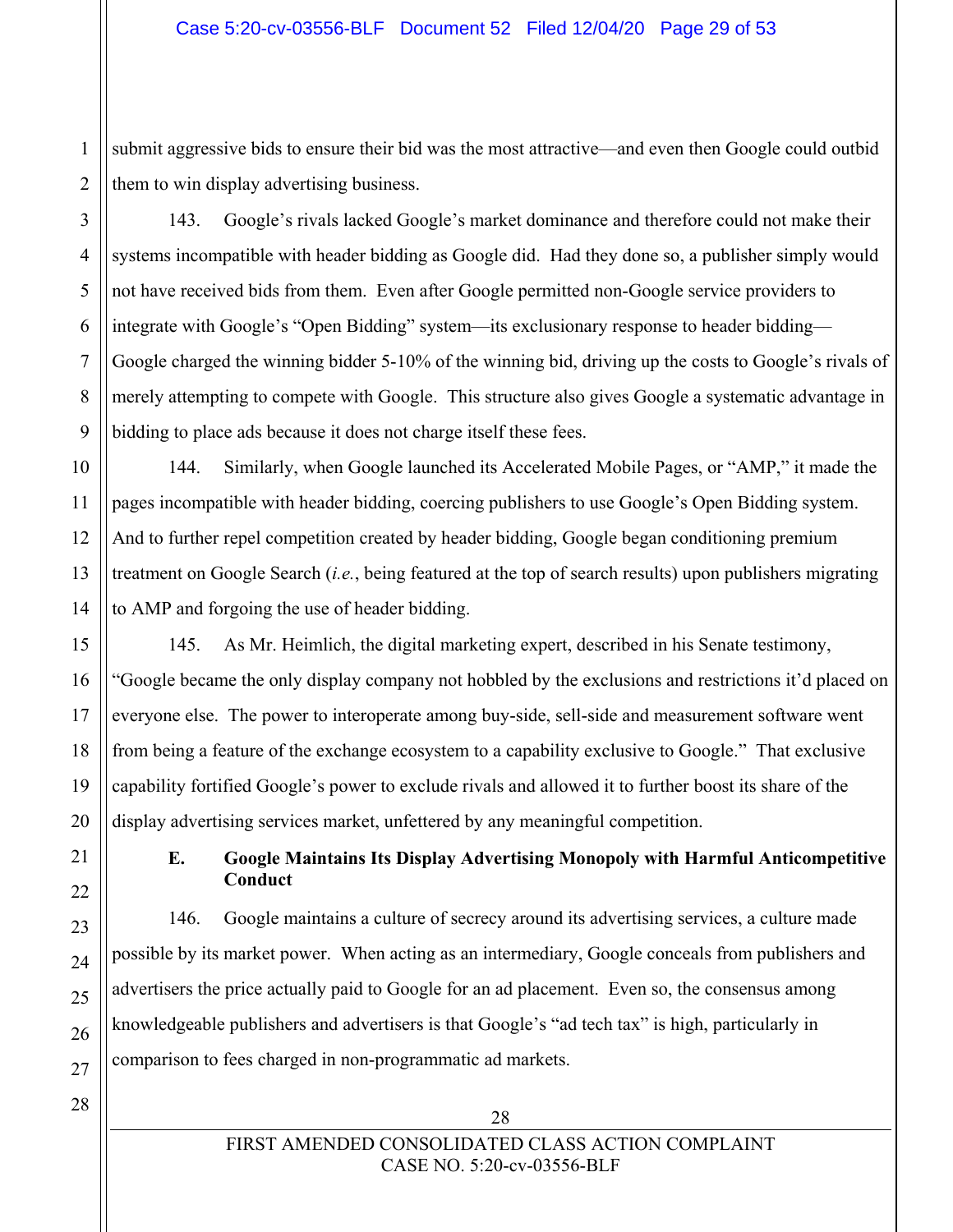147. Google is competing with other sellers of display advertising, yet because it is also acting as the broker for these sales, Google has unique information which it denies to the buyers and other sellers to protect its monopoly. Google refuses to disclose even basic information, including the fees it charges for each transaction, to other participants in the ad tech stack, causing market-distorting inefficiencies that solidify its grip on display advertising.

148. Google redacts its take rate from trading or auction records on both the buy-side and the sell-side. Service providers in competitive markets, by contrast, generally must furnish their customers detailed accounts of the services they are providing to justify the prices they charge. Studies have shown that about 15% of display advertising transaction costs are unaccounted for: these are Google's monopoly rents.

149. In surveys conducted by Association of National Advertisers estimating take rates, participants reported it was impossible or very difficult to obtain transaction-level pricing data related to Google's brokering services. This lack of transparency makes it harder for publishers to negotiate with advertisers, and for potential competitors to compete with Google.

150. Google also removes time-stamp information on bids, which publishers previously had used to optimize their pricing. Moreover, Google conceals information about the performance of the digital ads it brokers, such as how many impressions are shown to actual users, as opposed to bots. Google's multiple failures of transparency reinforce its power in the display-ad market and prevent advertisers from knowing if they are wasting some of their spend.

151. Google's lack of transparency is strong evidence of its monopoly power. If Google were subjected to competition in the relevant market, it could not conceal from advertisers and publishers information that Google collects related to their transactions for the placement of display ads. In a competitive market, Google would risk losing business to more transparent rivals, as both advertisers and publishers have an interest in learning, assessing, and modulating their advertising efforts in response to information related to those transactions.

152. Google's lack of transparency is not limited to withholding of information. When advertisers use the Google Ads tool to bid on ad space belonging to third-party publishers from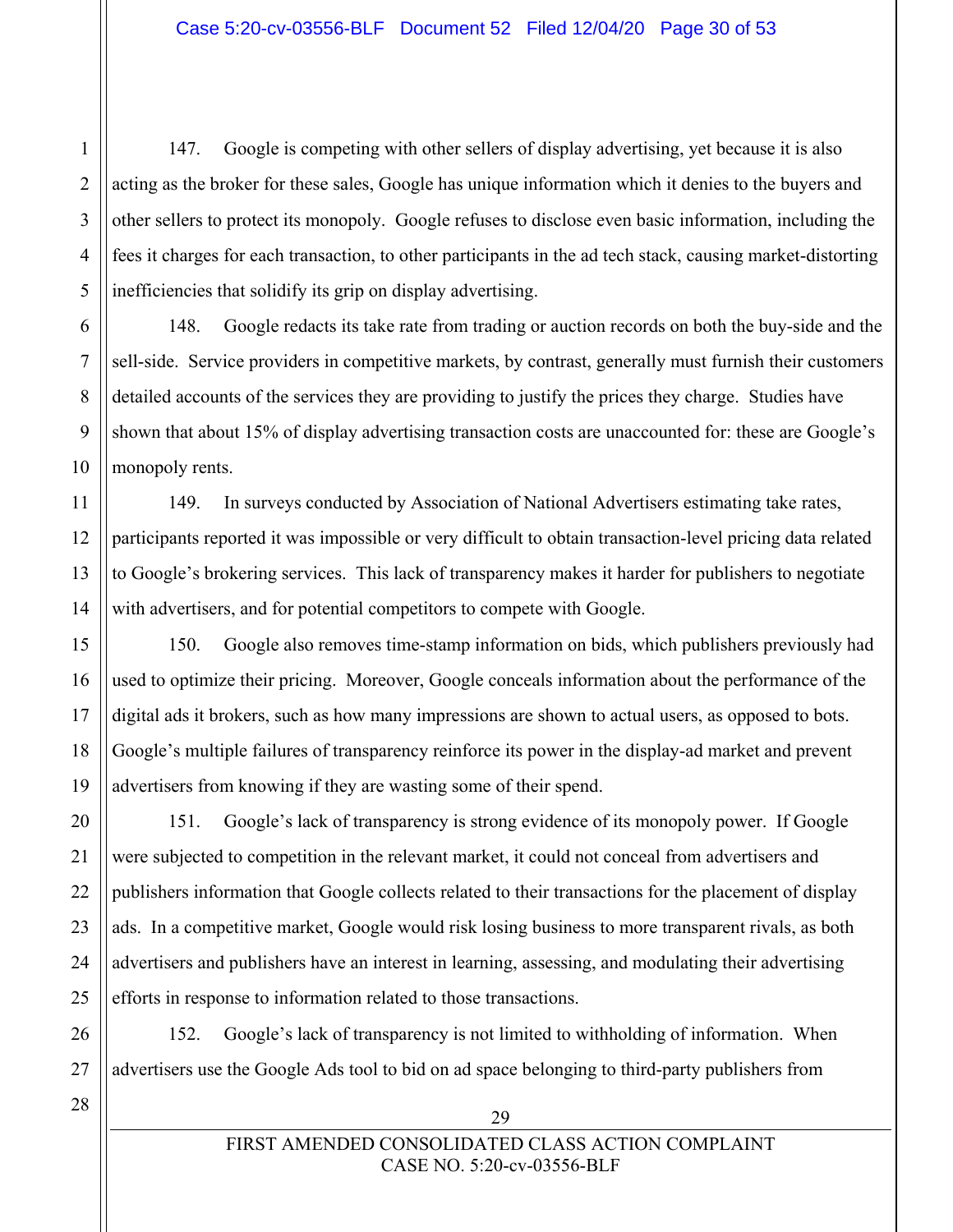4 6 Google's exchange, Google does not disclose to them the price at which the ad space actually cleared. Google can thus arbitrage advertisers' bids across two Google-controlled marketplaces—a fact that may go unnoticed by small-business and other advertisers due to the sheer complexity of Google's terms, including in its various "Help" documents. Read as a whole, the terms appear to permit Google to process bids that advertisers submit via Google's buying tool for smaller advertisers (known as Google Ads) through two different Google marketplaces (auctions). In other words, Google Ads hosts a first auction, and then Google Ads acts as the "buyer" in Google's exchange, so that Google simultaneously acts on the buy-side and the sell-side. Google implicitly confirmed this practice to Australia's competition authority.

10 13 14 15 16 18 19 20 153. Google has claimed implausibly that the conflicts of interest now present in its digital advertising business should lead to market efficiencies rather than distortions, asserting that "the combination of Google's search business and its vertical ad tech integration should give it incentives to balance the interests of all ecosystem participants." But market data tell a different story. Google's public filings show that the differential in allocation of advertising revenues between Google and non-Google properties has consistently increased. In 2007, the share going to Google properties increased to 64%, in 2008 to 68%, eventually to 71% (2011), then 75% (2014), 77% (2015), 80% (2016), 81% (2017), and 82% (2018). This percentage increased again in 2019, with just 16% of the \$134 billion that advertisers spent through Google going to the more than 2 million *non*-Google properties that sell their ad space through Google's exchange and buying tools. These widening percentages well demonstrate the market distortions now favoring Google, and they correspond to—and resulted from— Google's steady acquisition of monopoly power in the ad tech stack.

154. As discussed above, Google has ready access to enormous amounts of consumer data, yet it has also acted to prevent competitors from obtaining similar information. In January 2020, for instance, Google announced that it would "phase out" the third-party cookies in its Chrome browser that help advertisers target consumers based on demographics, past browsing history, and other information. As a result, competing exchanges and buying tools soon will no longer be able to use cookies to assign user IDs for the purpose of buying and selling ads. Without access to third-party

28

1

 $\mathfrak{D}$ 

3

5

7

8

9

11

12

17

21

22

23

24

25

26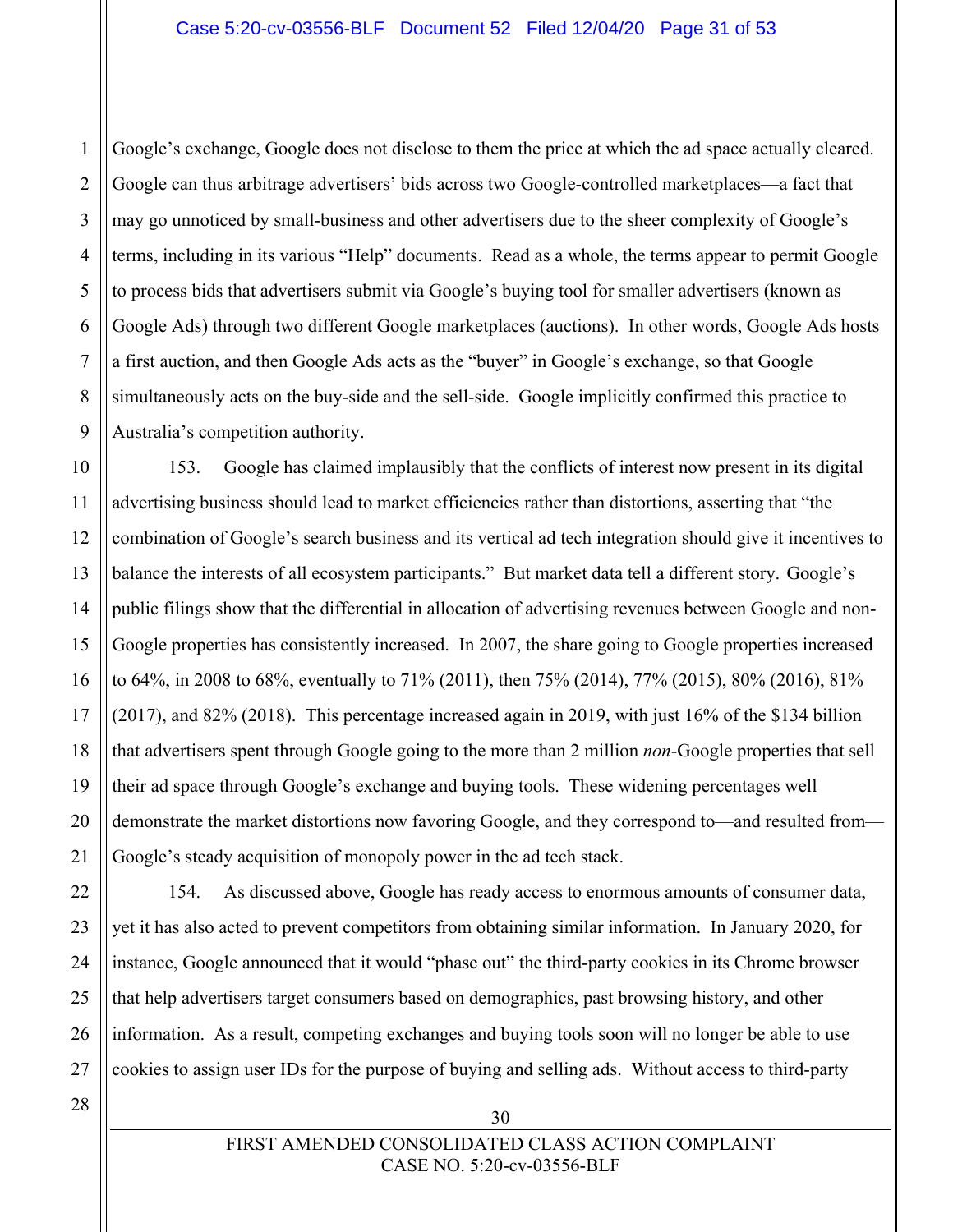cookies, it will be much harder for advertisers and competing service providers to bid rationally on ads. Yet that is not so for Google, which will continue to have other sources for gleaning robust data on consumers. Google Chrome has begun tracking users' web activity directly at the browser level, obviating Google's need to rely on cookies for identity information.

1

 $\mathcal{D}_{\mathcal{L}}$ 

3

4

5

6

7

8

9

10

11

12

13

14

15

16

17

18

19

20

21

22

23

24

25

26

27

28

155. In 2016, Google launched AMP for the stated purpose of loading web pages faster on mobile devices. AMP is a framework that websites can use to create fast-loading mobile web pages. By limiting the types of programming codes that can be used on a page, AMP pages load faster than they otherwise would. When a user clicks on an AMP link from Google Search, instead of being routed to the page on the third-party site's server, the user sees a cached version stored on Google's own servers via its Content Delivery Network.

156. Google encourages publishers to use AMP web pages and lists them first in a search. But, because the pages are *Google* pages, publishers are unable to gather data about their own users as they normally would. For example, in the below image, the left side shows a *Newsweek* article on its own server. The right side shows the same article, but on a Google-hosted page the user would see after clicking on the AMP-loaded link via Google Search:

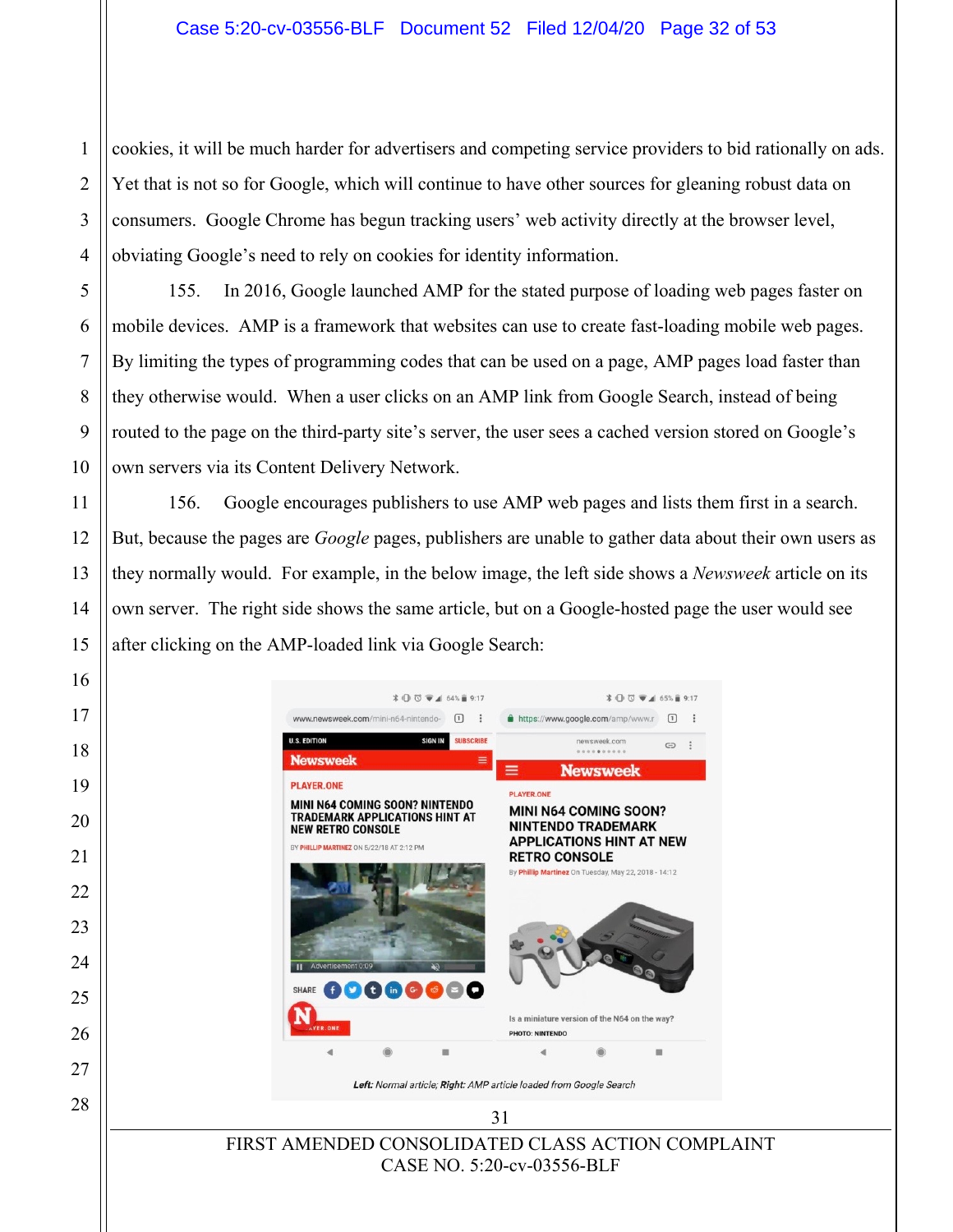157. Google's strategy to host more and more content on its own servers demonstrates that Google views content providers themselves as long-term competitors for the capture of ad dollars. More than half of the desktop searches on Google keep users on Google properties rather than prompting clicks to the rest of the web. For mobile searches, 70% of Google searches keep users on Google properties. The percent of Google's revenue from advertising dollars spent on its own properties increased from 64% in 2007 to 85% in 2020.

158. The report issued on October 6, 2020 by the House Subcommittee on Antitrust, Commercial, and Administrative Law notes that, "in the context of Google's placement of news on accelerated mobile pages (AMP) . . . publishers raised concerns that 'Google effectively gave news publishers little choice but to adopt it,' requiring the creation of parallel websites 'that are hosted, stored and served from Google's servers rather than their own.'"

159. A recent study by the News Media Alliance found that in 2018, Google gained over \$4 billion in revenue from crawling and scraping news content, and running associated display ads, without paying the publishers for that use. Google was able to take these steps because of its monopoly power over display advertising.

160. Considered as a whole, Google's activity in the ad tech stack reflects a long-term strategy to monopolize display advertising. Through acquiring rivals, leveraging its monopoly in search, tying display advertising to search advertising, denying the interoperability of its products with others, exploiting conflicts of interest, and withholding information from other market participants, Google has effectively created a "walled garden" for display advertising. Google sells its own display advertising inventory even as it brokers a large majority of all display advertising sales, inhibits potential rivals from competing by denying them information and equal footing in the intermediation process it controls, and has acquired any company that threatens its display advertising services monopoly. Google profits illegally from its walled garden by plucking the fruit every step of the way.

## **F. Government Investigations and Actions Regarding Google's Monopolistic Activities**

161. In July 2019, the United States Department of Justice announced that it had opened an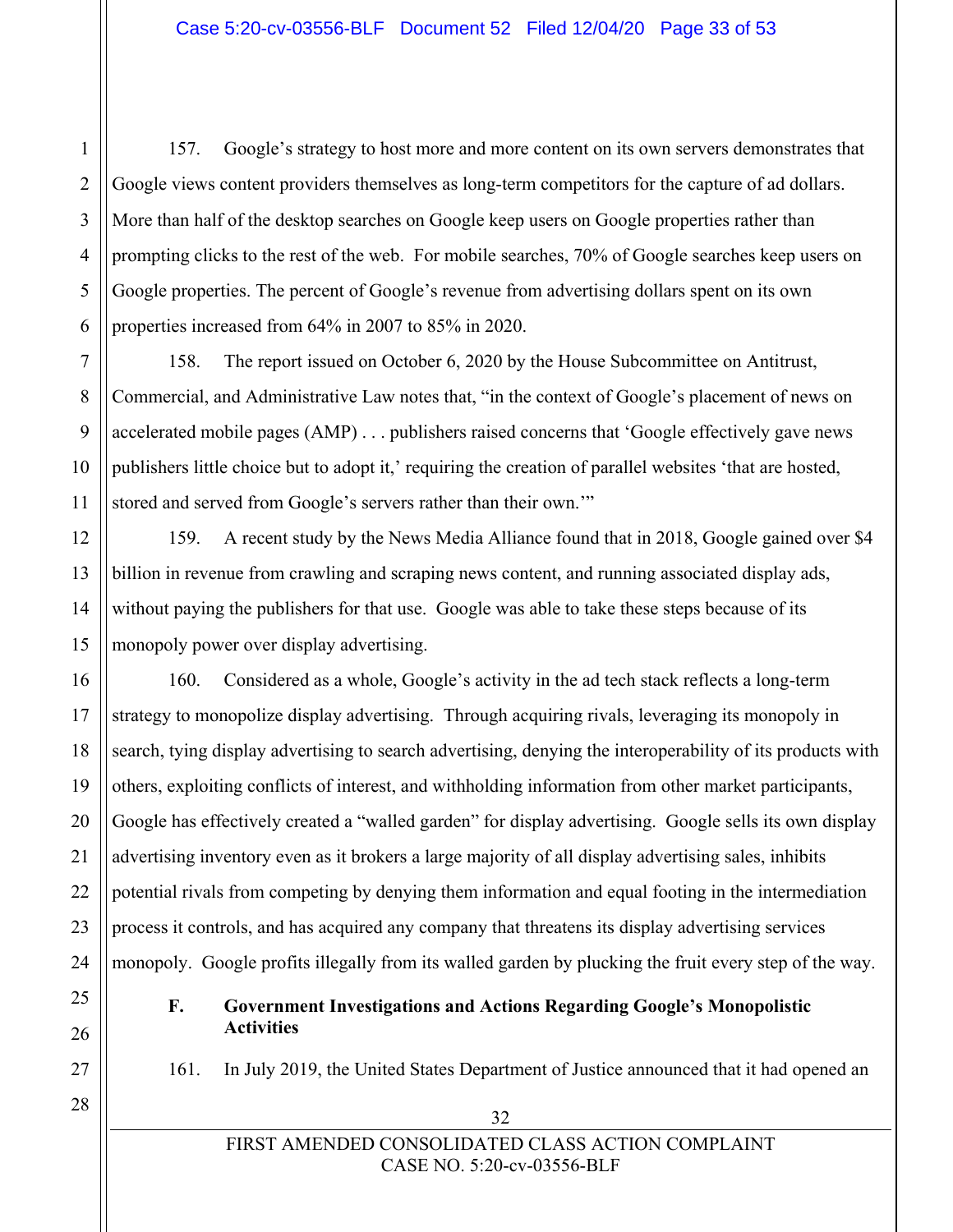4 investigation into whether Google is committing illegal monopolistic acts. The DOJ stated that its probe would focus on whether and how Google and other leading online platforms "have achieved market power and are engaging in practices that have reduced competition, stifled innovation, or otherwise harmed consumers."

162. DOJ's ensuing civil action—joined by eleven state attorneys general and filed on October 20, 2020 in the United States District Court for the District of Columbia—focuses on Google's monopoly conduct in the markets for online search, search advertising, and search text advertising. The complaint of these governmental enforcers alleges that Google acted unlawfully to preserve these monopolies after having "created continuous and self-reinforcing monopolies in multiple markets."

10 12 163. As a result of Google's monopoly conduct, the enforcers allege, consumers are "forced to accept Google's policies, privacy practices, and use of personal data; and new companies with innovative business models cannot emerge from Google's long shadow."

164. The governmental enforcers further note that Google's conduct and internal messaging demonstrate its executives' awareness that Google has used its monopoly power to restrain competition: "Google employees were instructed to avoid using terms such as 'bundle,' 'tie,' 'crush,' 'kill,' 'hurt,' or 'block' competition, and to avoid observing that Google has 'market power' in any market."

165. The governmental enforcers seek, among other relief, "structural relief as needed to cure any anticompetitive harm" and an injunction forbidding Google's anticompetitive practices: "Absent a court order, Google will continue executing its anticompetitive strategy, crippling the competitive process, reducing consumer choice, and stifling innovation."

166. The attorneys general of every state except Alabama are separately investigating Google for monopolization. In September 2019, the attorneys general of 48 states, and of the District of Columbia and Puerto Rico, led by Texas Attorney General Ken Paxton, disclosed that they had opened an investigation into whether Google is violating the antitrust laws. In announcing the investigation, Mr. Paxton referred to "evidence that Google's business practices may have undermined consumer choice, stifled innovation, violated users' privacy, and put Google in control of the flow and

28

1

 $\mathfrak{D}$ 

3

5

6

7

8

9

11

13

14

15

16

17

18

19

20

21

22

23

24

25

26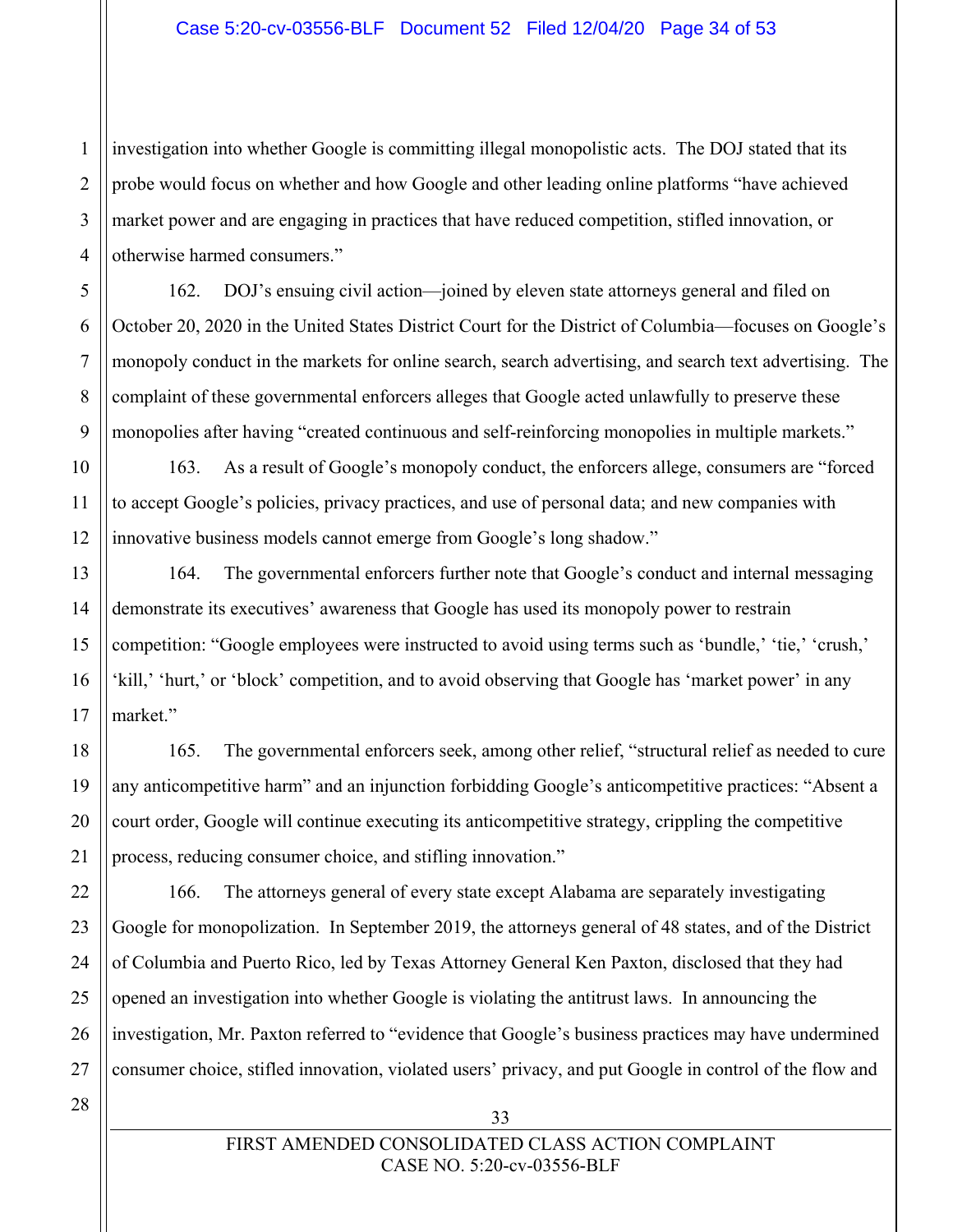1 dissemination of online information."

2

3

4

5

6

7

8

9

10

11

12

13

14

15

16

17

18

19

20

21

22

23

24

25

26

167. On May 15, 2020, the *Wall Street Journal* reported—based on information from "people familiar with the matter"—that "[m]uch of the states' investigation has focused on Google's online advertising business. The company owns the dominant tool at every link in the complex chain between online publishers and advertisers."

168. The Texas Attorney General served Google with extensive civil investigative demands for documents and information on September 9, 2019 and on June 22, 2020. These demands focus almost exclusively on Google's business decisions and conduct in the market for display advertising services, *i.e.*, the ad tech stack.

169. On July 9, 2020, news media reported that the California Attorney General's Office had opened its own independent antitrust investigation of Google.

170. On July 29, 2020, the House Subcommittee on Antitrust, Commercial, and Administrative Law of the House Judiciary Committee held hearings on the subject of "Online Platforms and Market Power: Examining the Dominance of Amazon, Apple, Facebook, and Google." Google CEO Sundar Pichai appeared for questioning by members of Congress, including regarding whether Google has abused its position as the default web gateway with its dominant search engine. The Subcommittee Chair, Rep. David N. Cicilline (D-RI), noted the "harmful economic effects" of the market dominance of Google and the other companies under scrutiny for monopoly conduct: "They discourage entrepreneurship, destroy jobs, hike costs, and degrade quality."

171. On October 6, 2020, the House Subcommittee issued a report entitled "Investigation of Competition in Digital Markets." The report finds that, "[w]ith a sizeable share in the ad exchange market, ad intermediary market, and as a leading supplier of ad space, Google simultaneously acts on behalf of publishers and advertisers, while also trading for itself—a set of conflicting interests that market participants say enable Google to favor itself and create significant information asymmetries from which Google benefits."

172. The House report recognizes that Google's series of acquisitions in the relevant market "enabled it to gain a controlling position across an entire supply chain or ecosystem. Google's

27 28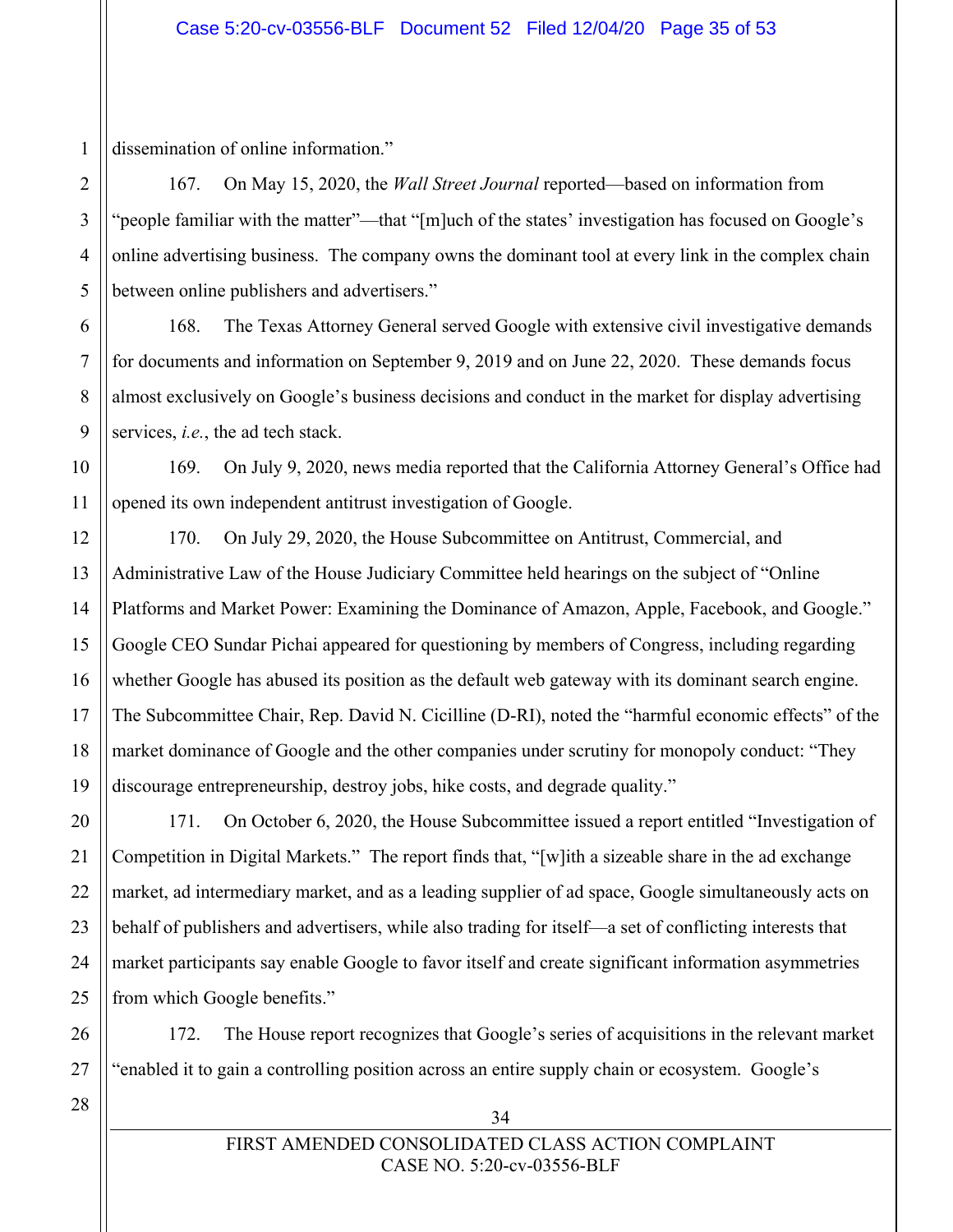acquisitions of DoubleClick, AdMeld, and AdMob . . . let Google achieve a commanding position across the digital ad tech market."

173. On September 15, 2020, the Subcommittee on Antitrust, Competition Policy, and Consumer Rights of the Senate Judiciary Committee held a hearing on the subject of "Stacking the Tech: Has Google Harmed Competition in Online Advertising?" Questioning Google's witness, Sen. Josh Hawley (R-MO) took note of its "enormous advantage in this ad stack that you control every single layer of." Google controls "the entire ad stack from top to bottom," he further explained.

> And you're using your position in search and YouTube in order to give yourselves a dominant position in the ad stack, and not just on the demand side . . . but also on the supply side. . . . I think the concern is, is that you control YouTube and search, which are the dominant platforms; you control massive amounts of consumer data that you have harvested from your other consumer-facing platforms—Gmail, Google Maps, G-Suite, etcetera. You then use those advantages in the ad stack at every single layer, every layer of which you exercise dominance in.

Senator Hawley concluded: "This looks like monopoly upon monopoly, in a classic case of tying."

174. Senator Klobuchar added that "Google may be taking between 30 and 70 percent of every advertising dollar spent by advertisers using its services, depriving publishers of that revenue." She also stated that, "[w]ith the benefit of hindsight, it seems obvious that [Google's] acquisitions were undertaken by the company in order to add to its market share and without explanation . . . other than for Google to establish and maintain the monopoly power it currently has."

175. Sen. Richard Blumenthal (D-CT) stated that Google has committed "quite simply a stunning abuse of market power." Senator Blumenthal termed Google's position in regard to its digital advertising monopoly "indefensible," noting that

> in no other market does the same party represent the seller, the buyer, make the rules and conduct the auction. . . . Given that Google operates the exchange and it competes with publishers on that exchange, that is a classic risk of insider trading. If you compare it as Google has to the stock market, Google would have been prosecuted long ago for insider trading.

176. Google has already met with significant regulatory action in Europe. The European Commission fined Google \$2.7 billion in 2017 for rigging search results to favor its own online

> FIRST AMENDED CONSOLIDATED CLASS ACTION COMPLAINT CASE NO. 5:20-cv-03556-BLF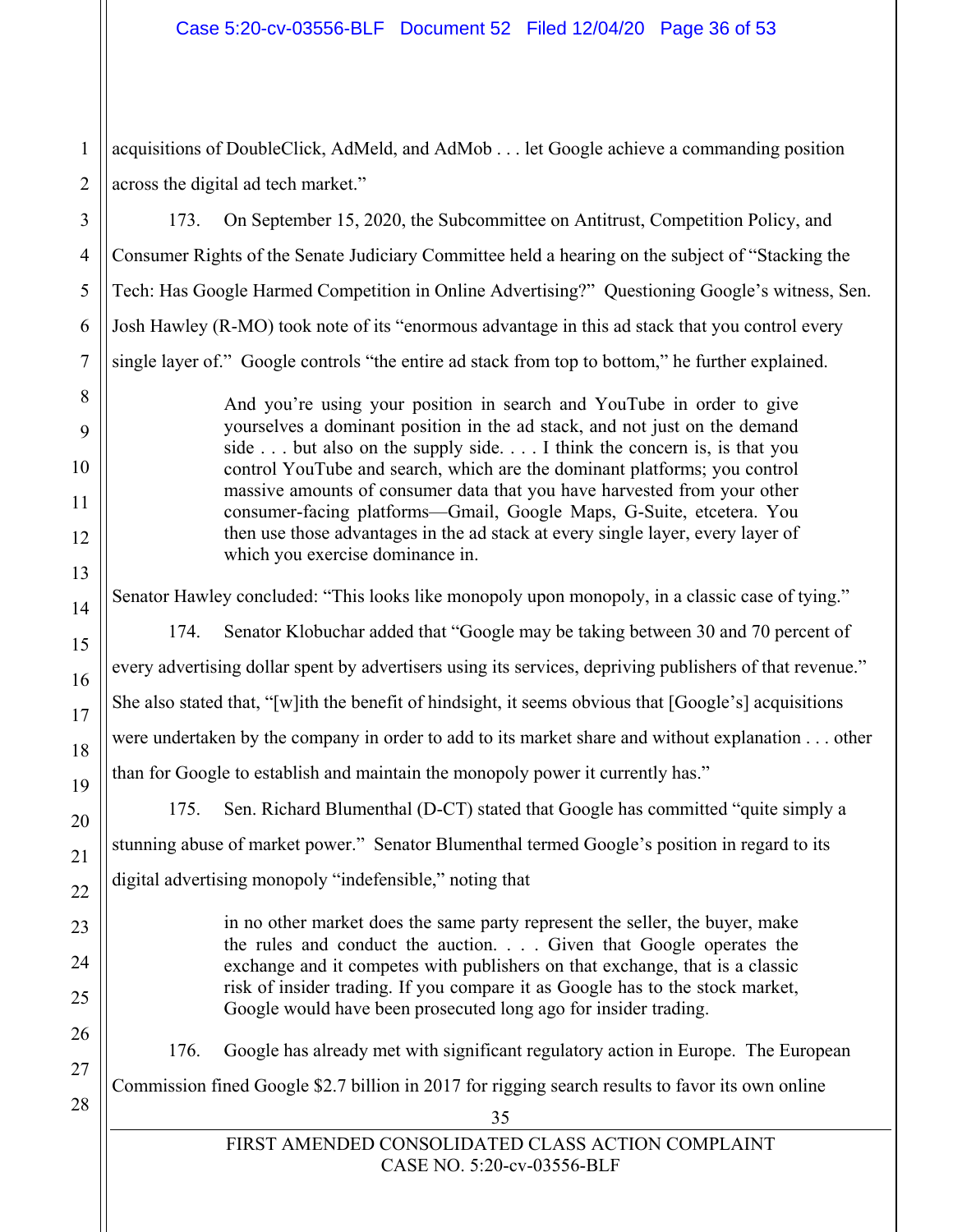$\overline{2}$ shopping portal and \$1.7 billion in 2019 for dictating to other websites how they can display search results from Google's competitors.

177. In December 2019, France's competition authority fined Google \$166 million following a lengthy investigation into Google's online advertising practices. France sanctioned Google for adopting "opaque and difficult to understand" rules for its ad platform and for applying them in an "unfair and random manner." According to *TechCrunch*, the French governing body also found that "another element of Google ad rules could lead sites to favor a content policy aligned with its own ad-funded services—thereby pushing online publishers to adopt an economic model that deeds and benefits its own." The French governing body summarized its bases for fining Google as follows:

> [T]he French Competition Authority considers that the Google Ads operating rules imposed by Google on advertisers are established and applied under non-objective, non-transparent and discriminatory conditions. The opacity and lack of objectivity of these rules make it very difficult for advertisers to apply them, while Google has all the discretion to modify its interpretation of the rules in a way that is difficult to predict, and decide accordingly whether the sites comply with them or not. This allows Google to apply them in a discriminatory or inconsistent manner. This leads to damage both for advertisers and for search engine users.

178. On July 1, 2020, the U.K.'s Competition and Markets Authority released a 437-page report entitled "Online Platforms and Digital Advertising: Market Study Final Report." The CMA found that Google has dominant market share positions at each level within the ad tech ecosystem, with particularly high shares of at least 80% in both the publisher ad server and advertising markets. The CMA further found that Google "has been able to leverage the market power from its owned-andoperated advertising inventory into the open display market and within the ad tech stack, making it harder for third-party intermediaries to compete," and that "greater competition and transparency would put downward pressure on" fees borne by advertisers and publishers. Additionally, the CMA found that Google has deployed its dominant market positions by engaging in "self-preferencing behaviour," such as precluding publishers using Google Ad Manager from setting different floor prices for different buyers, a policy shift that substantially increased "Google demand's win rate." 179. In response to Google's attempts to justify its lack of transparency and other practices

27 28

1

3

4

5

6

7

8

9

10

11

12

13

14

15

16

17

18

19

20

21

22

23

24

25

26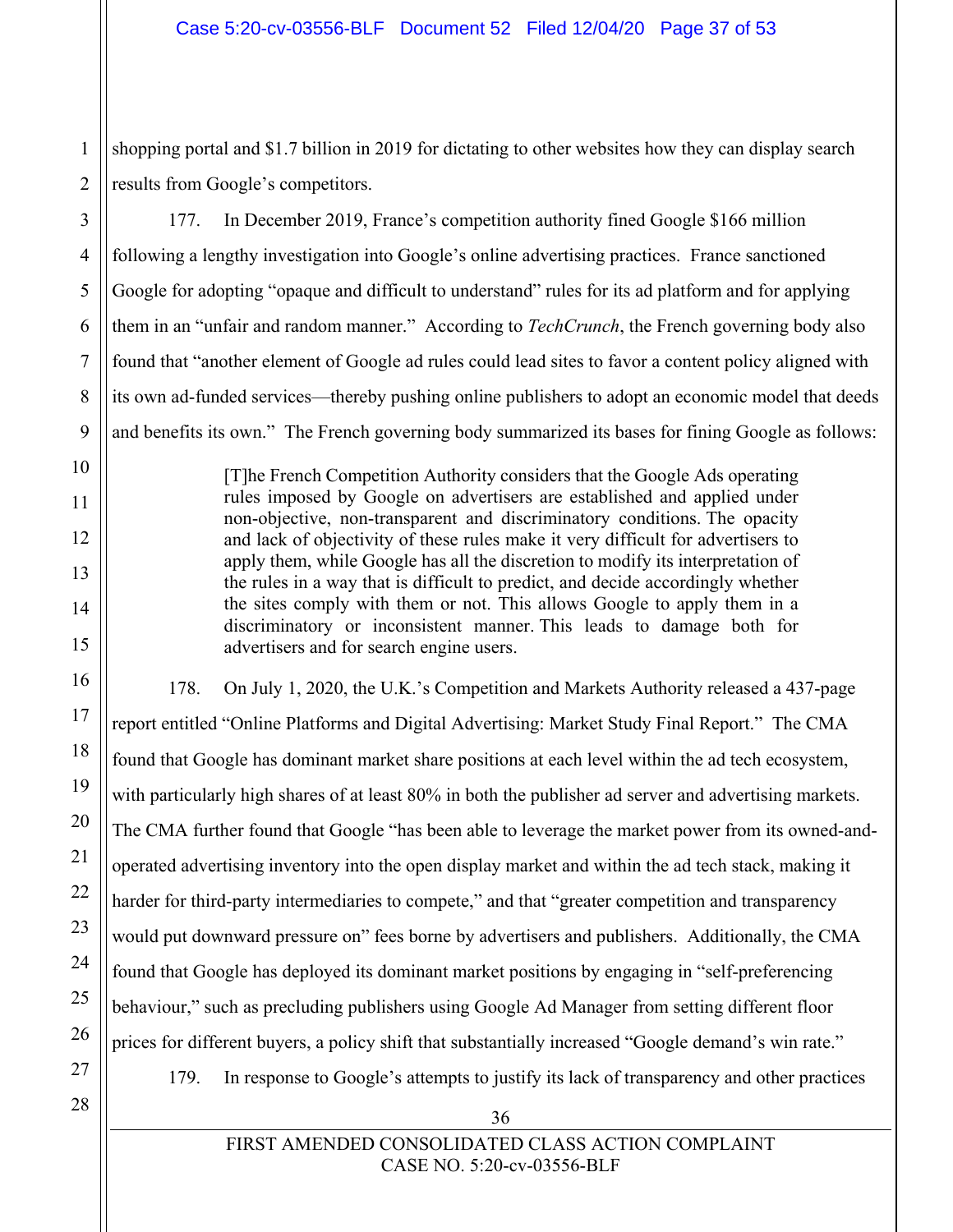by invoking data privacy laws, the CMA observed that "Google itself" has proposed technologies "to allow targeted advertising without user profiling," and that Google has an obvious incentive to interpret data protection laws in a self-serving way to "entrench[] its own competitive advantage, including by denying third parties access to data that is necessary for targeting, attribution, verification and fee or price assessment" while preserving its own right to use that data within its "walled garden."

6

1

 $\mathfrak{D}$ 

3

4

5

7

8

9

10

11

18

19

20

21

22

23

24

25

26

#### **V. INTERSTATE TRADE AND COMMERCE**

180. Google's conduct as alleged herein has had a substantial effect on interstate and intrastate commerce.

181. At all material times, Google participated in the marketing, promotion, distribution, and sale of publication and advertising services for display advertisements in a continuous and uninterrupted flow of commerce across state and national lines and throughout the United States.

12 13 14 15 16 17 182. Google's conduct also had substantial intrastate effects in that, among other things, Google's publication and advertising services for display advertisements were sold in each state, including California. At least thousands of individuals in each state, including California, were impacted by Google's anticompetitive conduct. As alleged below, absent Google's unlawful conduct, Plaintiffs and class members within each state would have paid less or received more money for digital advertising services.

## **VI. RELEVANT MARKET**

183. Google's anticompetitive conduct has restrained competition in the market for online display advertising services, encompassing the overall system or process that connects online display advertisers and publishers (including Google). This market, colloquially known as the "ad tech stack" or "ad stack," comprises various segments and is the relevant market that Google monopolized for purposes of this action.

184. The relevant geographic market is the United States. Market participants recognize this in the ordinary course of business. For example, Google offers display advertisers the ability to target and deliver ads based on the location of publishers or consumers in the United States. Google also separately tracks display advertising revenue for the United States.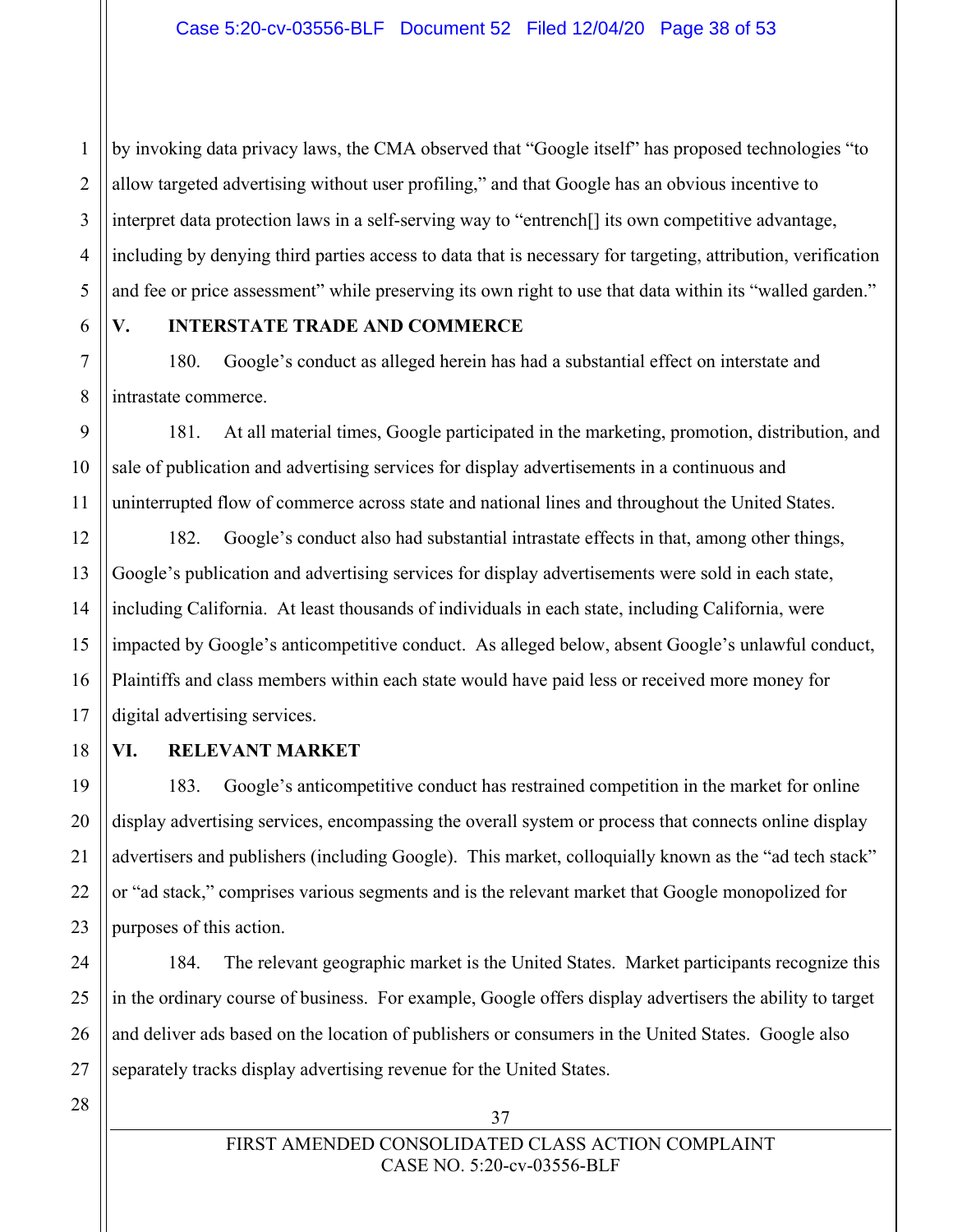185. Google is the dominant provider of online search and search advertising in the United States—over 90% of internet searches are performed on Google's search engine—and used its dominant position in those markets to restrain trade in the separate market for display advertising services.

186. The display advertising services market comprises advertising services and platforms, and publishing services and platforms. Google has monopolized each of the relevant submarkets of the overall market for display advertising services, including the subsidiary markets for publisher ad servers, supply-side platforms, demand-side platforms, and advertiser ad servers. Google's conduct had the intent and effect of suppressing competition in the display advertising services market as well as in each of its component submarkets, and converting those submarkets into a single intermediation market under its control.

187. Google controls well over 90% of the PAS submarket and more than half of the SSP and associated ad exchange submarket. Likewise, on the demand side, Google controls 80-90% of the AAS submarket and at least 60% of the DSP submarket.

188. Google has wielded its market power to integrate each submarket of the ad stack into a single set of bundled services, with the intent and effect of preventing and discouraging competitors (other display advertising services providers), publishers, and advertisers from relying on advertising service providers on a product-by-product basis. Google's anticompetitive conduct has foreclosed competition, eliminating the ability of each segment of the display advertising services process, and the process as a whole, to function as a free and independent market. As a result of Google's conduct detailed in this complaint, Google has succeeded in combining the various subcomponents of the intermediation market for display advertising into one market—and a large and continually increasing majority of advertisers and publishers recognize and submit to this economic reality by paying only Google for display advertising brokering services.

189. Digital display advertising on the open web is a "market" under antitrust law even though advertisers may engage in other forms of digital advertising as well. Online display advertising is at base a matching problem. On one side are publishers who produce content, and earn

38

1

 $\mathfrak{D}$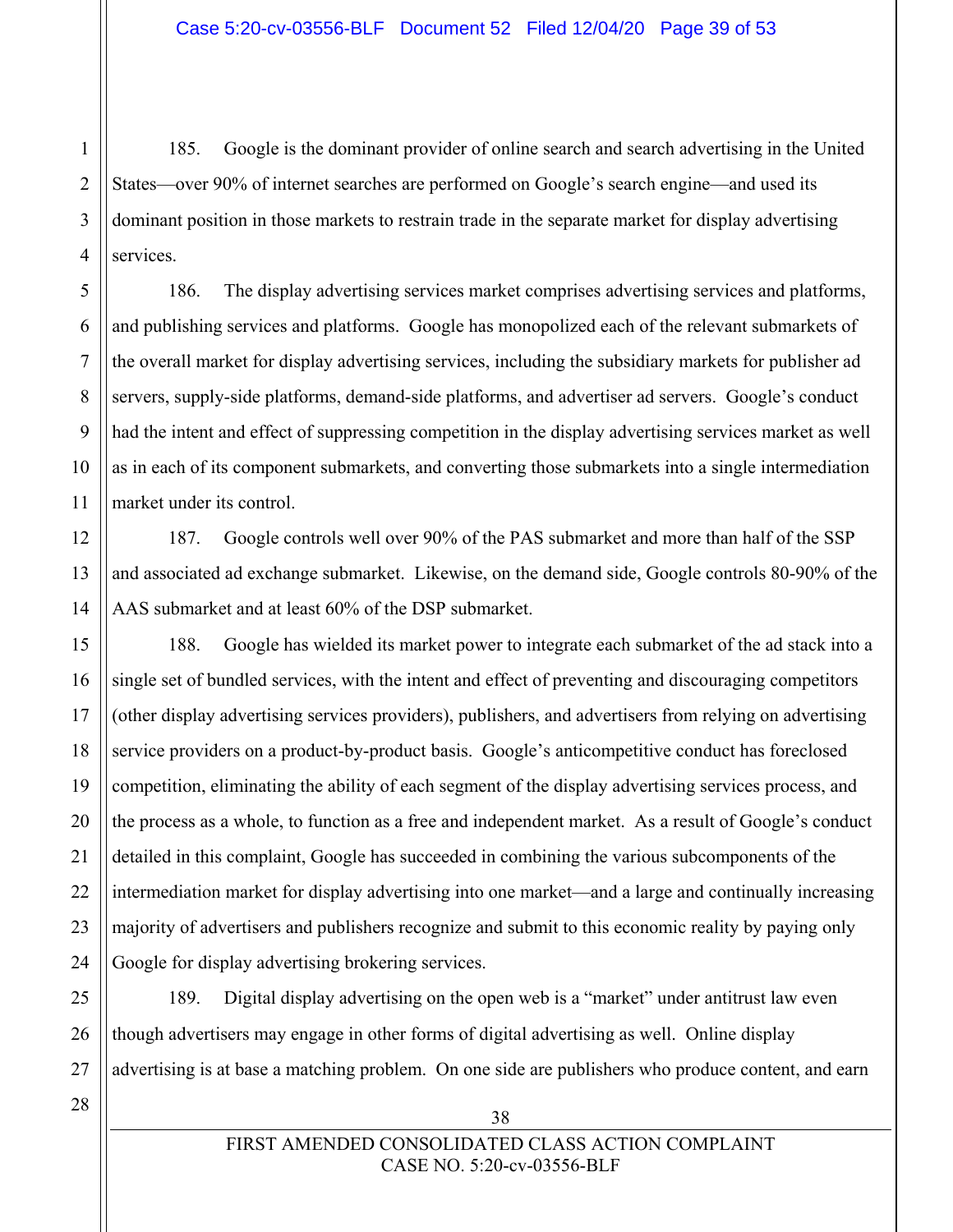revenue by displaying ads to users. On the other side are advertisers who are interested in displaying ads to particular users (*e.g.*, based on demographics or market segments). The online user population is fragmented across hundreds of thousands of publishers, preventing advertisers from reaching desired customers without assistance from an intermediary. Likewise, given the vast number of advertisers interested in displaying their ads, most publishers would find it very difficult to maintain the corresponding business relationships.

190. Display advertising brokering services have no reasonable substitute for purposes of marketing goods or services in today's economy. While it is theoretically possible for an advertiser to connect directly with a publisher to negotiate the placement of advertisements onto the publisher's supply of advertising space, for the vast majority of advertisers doing so is impractical and very rare. At least 90% of all online display advertising space in the United States is bought and sold on ad exchanges in the electronic real-time bidding market.

191. Nearly all advertisers lack the resources and access to be able to negotiate directly with particular publishers to place their display advertisements, and even advertisers with the ability to do so prefer not to limit their placement of display advertisements to discrete websites. Publishers and advertisers thus generally rely on third-party display advertising services to facilitate the placement of online display advertisements.

18 19 20 22 23 24 25 26 27 192. In the rare instances where select advertisers can purchase "directly from the publisher" they can do so via manual media buying, programmatic direct buying, or a private, invite-only marketplace (PMP). Manual media buying is antiquated and now seldomly if ever done. Programmatic direct and private auctions are the only current ways to purchase advertising directly from publishers. Programmatic direct buying is done under extremely limited circumstances of either specific invite from the publisher to participate in a private auction, or directly, without an auction, at ultra-premium prices most advertisers cannot afford. Ads sold through programmatic direct are typically tied to premium publishers (*e.g.*, *Forbes*) that reserve a limited percentage of their inventory for which they can demand a premium price from well-capitalized advertisers, which receive guaranteed ad space in return. Similarly with PMP, the participants are large enterprise advertisers and

28

1

 $\mathfrak{D}$ 

3

4

5

6

7

8

9

10

11

12

13

14

15

16

17

21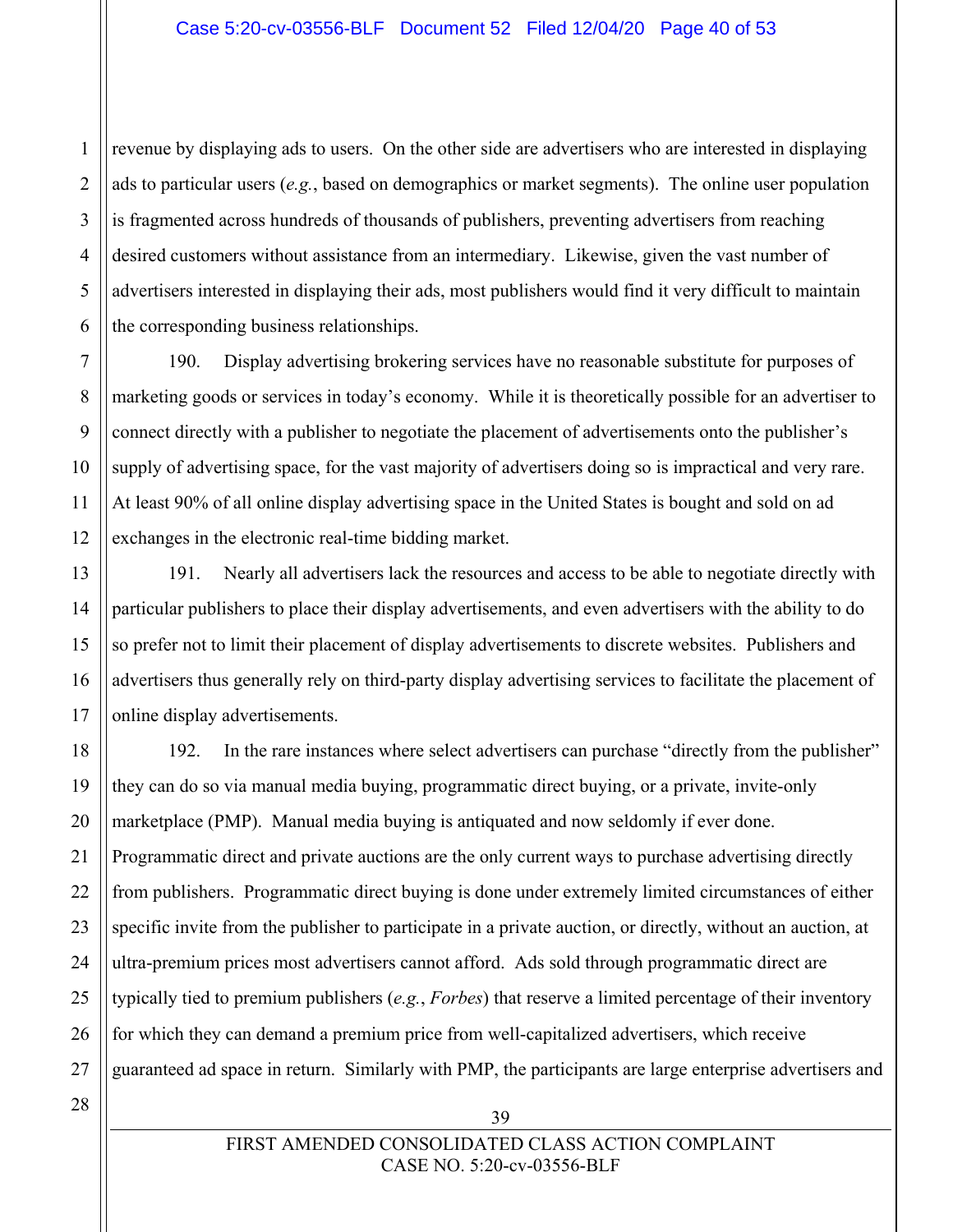$\mathfrak{D}$ 3 marketers, and only a handful of large advertisers (*e.g.*, Nike, Barclays) are invited to bid on a publisher's inventory. PMP is typically offered by publishers with premium, expensive inventory, such as major media sites like *Forbes*, the *Wall Street Journal*, or the *New York Times*.

4 5

6

7

8

9

10

11

12

13

14

15

16

17

18

19

20

21

22

1

193. For small- and medium-sized advertisers, it is essentially impossible to access such exclusive inventory directly—not only are they not invited by the publisher, but even if they were, they could not pay the high prices set by the publisher. Together, private invite-only auctions and direct purchase are so exclusive that they account for a very low percentage of the display advertising market, and they are no substitute for real-time bidding on the open web.

194. In fact, Google often is involved in these limited invite-only and premium ad-buying processes where they occur. Google offers these options for transacting in Display & Video 360 (reserved for enterprise advertising customers), and DoubleClick Ad Exchange offers services to facilitate invite-only exchanges. As such, despite these processes' "private" label, Google's participation is frequently still required to complete the underlying transactions.

195. Online display advertising is not substitutable with traditional forms of advertising, such a print, television, radio, or billboard advertisements. None of those platforms rely on individual targeting based on individual user data and profiles—the entire driver of programmatic or automated display advertising. Recent pricing and bid data from various exchanges illustrate the point. For example, a 2018 Google study reported that the prices for ad space trading on Google's exchange drop by half or more when advertisers cannot identify users associated with the ad space for sale. Relatedly, according to Index Exchange, the number of bids for ad space on Mozilla Firefox pages declined by 38% after that internet browser started blocking cookies. In short, unless they can know the identity of the users being targeted, advertisers often avoid ad auctions altogether.

23 24 25 26 27 196. Regardless of whether certain traditional forms of advertising may be reasonably interchangeable for each other, digital advertising is not. Digital advertising is different in kind from traditional forms of advertising, including because it reaches targeted customers individually and because digital advertisements can be continuously updated and improved based on data showing how consumers are responding.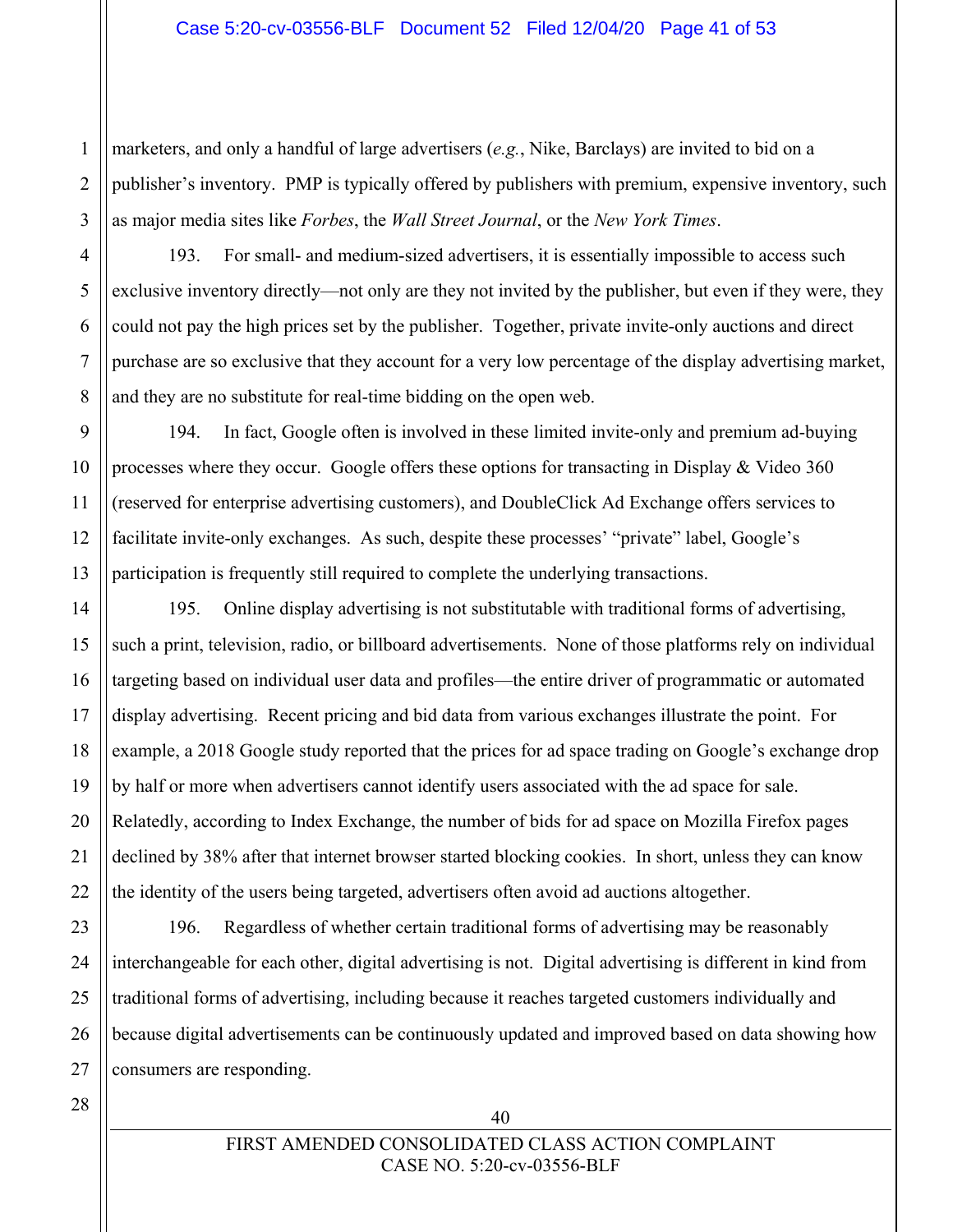197. With the broad category of digital advertising, display advertising is not reasonably interchangeable with search advertising. These two forms of digital advertising perform different roles, serve different purposes in marketing campaigns, and are treated by advertisers and marketing firms as distinct. Search is intent-based advertising that seeks to induce consumers who have already shown an interest in buying a product or service to make a purchase. Display, in contrast, is suitable for raising awareness about a product, service, or brand and reaching new audiences that may not yet have shown an interest. Because of this basic difference in how the two forms of advertising function in relation to potential customers, they are not reasonable substitutes for each other.

14 198. During the class period, display advertising also performed a unique function in advertisers' re-marketing campaigns. When a user visited a website selling goods or services, or clicked on a certain online advertisement, a "cookie" (or small file) capturing that user's action would be stored on their browser. Then, as the user continued to browse the web, the cookie enabled the placement of display advertisements on other websites from the company whose website the user had visited or on whose advertisement the user had clicked. Numerous class members, including Plaintiffs Prana Pets and Hanson Law Firm, relied on display advertising brokered by Google to carry out such re-marketing aiming to increase user "conversion" into paying clients or customers. These campaigns also resulted in the placement of display advertisements to users who carried a similar "cookie" profile as users who visited the advertiser's website and/or clicked on its advertisement. Search advertising cannot accomplish this re-marketing given that the purpose of this strategy is to target a discrete set of users with display advertising.

199. The government enforcers note in their complaint that display advertising, in contrast to search advertising, does "not enable advertisers to target customers based on specific queries and are generally aimed at consumers who are further from the point of purchase." The enforcers' complaint also quotes the statement of Google's Chief Economist that "[o]ne way to think about the difference between search and display/brand advertising is to say that 'search ads help satisfy demand' while 'brand advertising helps to create demand,'" and "[d]isplay and search advertising are complementary

1

 $\mathfrak{D}$ 

3

4

5

6

7

8

9

10

11

12

13

15

16

17

18

19

20

21

22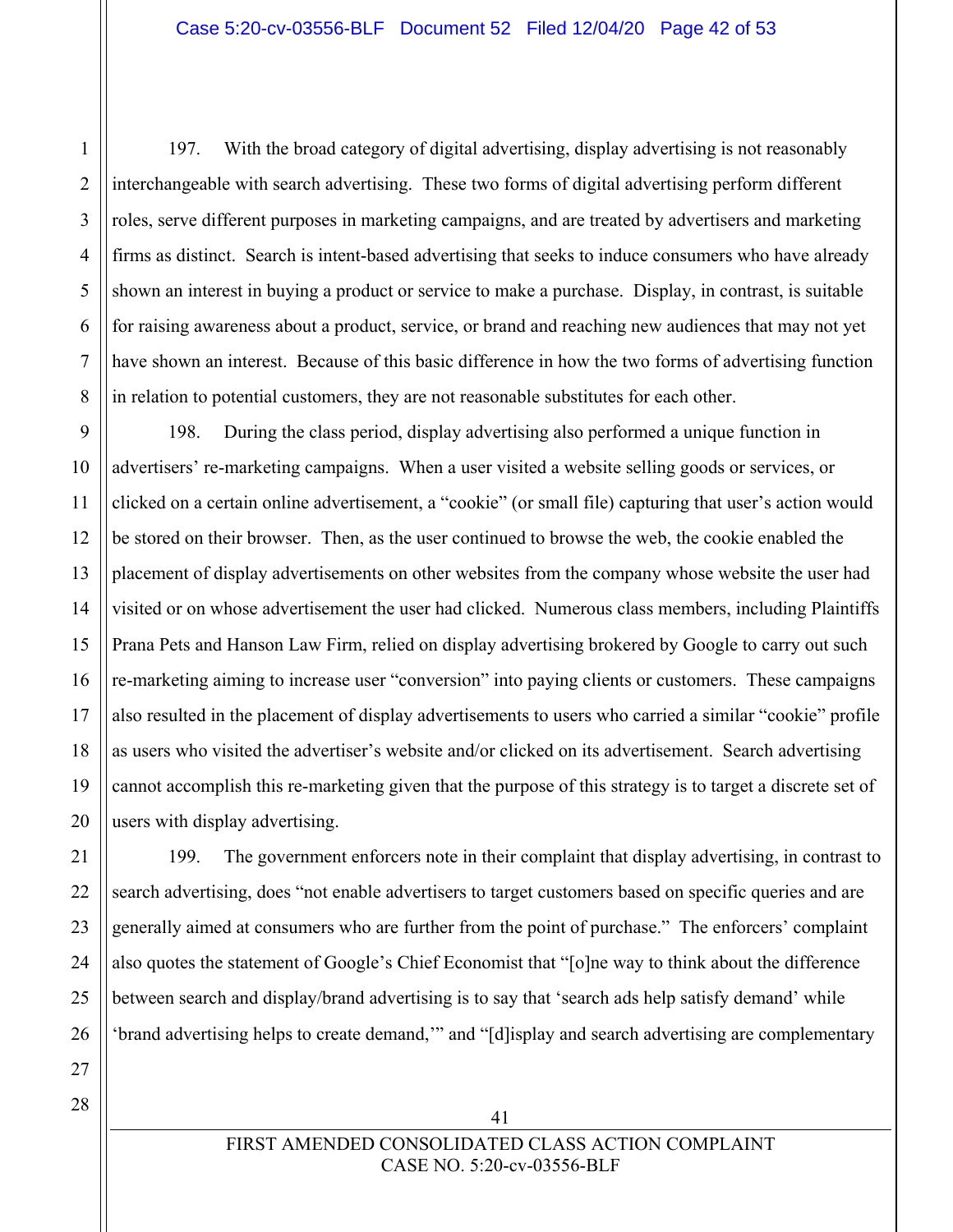tools, not competing ones." Thus, given that search and display advertising, by Google's own admission, do not compete for the same business, they occupy distinct antitrust markets.

200. Additionally, the market for display advertising services is separate and distinct from the market for advertisement inventory—*i.e.*, the spaces on websites that publishers make available for advertisers to purchase. At least thousands of companies act as publishers with display advertisement inventory, but in general, these companies do not offer the services that facilitate placement of advertisements into the supply of display advertising space. Only a few companies—Google chief among them—now provide display advertising services.

201. There are high barriers to entry for the display advertising market and its component submarkets. Entering any of these markets requires a substantial investment to develop and implement the technology necessary to compete. Consequently, "advertisers and publishers alike have few options when deciding how to buy and sell online ad space," concludes the 2020 House Subcommittee report on competition in digital markets.

202. Google's overall conduct, including leveraging its internet search platform dominance and denying interoperability in several respects, as described above, has made it exponentially more difficult for would-be market participants to effectively enter these markets and compete with Google. Google has used its market dominance to ensure that market entry by would-be competitors is infeasible. And Google's conduct, moreover, has made it impractical for existing market participants to compete—which has resulted in large numbers of companies exiting the relevant market.

203. Programmatic display advertising—the subject of this action—serves a different purpose and is not reasonably interchangeable with social-media display advertising. Google's automated display advertising services *connect* independent entities—advertisers and publishers. In other words, advertisers use display advertising services to access a *range* of publication options and thereby reach a broader group of users. Publishers, in turn, use display advertising services to access many potential advertisers. Google operates in an open-ended market in which it facilitates the transactions between these advertisers and publishers.

27

204. By contrast, companies like Facebook, Twitter, and Snapchat primarily host social

1

 $\overline{2}$ 

3

4

5

6

7

8

9

10

11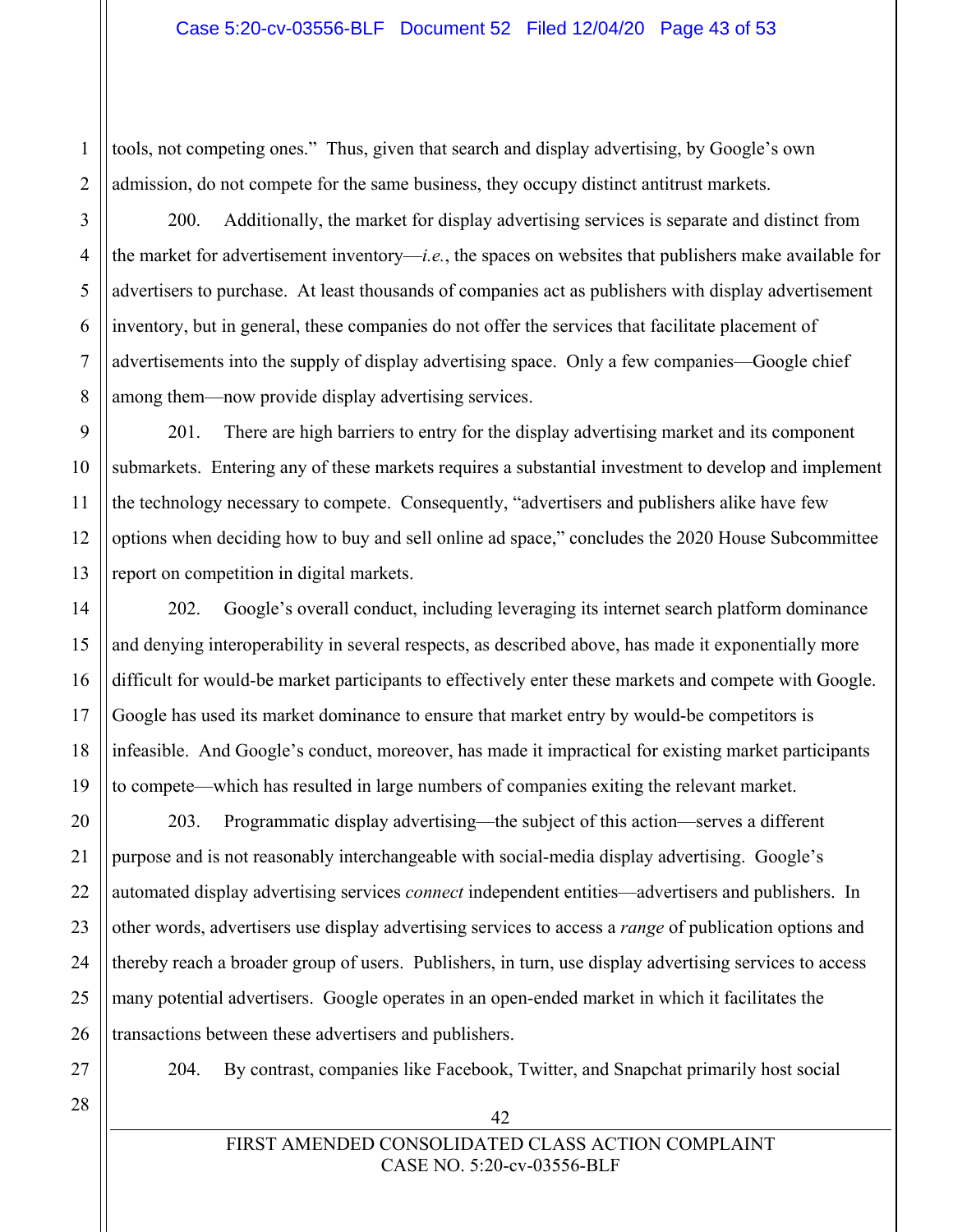1  $\mathfrak{D}$ 3 4 5 6 media content, while Amazon primarily operates an online market for goods. These web businesses are suppliers of their own ad inventory and have close-ended, in-house display advertising systems that they use to publish advertisements on their own sites. Those services are not available to other publishers, and advertisements that appear on these close-ended websites only reach visitors to *those* websites. To advertise across the open web—rather than, for example, on Facebook or Amazon specifically—an advertiser must engage with the ad tech stack that Google dominates.

205. As the House Subcommittee report explains:

Within display advertising there are two separate "ad tech" markets . . . first-party and third-party. "First-party" platforms refer to companies such as Facebook, Twitter, and Snap which sell ad space on their own platforms directly to advertisers. . . . Third-party display ad tech platforms are run by intermediary vendors and facilitate the transaction between third-party advertisers, such as the local dry cleaner or a Fortune 500 company, and third-party publishers, such as *The Washington Post* or a blog.

206. The close-ended advertising services offered by Facebook, Amazon, Twitter, and Snapchat (among other web businesses) are not, therefore, reasonable substitutes for the open-ended system Google offers and do not compete for the same business. "Programmatic" CPM ads are thus distinguished from "social media" CPM ads among participants in the digital advertising industry.

**VII. ANTITRUST IMPACT**

207. Google's conduct set forth herein had the purpose and effect of excluding competition in the relevant market. Absent Google's conduct, each segment of the display advertising market would have been significantly more competitive and class members would have financially benefited from that increased competition.

208. Google's monopoly conduct has caused ongoing and durable harm to competition in the display advertising market. Google's monopoly power has enabled it to raise its prices above the competitive level to advertisers and, in turn, pay lower than competitive prices to publishers. Google has extracted monopoly rents in the form of fees it does not fairly disclose to other market participants.

209. A competitive market would have benefited both the advertisers and the publishers that use display advertising services. Firms that provide display advertising services make money in a

27 28

7

8

9

10

11

12

13

14

15

16

17

18

19

20

21

22

23

24

25

26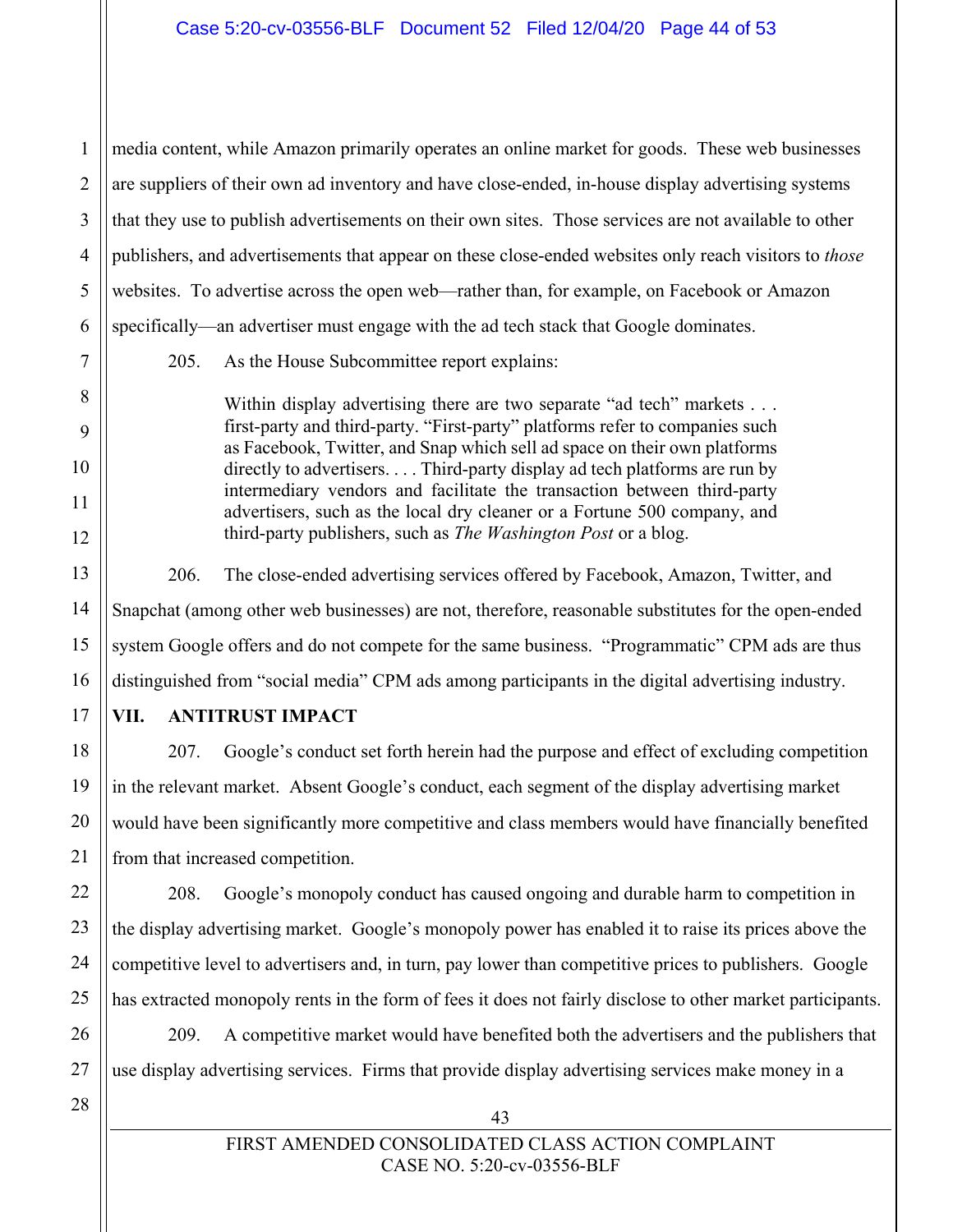1  $\mathfrak{D}$ 3 4 variety of ways, including by retaining the difference between (1) what an advertiser pays the provider to place ads, and (2) the portion of that payment that the provider remits to a publisher for placing the ads on its website. In a competitive market, advertisers would have paid less to have their ads placed, and publishers would have received more for placing the ads on their websites.

210. With Google stifling competition and extracting monopoly rents as the dominant intermediary, both advertisers and publishers lost money. The antitrust economist Fiona Scott Morton noted that,

> [i]f advertisers had more choices in the but-for world about where and through whom to place their ads, they would not continue to give their business to Google in the face of an overcharge. Google would have to choose between losing advertisers' business to rivals whose auctions were fair, or adopting an auction design that generated competitive (lower) prices for advertisers.

211. In sum, the marked decrease in competition that has resulted from Google's conduct has caused economic injury to Plaintiffs and class members because advertisers have paid more than they otherwise would have paid, and publishers have been paid less than they otherwise would have been paid.

## **VIII. TOLLING OF THE STATUTE OF LIMITATIONS**

## **A. The Statutes of Limitations Did Not Begin to Run Because Plaintiffs Did Not and Could Not Discover Their Claims**

212. Plaintiffs and class members had no knowledge of Google's anticompetitive conduct, or of facts sufficient to place them on inquiry notice of the claims asserted herein, during the class period and continuing thereafter.

213. As described herein, Plaintiffs and class members suffered antitrust injury in the form of economic losses as a result of Google's wrongful exercise of monopoly power in the relevant market. Other than dealing directly with Google when using its digital advertising services, Plaintiffs had no direct contact or interaction with Google and no means from which they could have discovered these injuries and the other bases for their causes of action set forth in this complaint.

214. Throughout the class period, and continuing thereafter, there was no information in the

28

5

6

7

8

9

10

11

12

13

14

15

16

17

18

19

20

21

22

23

24

25

26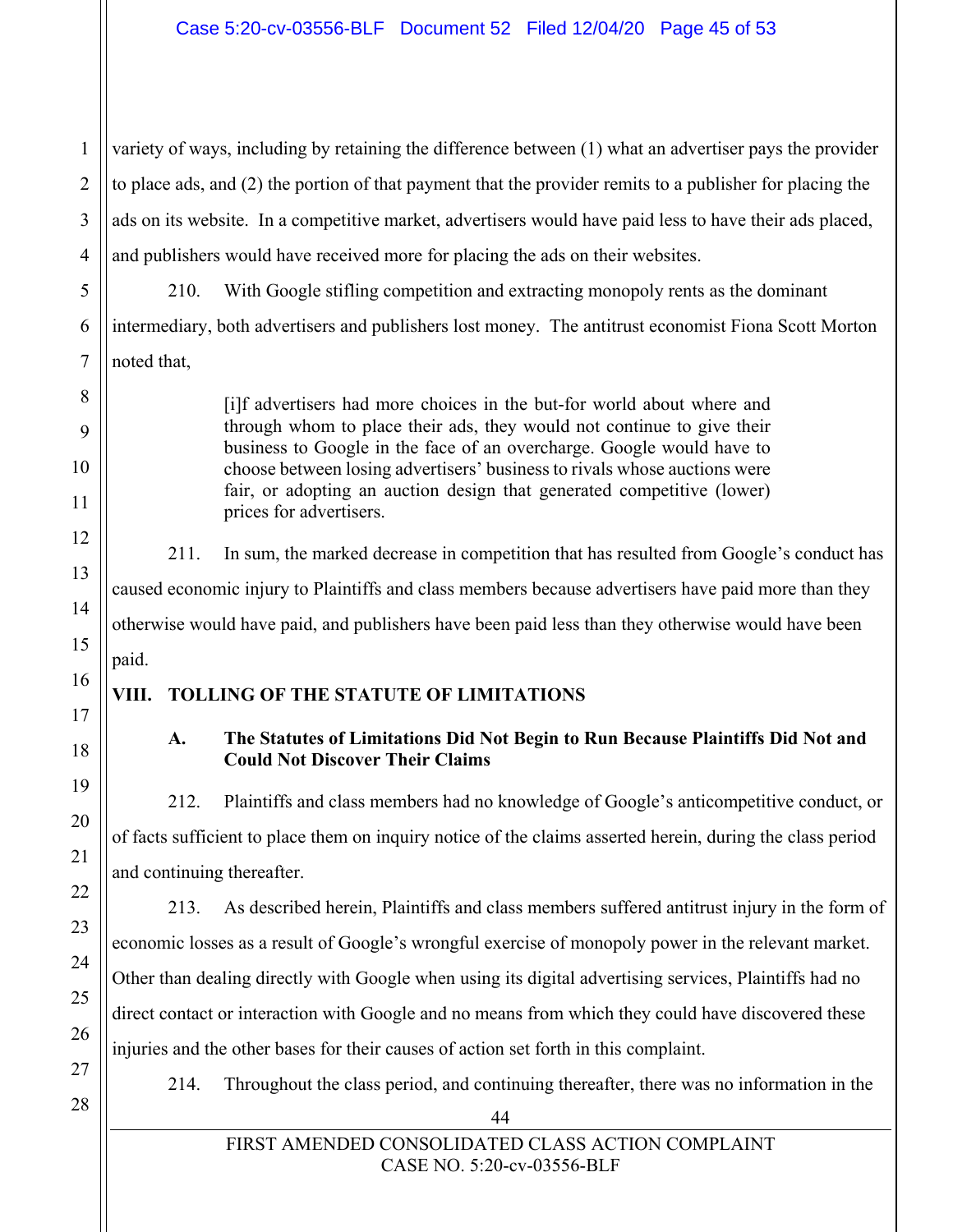$\mathfrak{D}$ 3 public domain sufficient to put Plaintiffs on notice that Google had wrongfully acquired a display advertising monopoly or was using its monopoly power to charge advertisers supra-competitive prices for display advertising and to pay sub-competitive prices to publishers of such advertising.

215. It was reasonable for Plaintiffs and class members not to suspect that Google was engaging in any unlawful and injurious anticompetitive behavior.

216. While certain of Google's anticompetitive acts occurred before the applicable limitations periods, not until recently, with the announcement of governmental investigations into Google's monopolization of the market for intermediation services in the online display advertising market, could Plaintiffs have discovered their antitrust injuries and causes of action set forth in this complaint. At the time it occurred, no reasonable class member had any basis to discern the anticompetitive nature of Google's conduct described in this complaint that occurred before the applicable limitations periods.

217. Plaintiffs allege a continuing course of unlawful conduct by Google, including conduct within the applicable limitations periods. That conduct has inflicted continuing and accumulating harm to Plaintiffs and class members within the applicable statutes of limitations.

218. For these reasons, the statutes of limitations applicable to Plaintiffs' and class members' claims have been tolled with respect to the claims asserted herein.

1

4

5

6

7

8

9

10

11

12

13

14

15

16

17

18

19

20

21

22

23

24

25

26

27

## **B. Google's Fraudulent Concealment Tolled the Statute of Limitations**

219. Additionally or alternatively, application of the doctrine of fraudulent concealment tolled the statutes of limitations on Plaintiffs' claims. Plaintiffs had no knowledge of Google's wrongful acquisition and maintenance of monopoly power in the relevant market, or of facts sufficient to place them on inquiry notice of their injuries or the other bases for their causes of action, during the class period and continuing thereafter. No information in the public domain or otherwise available to Plaintiffs during the class period suggested that Google had wrongfully acquired a digital advertising monopoly or was using its monopoly power to charge advertisers supra-competitive prices for display advertising and to pay sub-competitive prices to publishers of such advertising.

220. Google concealed its illicit and harmful conduct, both by failing to disclose its wrongful acquisition and maintenance of a digital advertising monopoly through exclusionary acts in the relevant

45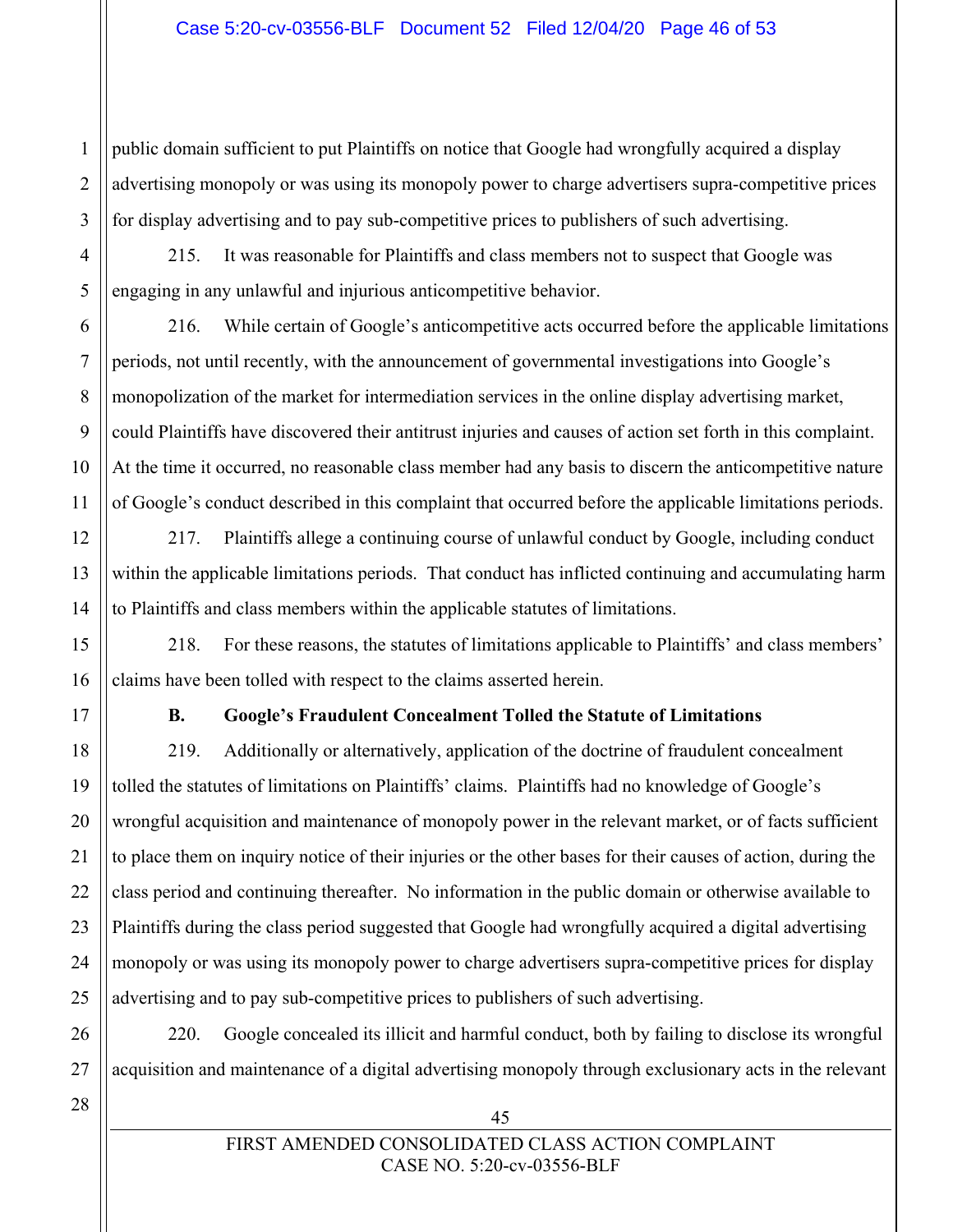1  $\mathfrak{D}$ 3 4 5 market, and by affirmatively denying that it was engaged in such conduct. Google has (repeatedly) publicly denied allegations by American and foreign regulators that it has abused its power in digital advertising markets. These affirmative statements, and Google's nondisclosure that it had acted to forestall competition, served to fraudulently conceal Google's unlawful monopoly in brokering online display advertising.

221. When the French Competition Authority fined Google \$167 million in late 2019, Google publicly defended its advertising policies in a statement issued on December 20, 2019, as purportedly needed to "protect[ people] from exploitative and abusive ads." In fact, as discussed above, Google adopted those policies to protect its monopoly power by heading off competition. Similarly, in response to news reports in 2019 that federal and state officials had opened antitrust investigations into Google's advertising business, a Google vice-president for product management, Sissie Hsiao, released a public statement on September 11, 2019 asserting that "[c]ompetition is flourishing, and publishers and marketers have enormous choice" when that was false.

222. In addition to its affirmative fraud and nondisclosure, Google's anticompetitive conduct also was inherently self-concealing because revealing the true facts concerning Google's monopolistic behavior would have prompted governmental enforcement activity and/or class action litigation. Digital advertising is subject to antitrust regulation, so it was reasonable for Plaintiffs and class members not to suspect that digital advertising services were being sold in a noncompetitive market. A reasonable person under the circumstances would not have had occasion to suspect Google was brokering display advertising at supra-competitive prices (for advertisers) and sub-competitive prices (for publishers) at any time during the class period.

223. Because Google's antitrust violations were self-concealing and affirmatively concealed by Google, Plaintiffs and class members had no knowledge of Google's antitrust violations or of any facts or information that would have caused a reasonably diligent person to suspect Google of having wrongfully acquired and maintained monopoly power during the class period.

224. Therefore, by operation of Google's fraudulent concealment, the statutes of limitations applicable to Plaintiffs' and class members' claims were tolled throughout the class period.

27 28

6

7

8

9

10

11

12

13

14

15

16

17

18

19

20

21

22

23

24

25

26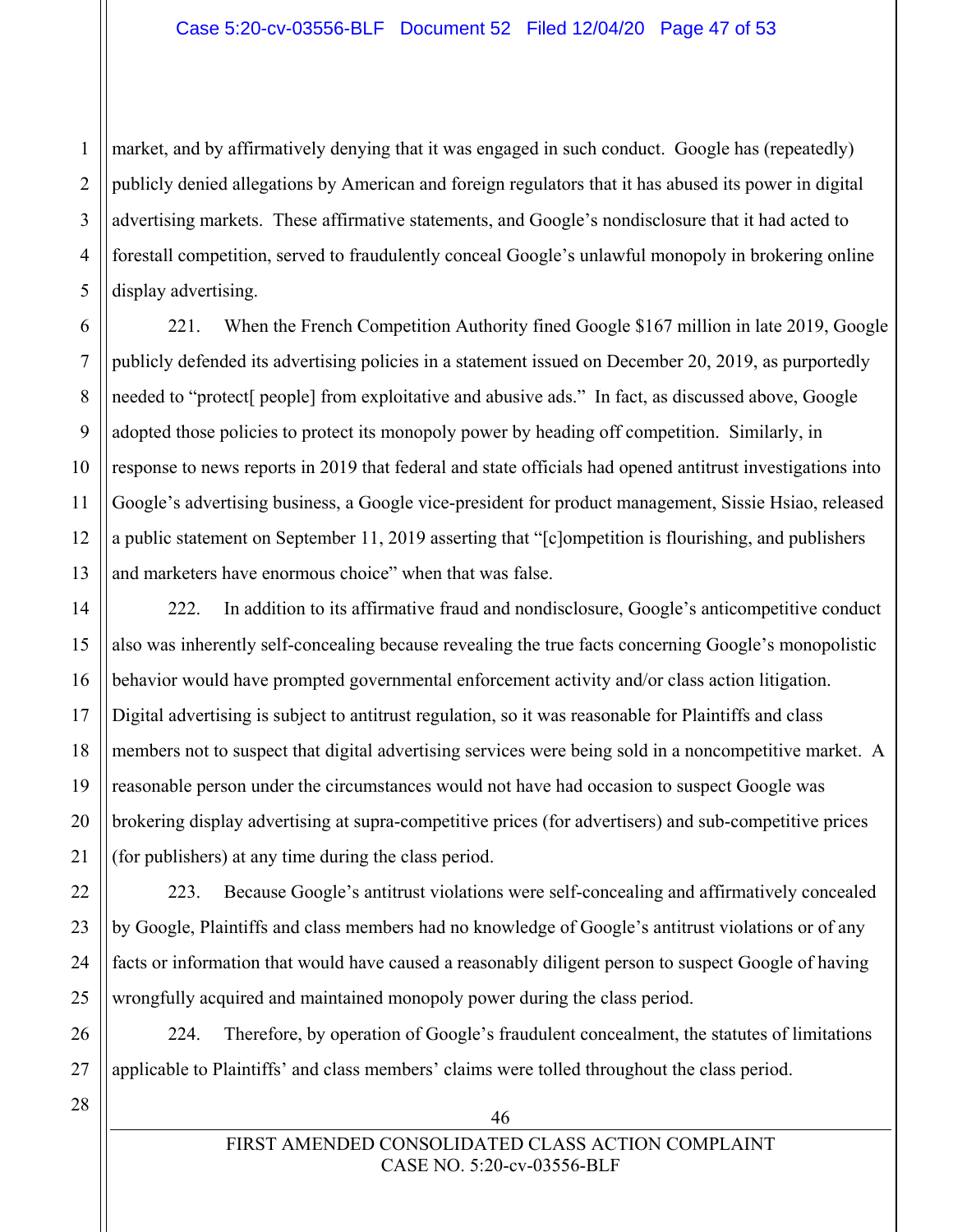1  $\overline{2}$ 

3

4

5

6

7

8

9

10

11

12

13

14

15

16

17

18

19

20

21

22

23

24

25

26

27

28

## **IX. CLASS ACTION ALLEGATIONS**

225. Plaintiffs bring this action on behalf of themselves and, under Federal Rules of Civil Procedure 23(a), (b)(2), (b)(3) and/or (c)(4), as representatives of the following class:

> All persons and entities in the United States that, from January 1, 2016 to the present, used Google's display advertising services to (1) place an ad on a website operated by another entity (advertisers) or (2) place an ad from a third party on their own website (publishers).

Excluded from the proposed class are: Defendants, their employees, co-conspirators, officers, directors, legal representatives, heirs, successors and wholly or partly owned subsidiaries or affiliated companies; class counsel and their employees; and the judicial officers and their immediate family members and court staff assigned to this case.

226. The proposed class meets the requirements of Federal Rules of Civil Procedure 23(a),  $(b)(1)$ ,  $(b)(2)$ , and/or  $(b)(3)$ .

227. The members of the class are so numerous that joinder is impracticable. The class includes at least hundreds of thousands of members that are widely dispersed throughout the country.

228. Plaintiffs' claims are typical of the claims of all class members. Plaintiffs' claims arise out of a common course of conduct that gives rise to the claims of all other class members. Plaintiffs and all class members were and will continue to be damaged in the same manner by the same wrongful conduct, namely Google's unfair business practices and monopolization of the market for display advertising services.

229. Plaintiffs will fairly and adequately protect and represent the interests of the class. Plaintiffs' interests are coincident with, and not antagonistic to, those of the class.

230. Plaintiffs are represented by counsel who are experienced and competent in the prosecution of class action litigation and have particular expertise with antitrust litigation.

231. Numerous questions of law or fact common to the class arise from Google's course of conduct to exclude competition in the relevant market, including:

- a. Whether Google holds monopoly power in the relevant market;
- b. Whether Google unlawfully acquired and maintained monopoly power in the
	-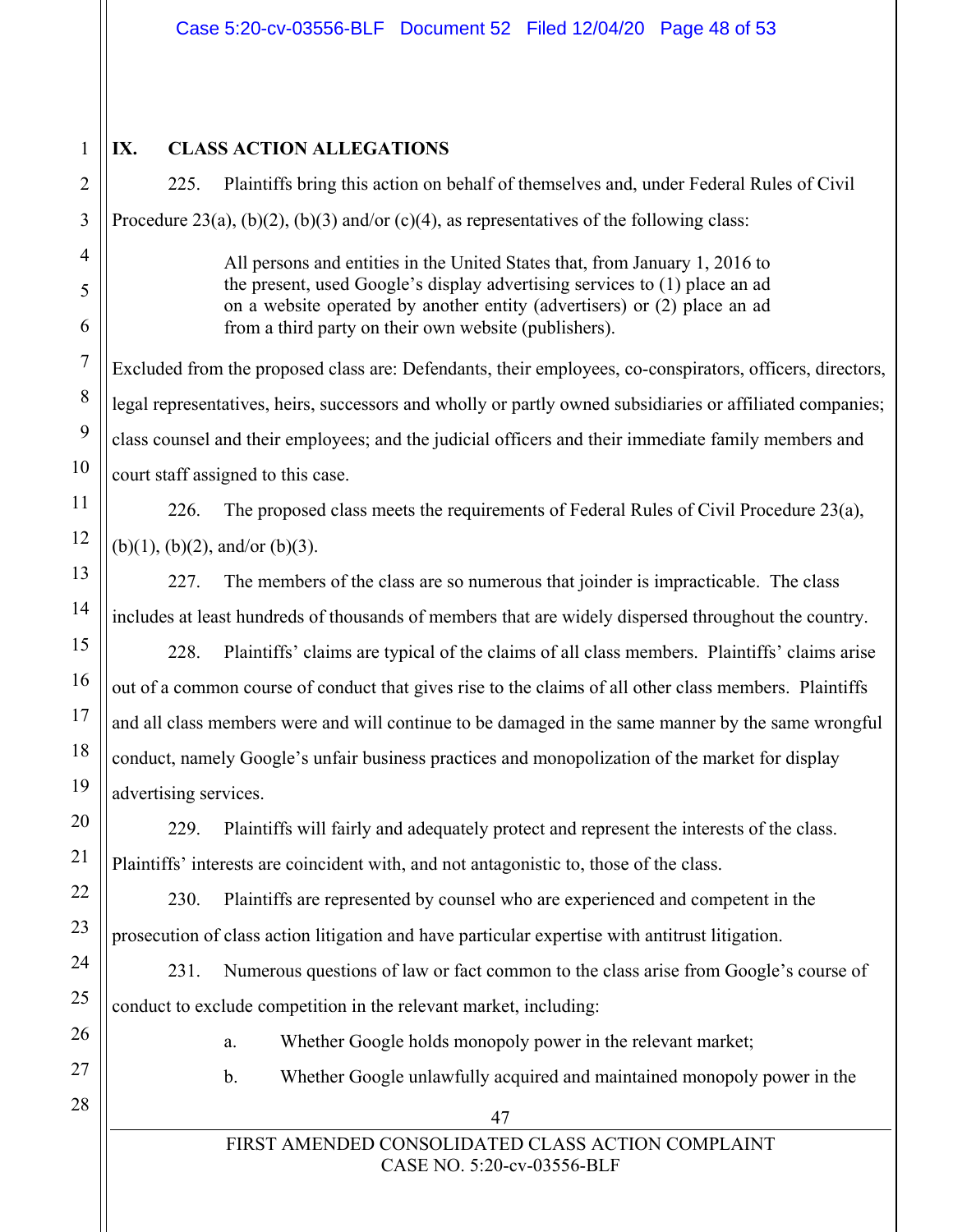1 relevant market;

2 3 c. Whether Google engaged in unfair business practices that reduced competition in the relevant market;

4

5

6

7

8

9

d. The form and content of injunctive relief to restore competition; and

e. The amount of damages owed the class as a result of Google's illegal activity.

232. Questions of law and fact common to members of the class will predominate over any questions that may affect only individual class members because Google acted on grounds generally applicable to the class as a whole. For the same reason, class certification for purposes of adjudicating Plaintiffs' claims for injunctive and declaratory relief is appropriate.

233. This class action is superior to other alternatives for the fair and efficient adjudication of this controversy. Prosecuting the claims pleaded herein as a class action will eliminate the possibility of repetitive litigation. There will be no material difficulty in the management of this action as a class action.

234. The prosecution of separate actions by individual class members would create the risk of inconsistent or varying adjudications, establishing incompatible standards of conduct for Google.

235. Plaintiffs reserve the right to seek class certification with respect to common issues, including issues related to Google's duties or conduct.

## **X. CAUSES OF ACTION**

## **FIRST CAUSE OF ACTION VIOLATIONS OF THE SHERMAN ANTITRUST ACT 15 U.S.C. § 2**

236. Plaintiffs incorporate the allegations set forth above as if fully set forth herein.

237. The market for programmatic display advertising services in the United States is a relevant antitrust market, and Google has monopoly power in that market.

238. Google wrongfully acquired and unlawfully maintained monopoly power in the relevant market through the overall scheme and conduct alleged herein, including by leveraging its monopoly power in the online search and other markets to coerce the purchase and use of its display advertising services (an unlawful tying arrangement), acquiring rivals, denying interoperability on several

> FIRST AMENDED CONSOLIDATED CLASS ACTION COMPLAINT CASE NO. 5:20-cv-03556-BLF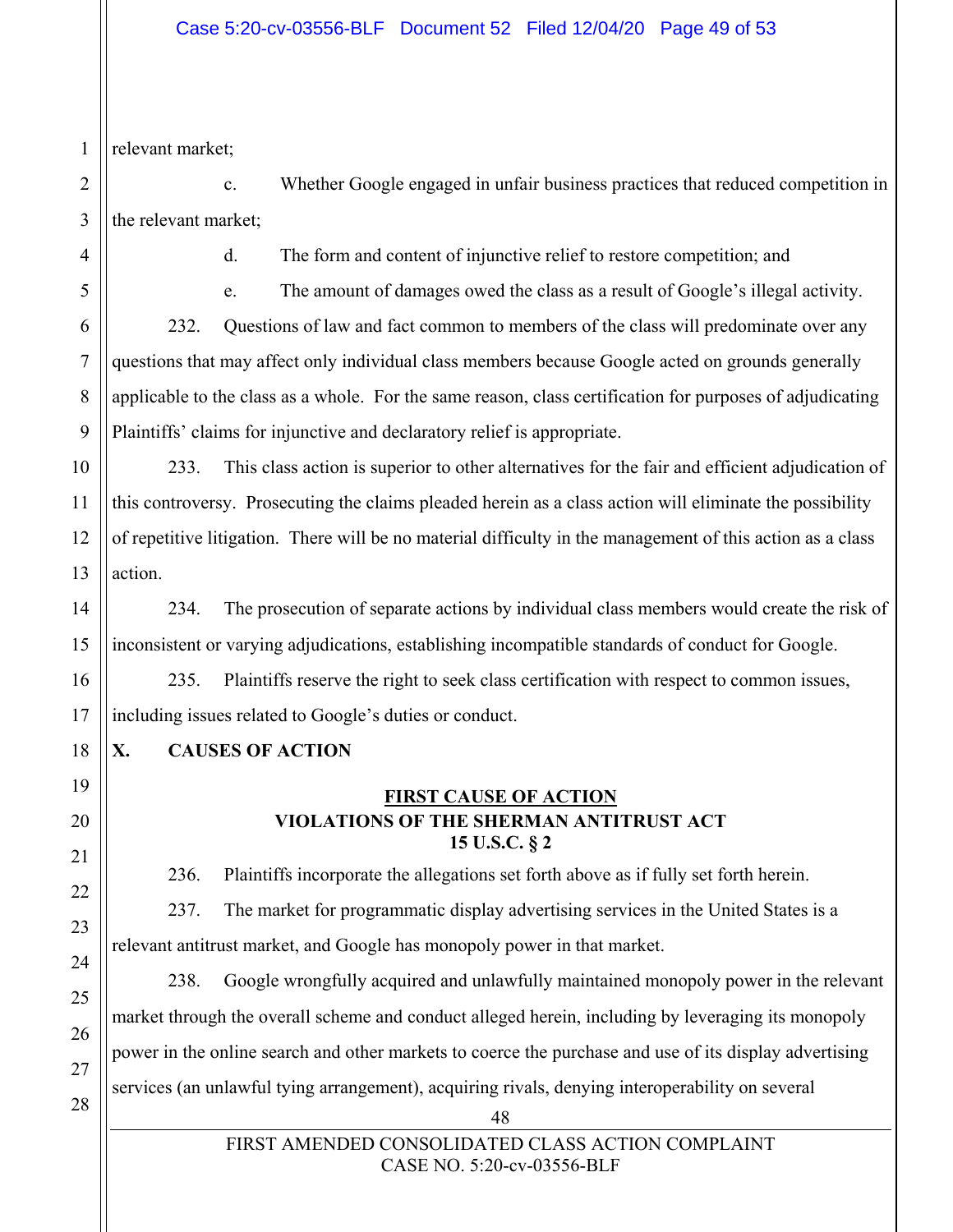technological fronts, restricting competing firms' access to information, and rigging auctions that it controlled to its own advantage.

239. Google's actions were carried out willfully and with the specific intent to acquire and maintain monopoly power in the relevant market through anticompetitive conduct and not through a superior product, business acumen, or a historic accident.

240. Google's exclusionary conduct has foreclosed a substantial share of the market for programmatic display advertising services.

241. As a direct and proximate cause of Google's conduct, Plaintiffs and members of the class have suffered antitrust injury in the form of economic losses. Those losses constitute antitrust injury, as they are an injury of the type the antitrust laws were intended to prevent and that flows from what makes Google's monopolistic acts unlawful. But for Google's unlawful exclusionary conduct, competition would have prevailed in the relevant market and Plaintiffs and class members would not have sustained these losses. Google's conduct also deprived Plaintiffs and class members of improved quality and innovation in the relevant market.

242. There is no legitimate pro-competitive justification for Google's anticompetitive conduct, and even if there were, less restrictive alternatives to achieve it would exist.

243. Plaintiffs and members of the class are entitled to equitable relief as appropriate to halt Google's monopoly conduct and restore competition in the relevant market. Members of the class are regular users of display advertising services and will continue to purchase such services and suffer further injury if Google's monopoly is not ended. The primary purpose of such injunctive relief will be to benefit the public from the lower prices and greater innovation that will prevail in competitive digital advertising markets in the absence of Google's monopoly.

244. Plaintiffs and members of the class are entitled to damages, including treble damages, sustained as a result of Google's monopolistic acts and practices.

49

## FIRST AMENDED CONSOLIDATED CLASS ACTION COMPLAINT CASE NO. 5:20-cv-03556-BLF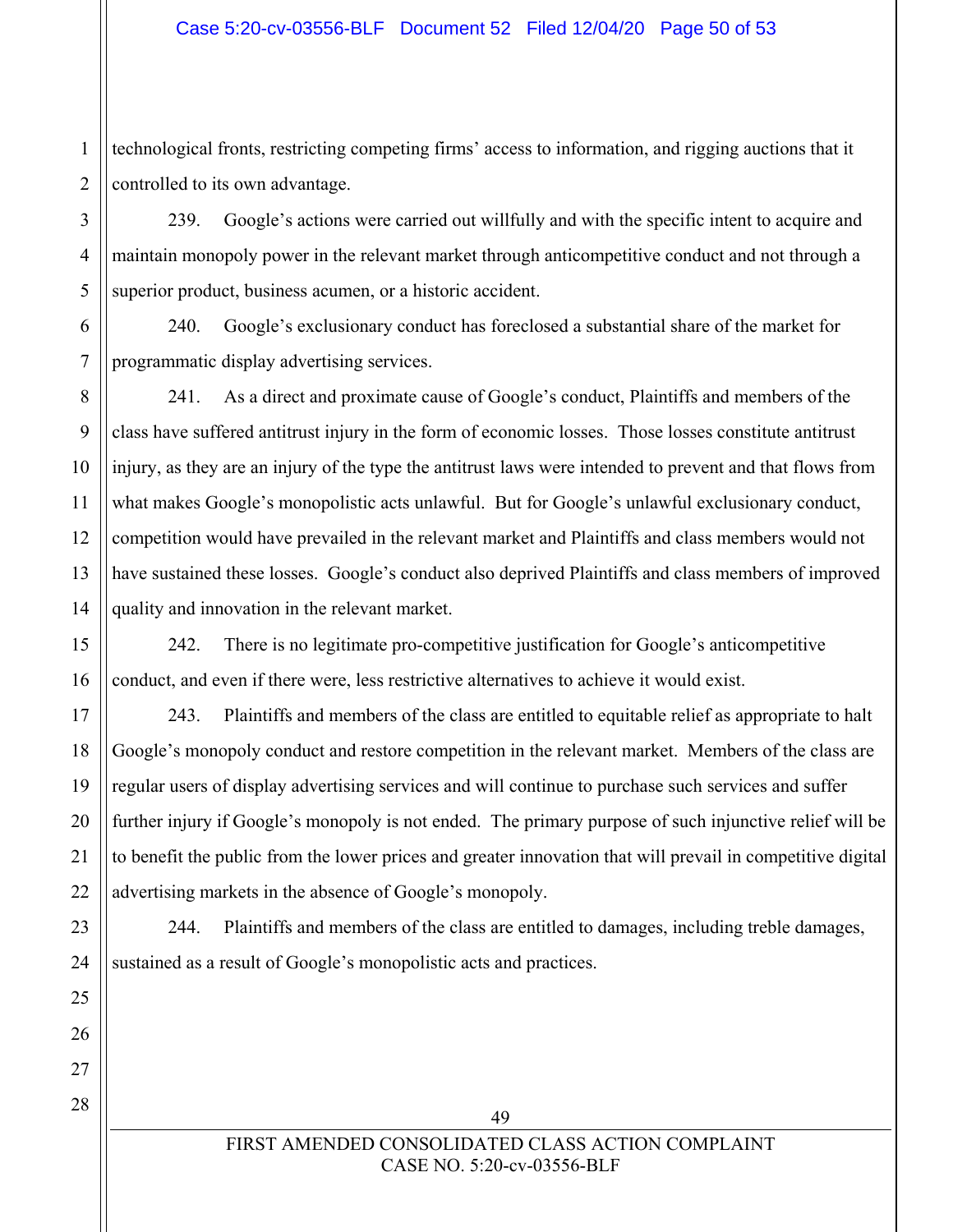### **SECOND CAUSE OF ACTION VIOLATIONS OF THE UNFAIR COMPETITION LAW Cal. Bus. & Prof. Code § 17200** *et seq.* **(UCL)**

245. Plaintiffs incorporate the allegations set forth above as if fully set forth herein.

246. Google's conduct is unlawful in violation of the UCL because it violates the Sherman Antitrust Act, 15 U.S.C. § 2.

247. Google has engaged in unfair business practices through the overall scheme and conduct alleged herein, which has restrained competition. Google's conduct is unfair, in violation of the UCL, because it violates California's clearly established public policy forbidding monopolistic acts. Google wrongfully acquired and unlawfully maintained monopoly power in the relevant market through the conduct alleged herein, including by leveraging its monopoly power in the online search and other markets to coerce the purchase and use of its display advertising services (an unlawful tying arrangement), acquiring rivals, denying interoperability on several technological fronts, restricting competing firms' access to information, and rigging auctions that it controlled to its own advantage.

248. Google's practices also are unfair in violation of the UCL because they offend public policy; are immoral, unethical, oppressive, outrageous, unscrupulous, and substantially injurious; and caused substantial harm, including from Google's supra-competitive prices that advertisers paid and Google's anticompetitive underpayments to publishers, that outweighs by a wide margin any possible utility from the practices.

249. Google's unlawful and unfair business practices actually and proximately caused Plaintiffs and class members to lose money or property.

250. Plaintiffs and class members lack an adequate remedy at law to redress certain conduct of Google that violates the unfair prong of the UCL. Through the practices described herein, Google suppressed competition in its incipiency, violated well-established antitrust policies, and significantly harmed and threatened competition in the relevant market.

251. Accordingly, on behalf of the class, Plaintiffs seek injunctive relief, restitution, and reasonable attorneys' fees, as well as any other relief the Court may deem just or proper. The primary purpose of such injunctive relief will be to benefit the public from the lower prices and greater

50

1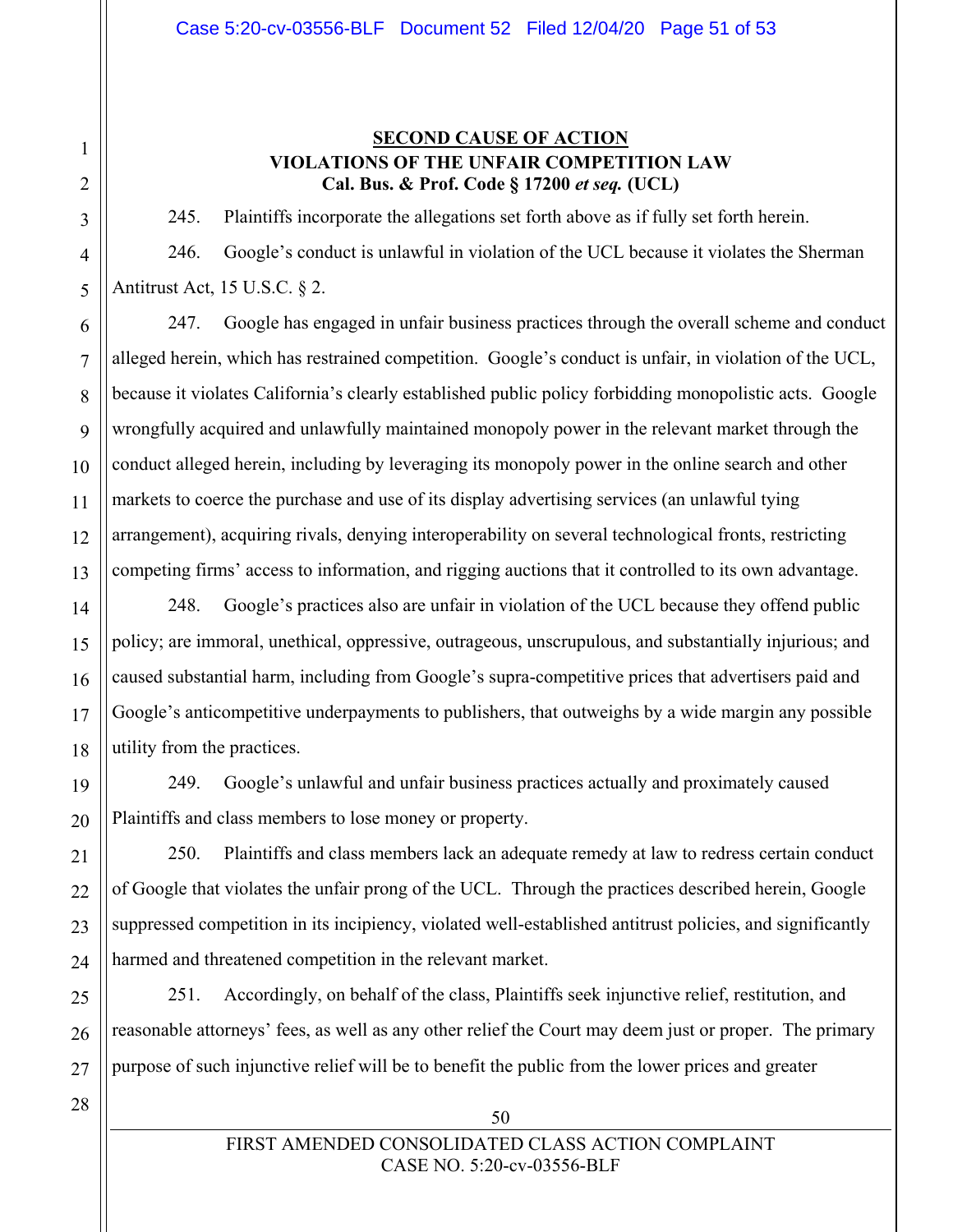| $\mathbf{1}$   | innovation that will prevail in competitive digital advertising markets in the absence of Google's           |  |  |  |  |
|----------------|--------------------------------------------------------------------------------------------------------------|--|--|--|--|
| $\overline{2}$ | monopoly.                                                                                                    |  |  |  |  |
| 3              | <b>PRAYER FOR RELIEF</b><br>XI.                                                                              |  |  |  |  |
| $\overline{4}$ | WHEREFORE, Plaintiffs, on behalf of themselves and the class defined herein, respectfully                    |  |  |  |  |
| 5              | request that this Court:                                                                                     |  |  |  |  |
| 6              | Determine that this action may be maintained as a class action pursuant to Fed.<br>A.                        |  |  |  |  |
| $\tau$         | R. Civ. P. $23(a)$ , (b)(2), and (b)(3), direct that reasonable notice of this action be given to the class, |  |  |  |  |
| 8              | appoint Plaintiffs as named representatives of the class, and appoint the undersigned Plaintiffs' counsel    |  |  |  |  |
| 9              | as class counsel;                                                                                            |  |  |  |  |
| 10             | Enter judgment against Google and in favor of Plaintiffs and the class;<br><b>B.</b>                         |  |  |  |  |
| 11             | C.<br>Enter injunctive relief to restore competition in the relevant market and its                          |  |  |  |  |
| 12             | constituent submarkets;                                                                                      |  |  |  |  |
| 13             | Award damages, including treble damages, and/or restitution to the class in an<br>D.                         |  |  |  |  |
| 14             | amount to be determined at trial, plus interest in accordance with law;                                      |  |  |  |  |
| 15             | Award Plaintiffs and the class their costs of suit, including reasonable attorneys'<br>Ε.                    |  |  |  |  |
| 16             | fees, as provided by law; and                                                                                |  |  |  |  |
| 17             | Award such further and additional relief as is necessary to redress the harm<br>F <sub>r</sub>               |  |  |  |  |
| 18             | caused by Google's unlawful conduct and as the Court may deem just and proper under the                      |  |  |  |  |
| 19             | circumstances.                                                                                               |  |  |  |  |
| 20             | XII.<br><b>DEMAND FOR JURY TRIAL</b>                                                                         |  |  |  |  |
| 21             | Pursuant to Federal Rule of Civil Procedure 38, Plaintiffs demand a trial by jury on all matters             |  |  |  |  |
| 22             | so triable.                                                                                                  |  |  |  |  |
| 23             |                                                                                                              |  |  |  |  |
| 24             | Dated: December 4, 2020<br>Respectfully submitted,                                                           |  |  |  |  |
| 25             |                                                                                                              |  |  |  |  |
| 26             | By: <i>S/ Dena C. Sharp</i><br>Dena C. Sharp (State Bar No. 245869)                                          |  |  |  |  |
| 27             | Jordan Elias (State Bar No. 228731)                                                                          |  |  |  |  |
| 28             | Adam E. Polk (State Bar No. 273000)<br>51                                                                    |  |  |  |  |
|                | FIRST AMENDED CONSOLIDATED CLASS ACTION COMPLAINT<br>CASE NO. 5:20-cv-03556-BLF                              |  |  |  |  |